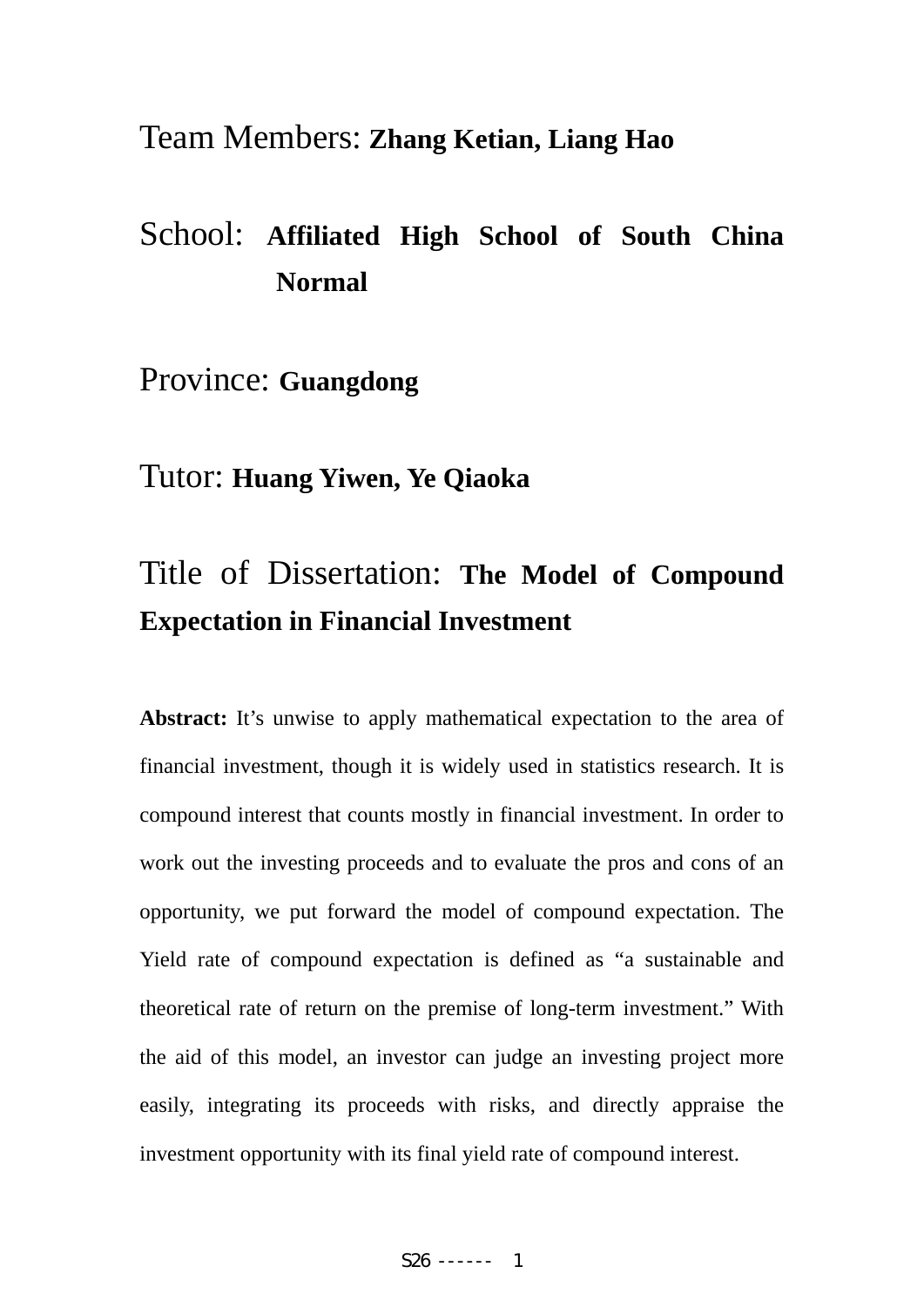When it comes to the quantitative study in the model of compound expectation, we put the major part under the assumption that the distribution of expected yield rate corresponds with normal distribution, trying to develop the optimum strategy of capital input and to calculate the maximum rate of return of compound expectation. We have also strictly proved that the theoretical optimization strategy of funds allocation is *unique*, with its pattern fixed.

Further significance and application of the model of compound expectation is shown afterwards. Whatever the certain distribution of expected yield rate is, such valuable conclusions as ①"Mathematical expectation is always bigger than that of compound interest" ②"The increase in  $\sigma$  of the expected proceeds rate will theoretically only exert negative impact on the final income" ③There will be no more than one maximum point in the function of compound expectation and proportion of investment ④"Marginal relative yield rate in the model of compound interest is bound to diminish as the investment input increases" and are discovered and demonstrated, which may be of great importance as well as potency to solve practical investing problems in the capital market.

It has been generally believed that diversification of investment aims at spreading the risks of portfolio. But in the last chapter, by applying the model of compound expectation to it, we draw a distinctive conclusion that the goal of a shrewd diversification is mainly to allocate the assets in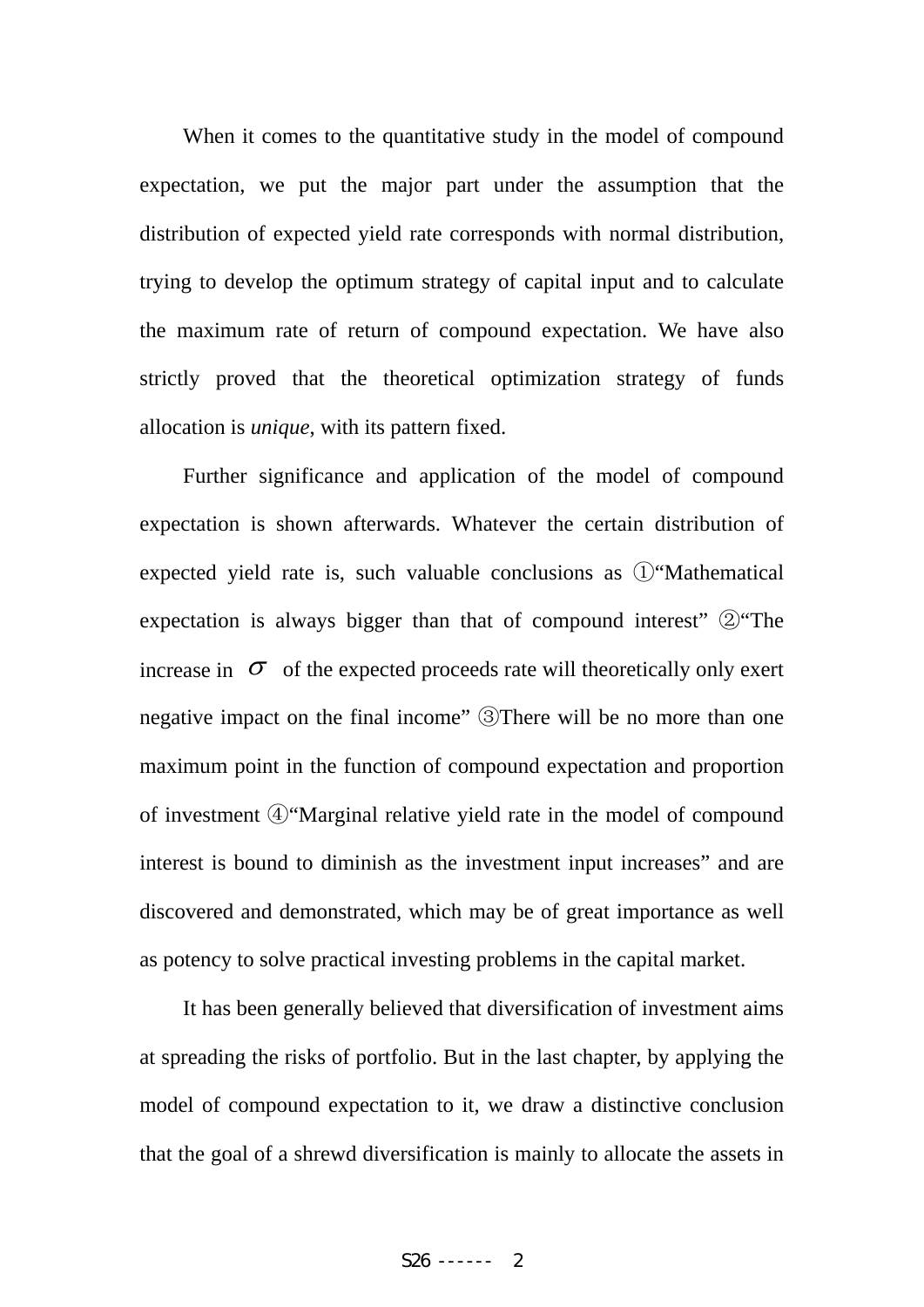a more efficient way, leading the investor to a better outcome. Given several investing projects at the same time, in each of which an investor allocate a proportion of funds, the optimization strategy can be formulated with the help of our computer programming and an important indicator called "marginal return rate". In this way can our model facilitates investors to get a higher long-term return in the capital market.

### **Key words:**

| <b>Mathematical Expectation</b> | <b>Model of Compound Expectation</b> |
|---------------------------------|--------------------------------------|
| <b>Normal Distribution</b>      | <b>Allocation of Funds</b>           |
| <b>Optimization Strategy</b>    | <b>Proceeds and Risks</b>            |
| <b>Diversification</b>          | <b>Capital Efficiency</b>            |

# **Common symbols in the text:**

- 1.  $F<sub>x</sub>(x)$ : The distribution function of the continuous random variable *X*.
- 2.  $p_x(x)$ : The density function of the continuous random variable *X*.
- 3. *C*:  $C = P(X > \mu 3\sigma)$ , where  $C \sim N(\mu, \sigma^2)$ .

# **Important concepts in the text:**

**Yield rate of compound expectation** – A sustainable and **theoretical** compounded rate of return on the premise of long-term investment

**Compound expectation** – A theoretical ratio of capital input and interest to capital input, equal to (**Yield rate of compound expectation+1**)

**Ratio of capital input and interest to capital input – The actual ratio of capital** input and interest to the capital input in an investment project, equal to (Yield rate + 1)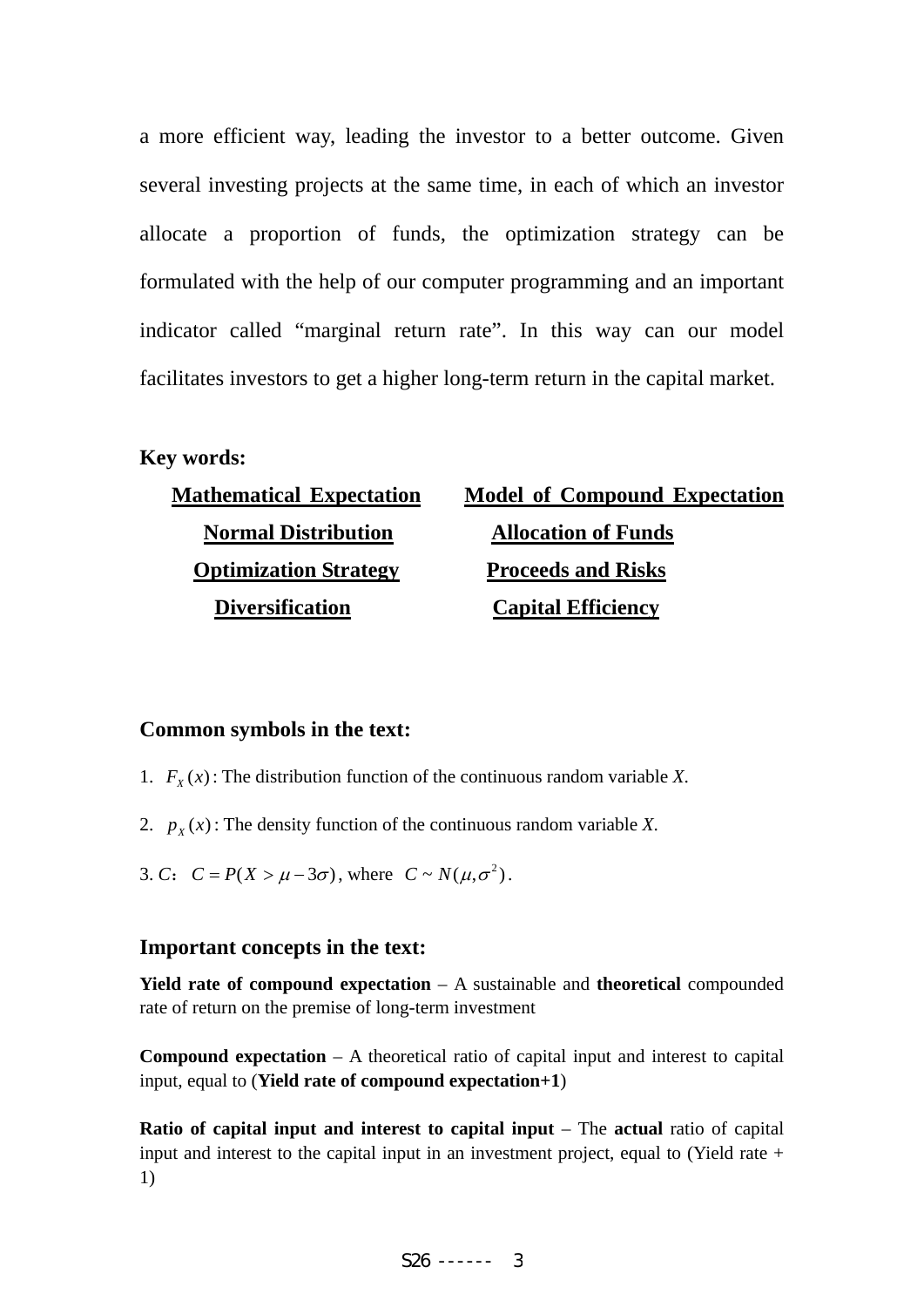**Zero-removal normal distribution** – The curve obtained through removing the image on the left side of the y-axis of normal distribution

**Constant-positive normal distribution** – The curve obtained through removing the

image of  $x < \mu - 3\sigma$  of normal distribution

**Even-removal normal distribution** – The curve obtained through removing the images of  $x < \mu - 3\sigma$  and  $x > \mu + 3\sigma$  of normal distribution

**Relative yield rate** – The ratio of the yield rate of compound expectation on a certain capital input to the capital input

**Marginal relative yield rate** – The relative yield rate for an increased unit of capital input

# **Meaning of important symbols in the text:**

m – Yield rate of compound expectation

- X Ratio of capital input and interest to capital input for all-capital input
- Y Ratio of capital input and interest to capital input for partial input
- t Proportion of capital input to all principal for an investment project

 $x_i$  – Ratio of capital input and interest to capital input obtained under a certain

probability

 $p_i$  – Probability of occurrence corresponding with  $x_i$ 

 $G(X)$  – The theoretical compound expectation of a project under the all-capital input

G (Y) – The theoretical compound expectation of a project under the proportion *t*

R – Relative yield rate on investment

MR – Marginal relative yield rate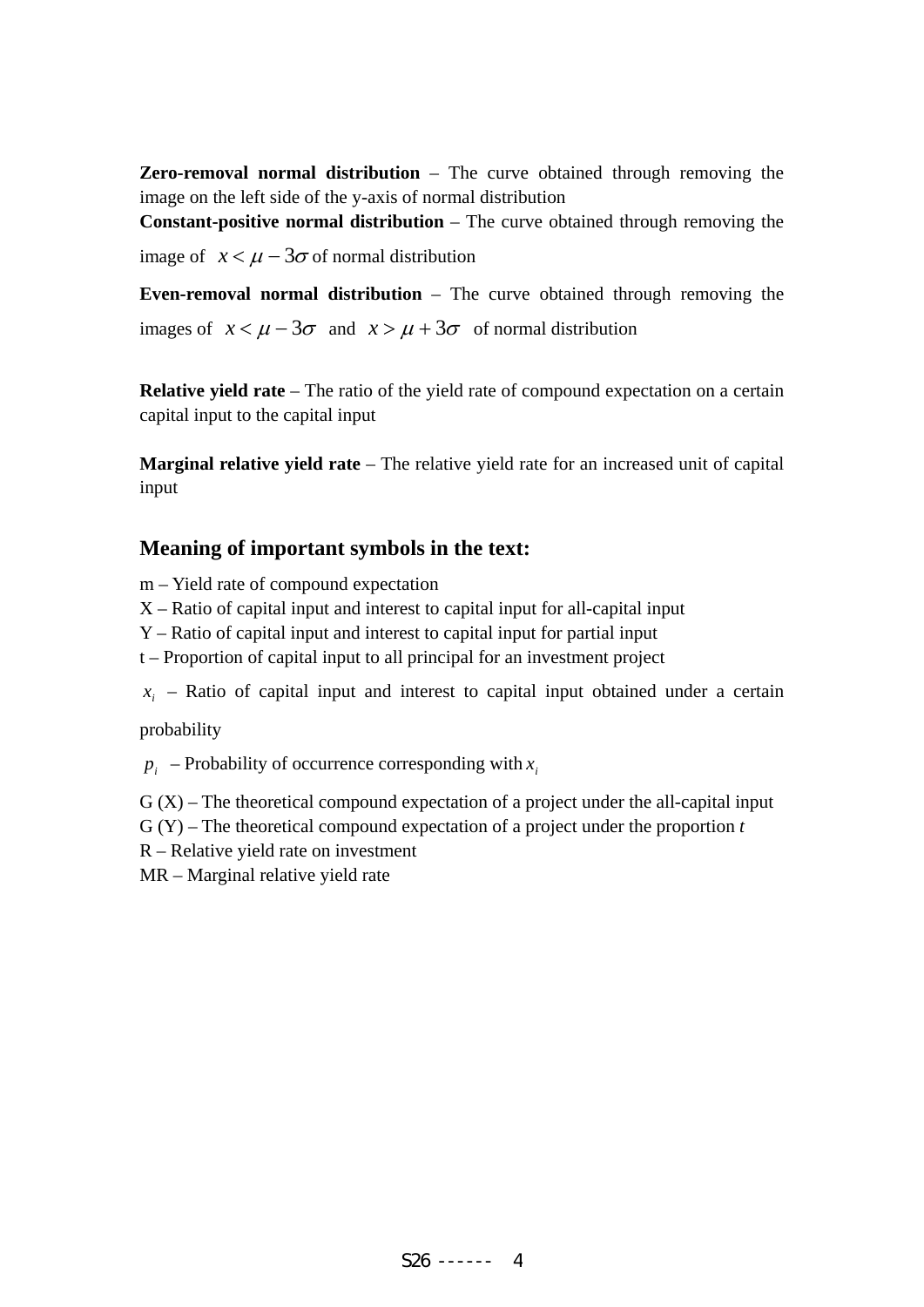# **Table of Contents**

| 1.1 Leading question: Is the mathematical expectation always effective for the                                                                                                                                                                                                                                           |
|--------------------------------------------------------------------------------------------------------------------------------------------------------------------------------------------------------------------------------------------------------------------------------------------------------------------------|
| Preliminary Quantitative Study of the Model of Compound<br>П.                                                                                                                                                                                                                                                            |
|                                                                                                                                                                                                                                                                                                                          |
| 2.1 Two-point random distribution and optimization of the ratio of capital input<br>2.2 Multi-point random distribution and optimization of yield rate  11                                                                                                                                                               |
| IV. Quantitative Study on the Model of Compound Expectation When the                                                                                                                                                                                                                                                     |
| Expected Rate of Return Is under Normal Distribution 14                                                                                                                                                                                                                                                                  |
| 4.2 Distribution Study and Standardization of the Ratio of Capital Input and<br>4.4 Accuracy analysis of compound expectation value in constant-positive normal<br>4.5 Exploration on the optimum investment strategy under normal distribution.24                                                                       |
| VI. In-depth Significance and Important Conclusion of the Model of                                                                                                                                                                                                                                                       |
|                                                                                                                                                                                                                                                                                                                          |
| 6.1 Monotonicity of compound expectation value $G(Y)$ in actual investment29<br>6.2 Influence of $\sigma$ value in Markowitz's investment theory on the optimum<br>6.3 Analysis on the characteristics and meaning of the optimum compound<br>6.4 Exploration on the magnitude relationship between compound expectation |
| Investment Diversification under the Model of Compound<br>VII.                                                                                                                                                                                                                                                           |
|                                                                                                                                                                                                                                                                                                                          |
| 7.1 Overview of diversification and decreasing principle of relative yield rate35<br>7.2 Study on the optimum strategy under multiple investment opportunities 37                                                                                                                                                        |
|                                                                                                                                                                                                                                                                                                                          |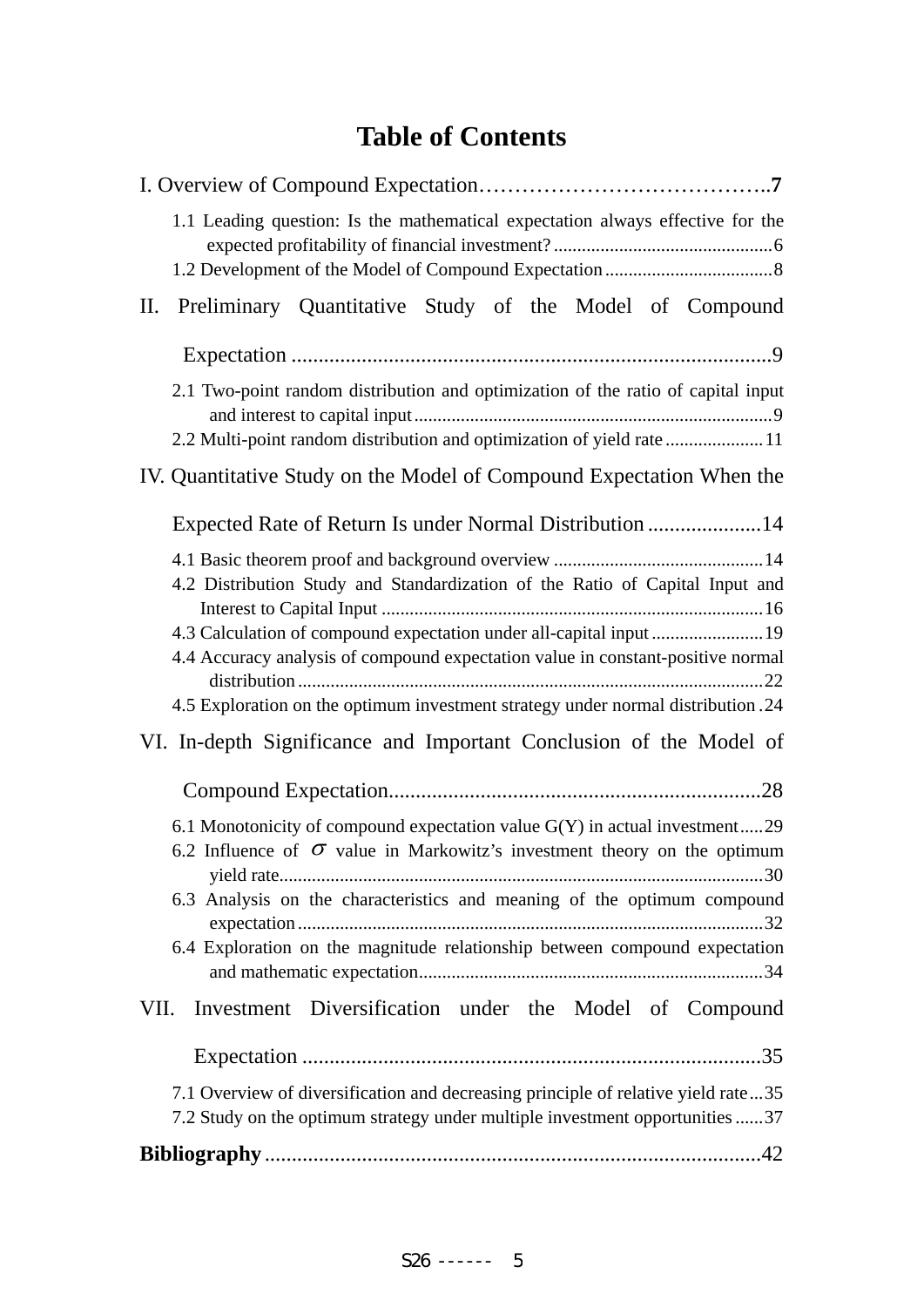# **I. Overview of Compound Expectation**

# **1.1 Leading question: Is the mathematical expectation always**

#### **effective for the expected profitability of financial investment?**

We found a question on a simulated mathematics test paper of college entrance examination: A person engages in one long-term investment project, and the principal is RMB 10,000. There is a 50% probability of principal doubling every time, and also 50% probability of principal loss by 50%, find the expected yield rate for each investment.

"Standard answer":  $m = 50\% \times 100\% - 50\% \times 50\% = 25\%$ 

Through simply conducting the calculation from the viewpoint of mathematical expectation, it obtained the expected yield rate for each investment, i.e. 25%. On the analogy of this, the amount will exceed RMB 100,000 for the principal of RMB 10,000 after 11 years in theory (calculated by compound interest).

#### **In fact, such thinking is very absurd.**

**Because the "standard answer" actually contains such a requirement:** Under the conditions of the question, the principal must be divided into innumerable small portions, and each small portion is put into the same investment projects as mentioned above, and the results of the innumerable investments are independent of each other. However, this is **self-contradictory!** There is only one investment project at the same time, so that only one investment result exists (capital input doubled or reduced by half) and it is impossible to obtain different investment results independent of each other.

Why does this paradox exist? In fact, there are essential differences between solving the issues about the rate of return on financial investment and solving the issues about the absolute returns. The transaction results for each time have an impact on the subsequent absolute returns. It is inappropriate to solve such issues using the thinking mode of mathematical expectation.

Let's have a look at the correct analysis:

As the yield rate *m* has the rolling characteristics of compound interest, that is, the returns of the previous investment will directly affect the absolute returns of the current investment. According to the theoretical analysis, if someone puts the principal of RMB 10,000 into the above-mentioned investments **for multiple times on a long-term basis**, **there should be theoretically n times of principal doubling as well as n times of principal halving after 2n (***n* **is big enough) times**. Therefore, in the long run, such investments have no meaning, and there is no loss or profit for the investor.

Under the conditions of the question, the expression of correct thinking is:  $m = (1 + 100\%)^{50\%} \times (1 - 50\%)^{50\%} - 1 = 0$ 

Through the comparison between the correct solution and false solution to the above question, we can find that the mathematical expectation is incapable of solving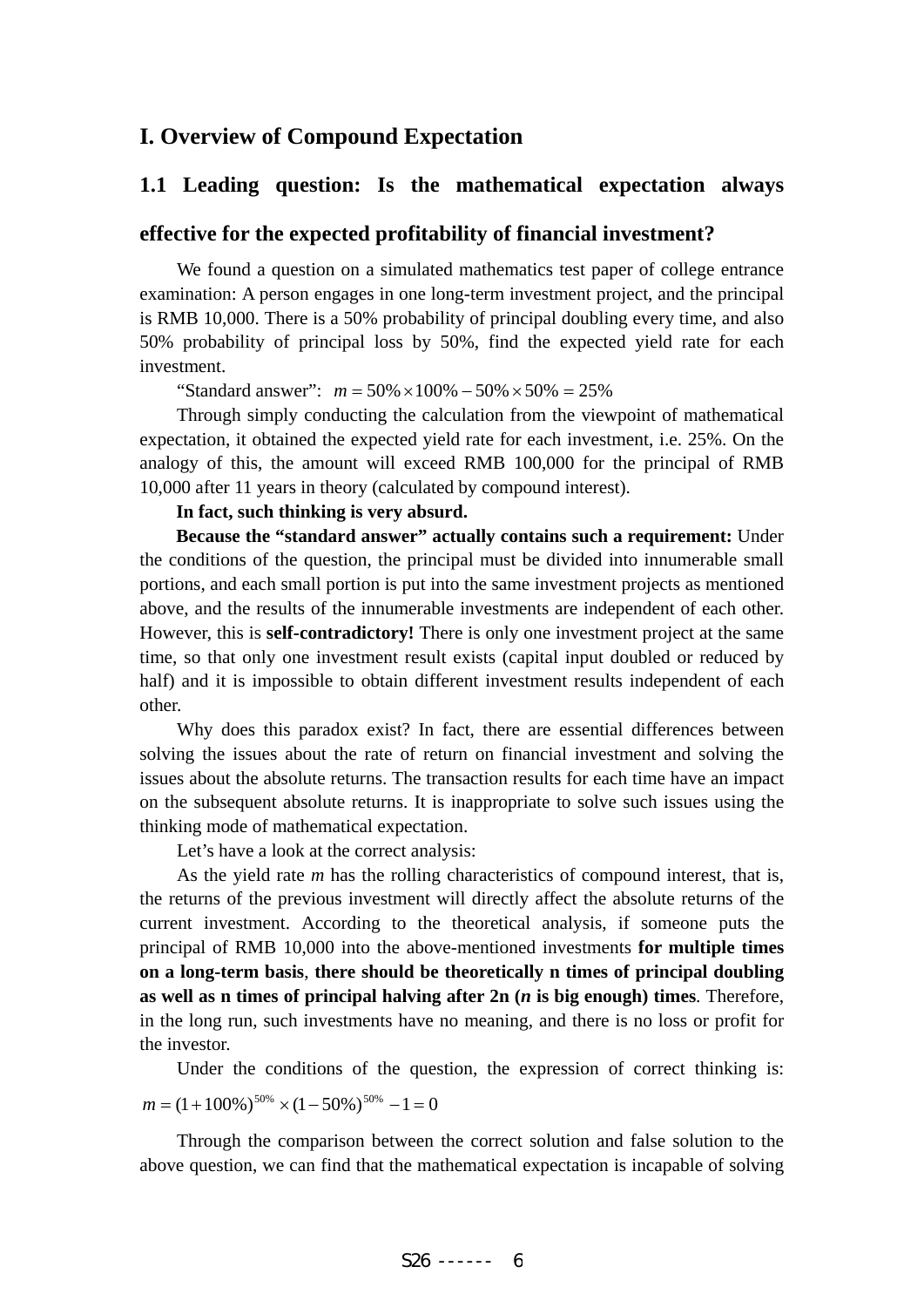the expectation issues about the rate of return on financial investment, and it is reasonable to solve the issues using the compound expectation. Therefore, we need to construct the model of compounded expectation systematically.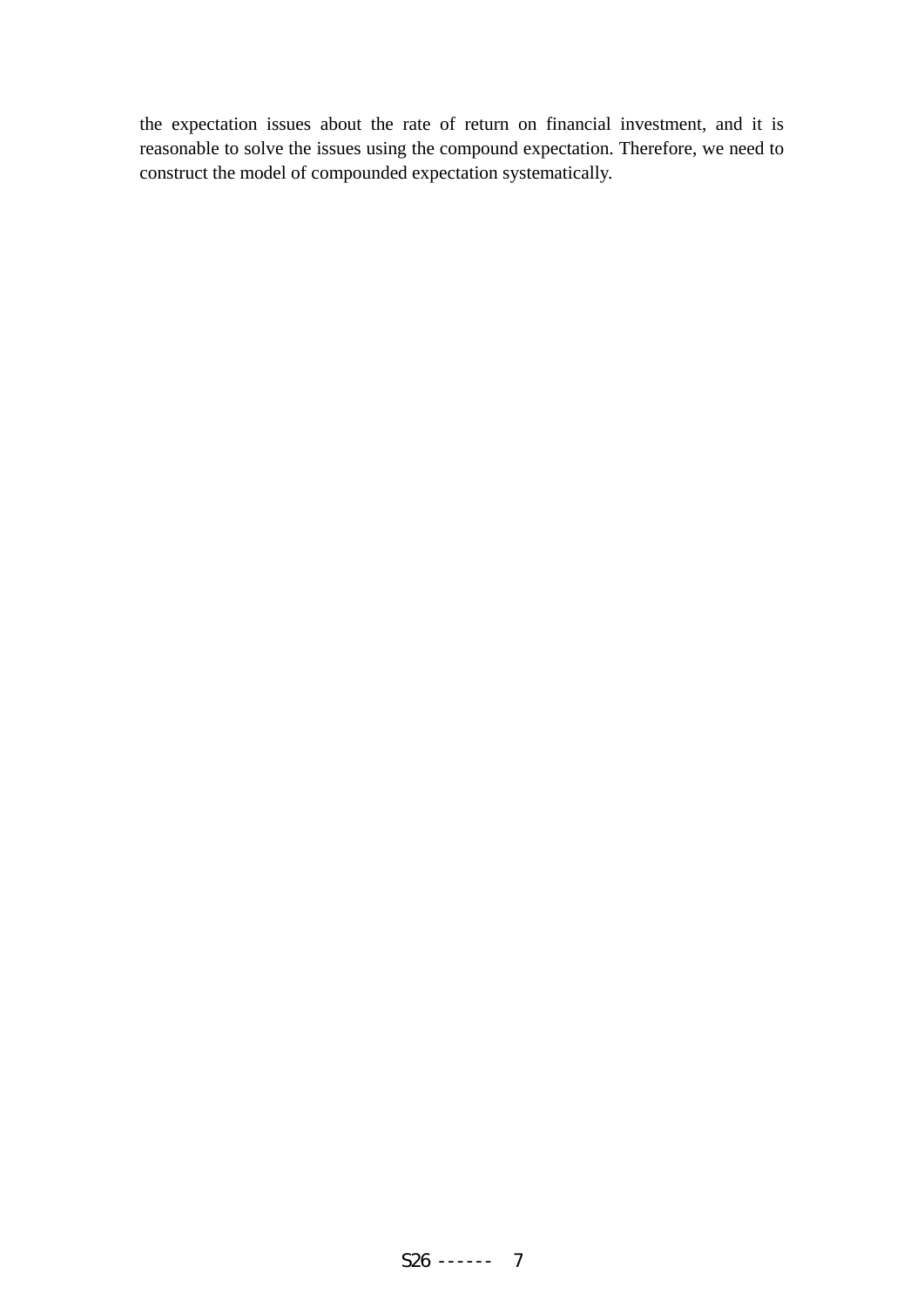#### **1.2 Development of the Model of Compound Expectation**

The investment community generally believes a saying: "The compound interest is the eighth wonder of the world". In the investment process like rolling a "snowball", the sustainable compounded rate of return is the only indicator that dominates the final yield rate.

It is found: Mathematical expectation can not scientifically solve the issues about compound interest in the investment in many cases. Based on this, we put forward the concept of **Yield rate of compound expectation**, that is, a sustainable and theoretical compounded rate of return on the premise of long-term investment. **The compound expectation** is the (**Yield rate of compound expectation +1**).

The basic assumptions of the model of compound expectation:

(1) The investor engages in long-term multiple transactions;

(2) The investors know about the distribution of investment yield rate in advance, and the distribution of the expected yield rate is not subject to the influence of the capital input;

 (3) The investment gains and losses are calculated by the income ratio rather than the absolute amount of income;

(4) The taxes and transaction costs are negligible.

 (5) The actual results of investments are independent of each other, causing no impact on the future investment results or the investor's state of mind.

Let the investment principal be "1", if the scattered distribution of *X,* i.e. the ratio of capital input and interest to capital input, obtained under a certain investment opportunity is  $x_1, x_2, \ldots, x_n$ , and the corresponding probabilities of occurrence

are  $p_1, p_2, \ldots, p_n$  respectively.

Then the definition of *m*, i.e. the expected value of the compounded rate of return, is

$$
m = \prod_{i=1}^{n} x_i^{p_i} - 1
$$
 (Formula 1)

**It is clear that:** As the debt leverage transaction is not introduced, the principal will not become negative due to loss, therefore, there must be  $x_i \geq 0, i = 1,2,\ldots,n$ .

However, the above situations only consider the case of putting all principal into the investment projects. In fact, all-capital input is not a good strategy. For example, if only a portion of the principal is put into the operation, the overall investment rate of return may be greater. Let's take the conditions of the leading question as an example: Suppose that a fixed proportion extracted from the principal, i.e. *t*, is put into the investment project ( $0 \le t \le 1$ ), it is thus obtained according to **Formula 1**:

$$
m' = (1+t)^{50\%} \times (1-0.5t)^{50\%} - 1
$$

$$
= \sqrt{(1+t)(1-0.5t)} - 1
$$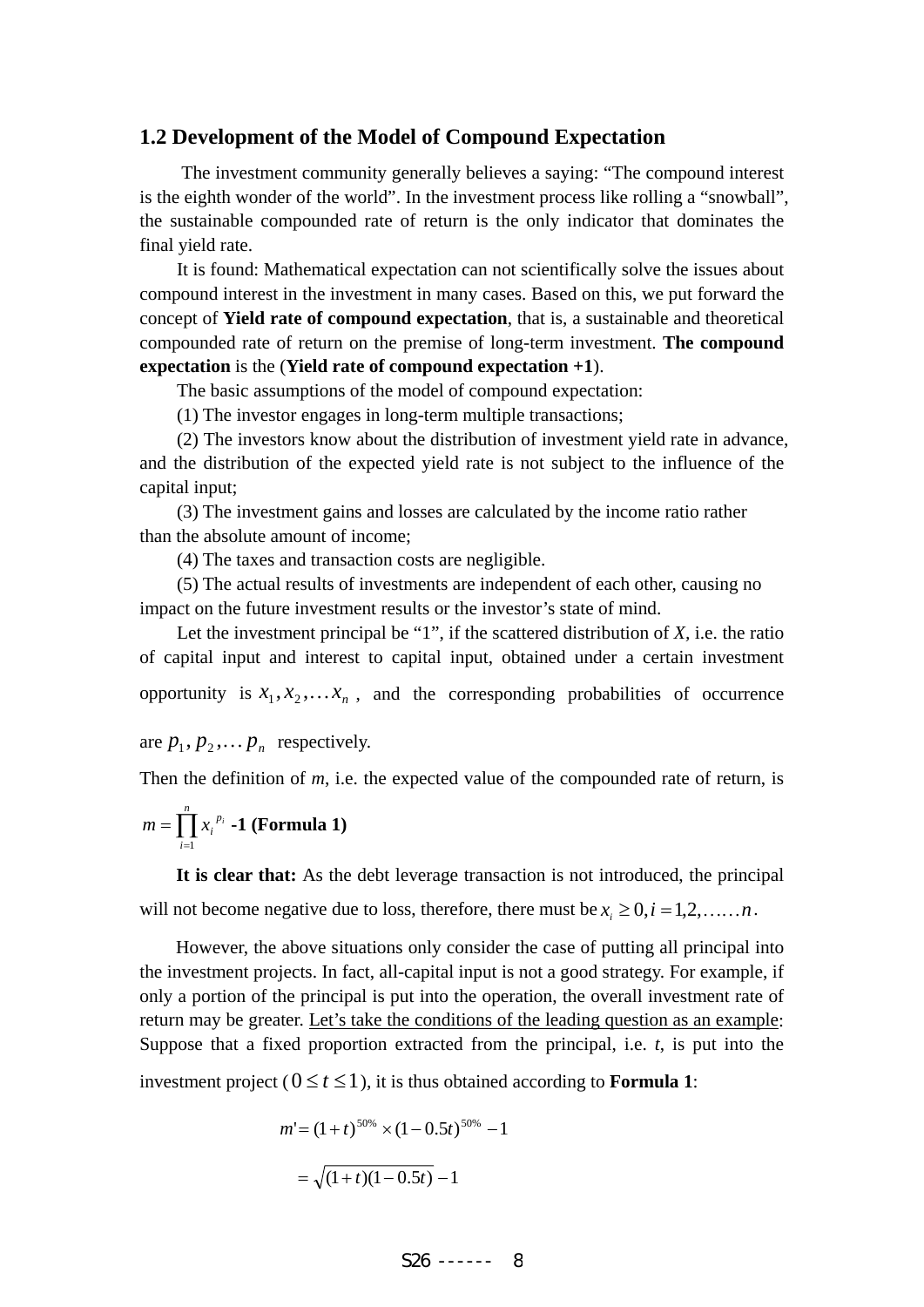Through simplification, it is obtained: When  $t = 0.5$ ,  $m'$  obtains the maximum value, i.e. 6.07%, which is significantly better than the zero returns obtained at the time of all-capital input. Therefore, we find that under the model of compound expectation, the theoretical compound yield is subject to the influence of the proportion of the invested funds, and the optimum investment strategy exists.

#### **II. Preliminary Quantitative Study of the Model of Compound**

#### **Expectation**

**Lemma:** If the function  $f(x)$  is continuous and has the only zero point *c* in

the interval  $(a, b)$ , then  $f(x)$  has the constant same sign in the intervals  $(a, c)$ **and (***c, b***) respectively.** 

**Proof:** Suppose that  $\exists x_1, x_2 \in (a, c)$  (let  $x_1 < x_2$ ),  $f(x_1)$  and  $f(x_2)$  have different sign. Also,  $f(x)$  is continuous on  $[x_1, x_2]$ ,  $\exists \xi \in (x_1, x_2)$  by the zero point theorem, so that  $f(\xi) = 0$ . Obviously,  $\xi \neq c$ , that is to say, *c* is not the only zero point of  $f(x)$  in the interval  $(a, b)$ , so that a contradiction exists. Thus,  $f(x)$  has the same sign in the interval (*a, c*)

Similarly,  $f(x)$  has the constant same sign in the interval  $(c, b)$ . This completes the proof.

# **2.1 Two-point random distribution and optimization of the ratio of capital input and interest to capital input**

Next, we will explore the optimum investment proportion when the expected rate of return is consistent with when the two-point distribution, and the obtained maximum value of compound expectation.

#### **Distribution column of** *X***, i.e. the expected ratio of capital input and interest to capital input**

| -- |  | $\mathcal{N}$ |
|----|--|---------------|
|----|--|---------------|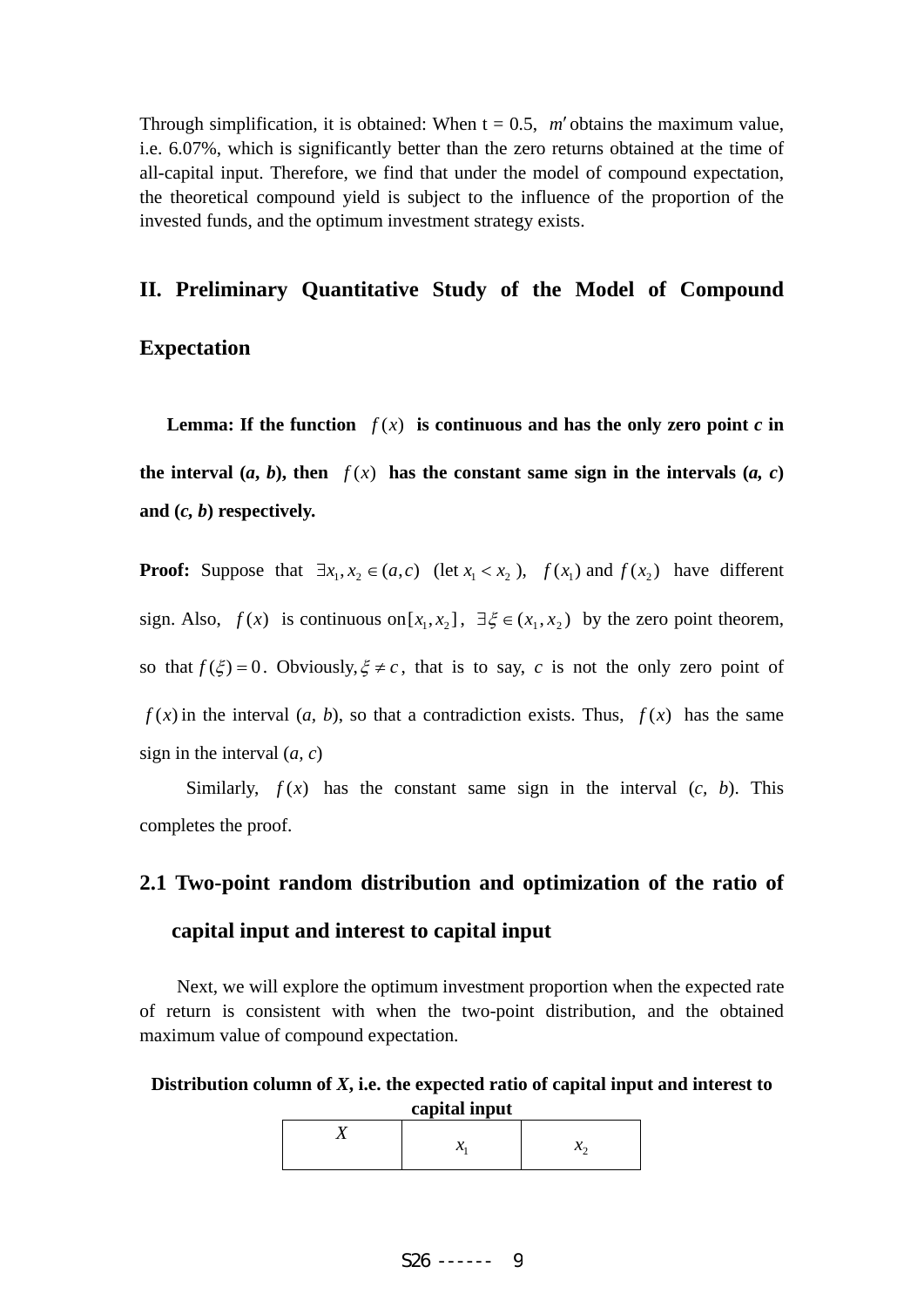(As the debt leverage transaction is not introduced, the principal will not become negative, and let  $x_2 > x_1 \ge 0$ )

Suppose that a fixed proportion extracted from the principal, i.e. *t*, is put into the investment project, the final ratio of the principal and interest to the principal is *Y*, thus:

$$
Y = tX + (1 - t)
$$

Let  $t = t_{max}$ , *Y* obtains the maximum value.

$$
G(Y) = [tx_1 + (1-t)]^{p_1} [tx_2 + (1-t)]^{p_2}
$$

(1) When  $0 < x_1 < x_2 \le 1$ , the capital input will not produce any profit, thus the investment shall not be made:  $t_{\text{max}} = 0$ .

(2) When  $1 \le x_1 < x_2$ , the capital input will surely produce profits or keep break-even at least, thus all-capital input shall be made:  $t_{\text{max}} = 1$ .

(3) When 
$$
0 \le x_1 < 1 < x_2
$$
,

Let  $g(x) = [xx_1 + (1-x)]^{p_1} [xx_2 + (1-x)]^{p_2}$ , thus

$$
g'(x) = p_1(x_1-1)\left(\frac{x_2x+1-x}{x_1x+1-x}\right)^{p_2} + p_2(x_2-1)\left(\frac{x_1x+1-x}{x_2x+1-x}\right)^{p_1}.
$$

Obviously,  $g(x)$  is continuous in  $\left(\frac{1}{1-x_2}, \frac{1}{1-x_1}\right)$ , where  $\frac{1}{1-x_2} < 0$ 1  $\frac{1}{-x_2}$  < 0,  $\frac{1}{1-x_1}$  > 1 1  $\frac{1}{-x_1} > 1$ .

 $g(x)$  has the only zero point.

$$
x_0 = \frac{E(X) - 1}{(1 - x_1)(x_2 - 1)}
$$

According to  $x_1 < E(X) < x_2$ , 1  $\frac{1}{2}$   $\sim \frac{\lambda_0}{1}$ 1 1 1 *x*  $\frac{1}{x-x_2}$  <  $x_0$  <  $\frac{1}{1-x_1}$  is derived. Also,  $\lim_{x \to \frac{1}{1-x_2}} g'(x) = +\infty$  $\lim g(x)$ 1 1 2 *xg*  $x \rightarrow \frac{1}{1-x}$ ,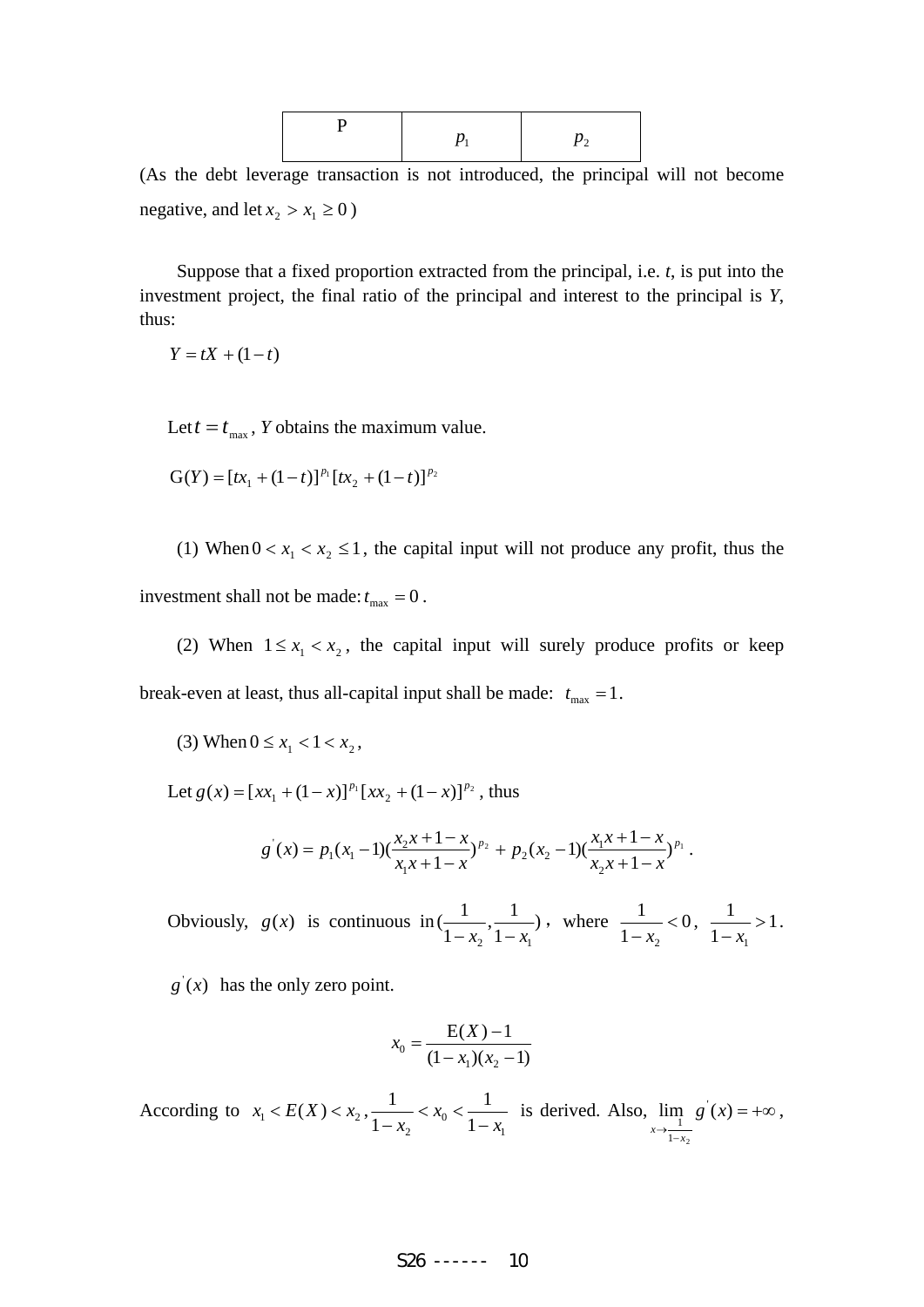= –∞  $\rightarrow \frac{1}{1}$  $\lim g(x)$ 1 1 1 *xg*  $x \rightarrow \frac{1}{1-x}$  $, g'(x)$  is constant positive in  $\left(\frac{1}{1-x_2}, x_0\right)$  $\frac{1}{x_2 - x_2}$ , *x*<sub>0</sub>) and constant negative in

 $\frac{1}{1-x_1}$  $(x_0, \frac{1}{1-x_1})$  according to the lemma. Thus  $g(x)$  is monotonically increasing in 1

$$
(\frac{1}{1-x_2}, x_0) \text{ and monotonically decreasing in } (x_0, \frac{1}{1-x_1}).
$$

Therefore, if  $0 \leq \frac{L(A) - 1}{L(A)} \leq 1$  $(1-x_1)(x_2-1)$  $0 \leq \frac{E(X)-1}{\sqrt{2}}$  $\leq$   $\frac{E(X)-1}{(1-x_1)(x_2-1)} \leq$  $\frac{X(X)-1}{X_1(X_2-1)} \le 1$ , then  $t_{\max} = \frac{E(X)-1}{(1-x_1)(x_2-1)}$  $t_{\text{max}} = \frac{E(X) - 1}{(1 - x_1)(x_2 - 1)}$ ; if  $\frac{E(X) - 1}{(1 - x_1)(x_2 - 1)} < 0$  $(1-x_1)(x_2-1)$  $E(X)-1$  $\frac{E(X)-1}{-x_1(x_2-1)}$  $x_1(x)$  $\frac{X}{\sqrt{1-x}} < 0,$ 

then  $t_{\text{max}} = 0$ ; if  $\frac{L(X)^{-1}}{(1 - x_1)(x_2 - 1)} > 1$  $E(X)-1$  $\frac{E(X)-1}{-x_1(x_2-1)}$  $\frac{(X)-1}{(x+1)(x-1)} > 1$ , then  $t_{\text{max}} = 1$ .

In summary, the optimum solution in the two-point yield distribution is as follows:

When 
$$
0 \le x_1 < x_2 \le 1
$$
 or  $0 \le x_1 < 1 < x_2$  and  $\frac{E(X) - 1}{(x_1 - 1)(1 - x_2)} < 0$ ,  $t_{\text{max}} = 0$ ,  $G(Y)$ 

$$
=1;
$$

When  $1 \le x_1 < x_2$  or  $0 \le x_1 < 1 < x_2$  and  $\frac{E(A) - 1}{(x_1 - 1)(1 - x_2)} > 1$  $E(X)-1$  $\frac{E(X)-1}{E(-1)(1-x_2)}$  $\frac{E(X) - 1}{x_1 - 1(1 - x_2)} > 1$ ,  $t_{\text{max}} = 1$ ,

$$
G(Y) = x_1^{p_1} x_2^{p_2} ;
$$

When 
$$
0 \le x_1 < 1 < x_2
$$
 and  $0 \le \frac{E(X) - 1}{(x_1 - 1)(1 - x_2)} \le 1$ ,  $t_{\text{max}} = \frac{E(X) - 1}{(x_1 - 1)(1 - x_2)}$ , thus the

optimum compound expectation value is  $G(Y) = \frac{P_1 + P_2 - (x_2 - x_1)}{(1 - x_1)^{p_1}(x_1 - x_1)^{p_1}}$  $v_1$   $v_2$  $(1-x_1)^{p_2}(x_2-1)$  $p_1^{-p_1} p_2^{-p_2} (x_2 - x_1)$  $1'$   $\sqrt{2}$  $p_2$   $f_3$  **1**)  $p$  $p_1$  *p*  $(x_1)^{p_2}(x)$  $p_1^{p_1}p_2^{p_2}(x_2-x_1)$  $(x_1)^{p_2}(x_2 =\frac{p_1^{p_1}p_2^{p_2}(x_2-x_1)}{x_1^{p_1}x_2^{p_2}(x_2-x_1)}.$ 

### **2.2 Multi-point random distribution and optimization of yield rate**

### **Distribution column of** *X***, i.e. the expected ratio of capital input and interest to capital input**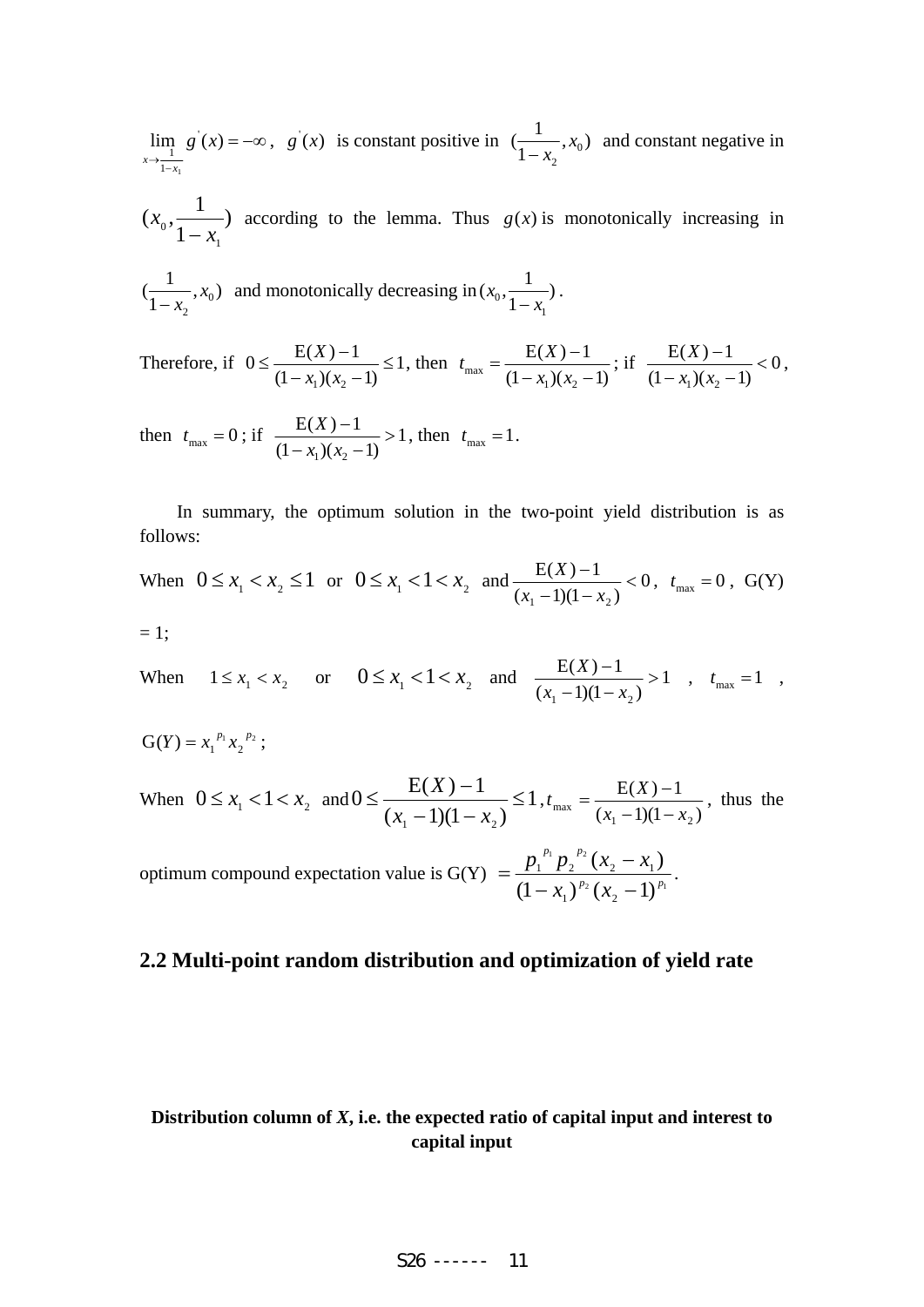| T            | $\sim$          | $\mathbf{r}$       | $\mathbf{A}$    | $\bullet\bullet\bullet$ | $\mathbf{z}$    |
|--------------|-----------------|--------------------|-----------------|-------------------------|-----------------|
| $\mathbf{A}$ | $\mathcal{N}_1$ | $\lambda_{\Omega}$ | $\mathcal{N}_2$ |                         | $\mathcal{N}_n$ |
|              | $\mathbf{r}$    |                    | $P_3$           | $\bullet\bullet\bullet$ | $r_n$           |

(As the debt leverage transaction is not introduced, the principal will not become negative, thus  $x_i \geq 0$ , i = 1, 2...n)

It is obtained from the definition of the model of compound expectation:

$$
G(X) = \prod_{i=1}^{n} x_i^{p_i}
$$
 (Input of all principal each time)

$$
G(Y) = f(t) = \prod_{i=1}^{n} (1 - t + tx_i)^{p_i}
$$
 (Input of the proportion *t* of the

principal each time)

When  $t_0$  exists, which makes  $f'(t_0) = 0$ , the  $t_0$  value may make G(Y) get the maximum value under the distribution of the ratio of capital input and interest to capital input. However, as it is impossible for the general algebraic equation of quartic or higher degree to get the general form of algebraic solution, when *n* is more than 5,

there is no general solution for  $f'(t) = 0$ , so concrete analysis shall be conducted

when faced with specific issues. Therefore, the condition of "**The expected rate of return is consistent with the normal distribution**" will be considered as the study focus of the model when carrying out in-depth quantitative study in the fourth section of this dissertation.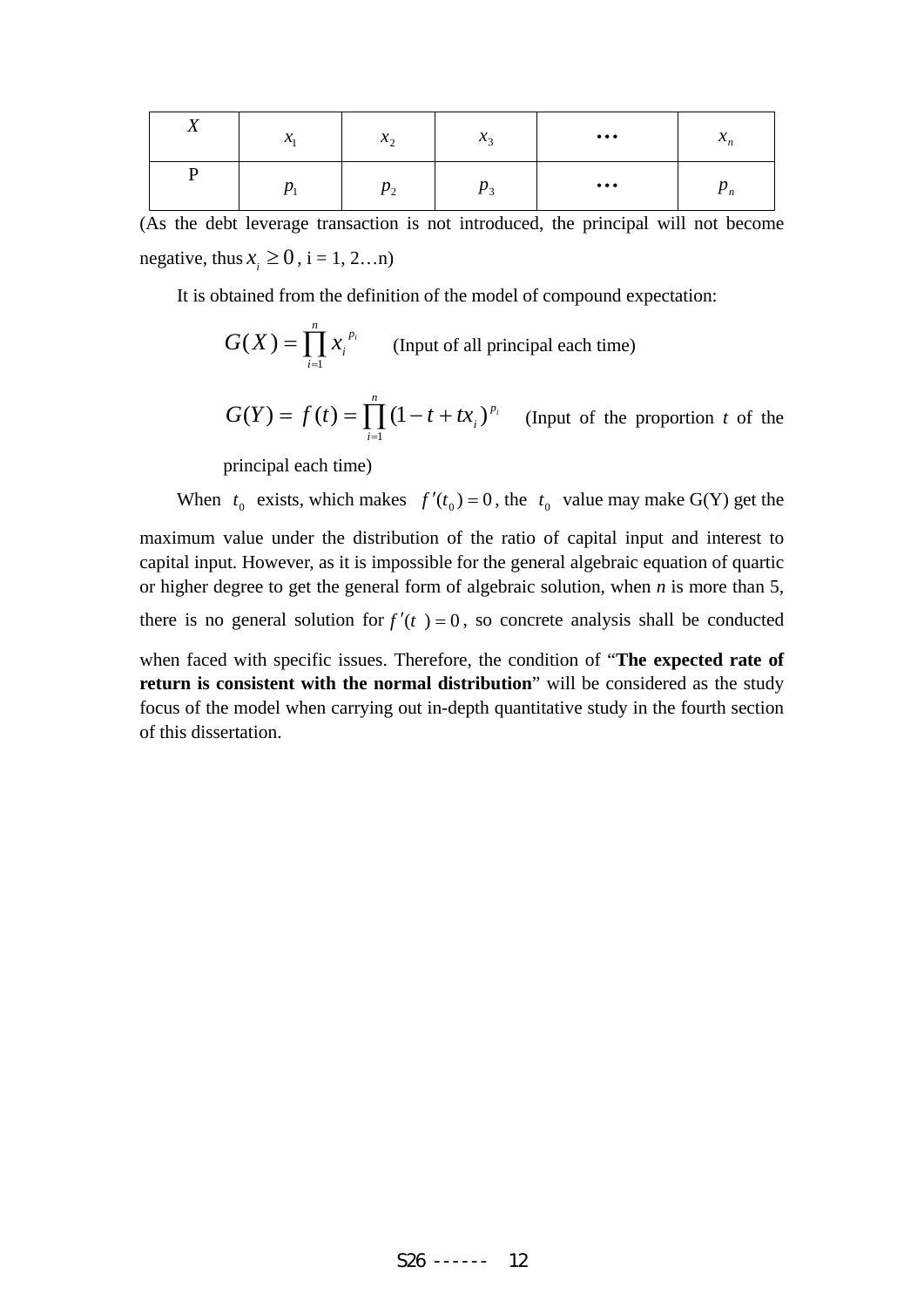# **III. Practical Significance of Compound Expectation in**

#### **Financial Market (Preliminary)**

In previous studies, the risks and proceeds are often divided. However, as the financial investment belongs to long-term transactions, in the long run, the result of each investment has an impact on the absolute yield on the next investment, and the ultimate "high yield" is the only criterion for evaluating the success or failure of investment. "Risk" (defined as the possibility and severity of loss for each investment) only has an influence on the long-term returns. **The development and application of compound expectation directly unifies the above risks and proceeds, and the compound expectation value is taken as the only judgment indicator of investment projects.**

"High risk, high return" is the basic rule embraced by the market, and even the risk is considered to be a prerequisite for getting returns, such as CITIC Securities' questionnaire on risk preference of investors:

**Suppose you invest RMB 100,000 for purchase of a certain securities and hold for one year, what kind of securities will you choose?** 

- $\blacksquare$  A. 100% earning of RMB 3.200
- B. 80% possibility for earning RMB 29,000, and 20% possibility for losing RMB 100,000
- $\Box$  C. 50% possibility for earning RMB 100,000, and 50% possibility for losing RMB 100,000
- D. 50% possibility for earning RMB 10,000, and 50% possibility for losing RMB 10,000
- E. 20% possibility for earning RMB 100,000, and 80% possibility for losing RMB 21,000

On the surface, the mathematical expectation for A, B and E is consistent, and the difference between C and D is also insignificant. The risk appetite is different for them (It seems that the earnings are more attractive for greater risk of loss). However, as the investors will continue to make long-term transactions under different opportunities in the stock market, the model of compound expectation is applicable. Suppose that the investor makes all-capital input (according to the meaning of the question), we found that the "risk averse" option A is the best choice after calculating the yield rate of the compound expectation (according to Formula 1).

 $m_A = 3.2\%$   $m_B = -100\%$   $m_C = -100\%$   $m_D = 2.18\%$   $m_E = -4.87\%$ 

It can be seen that for the different projects under the same mathematical expectation value, high risk can not brings high returns (such as Option E), and low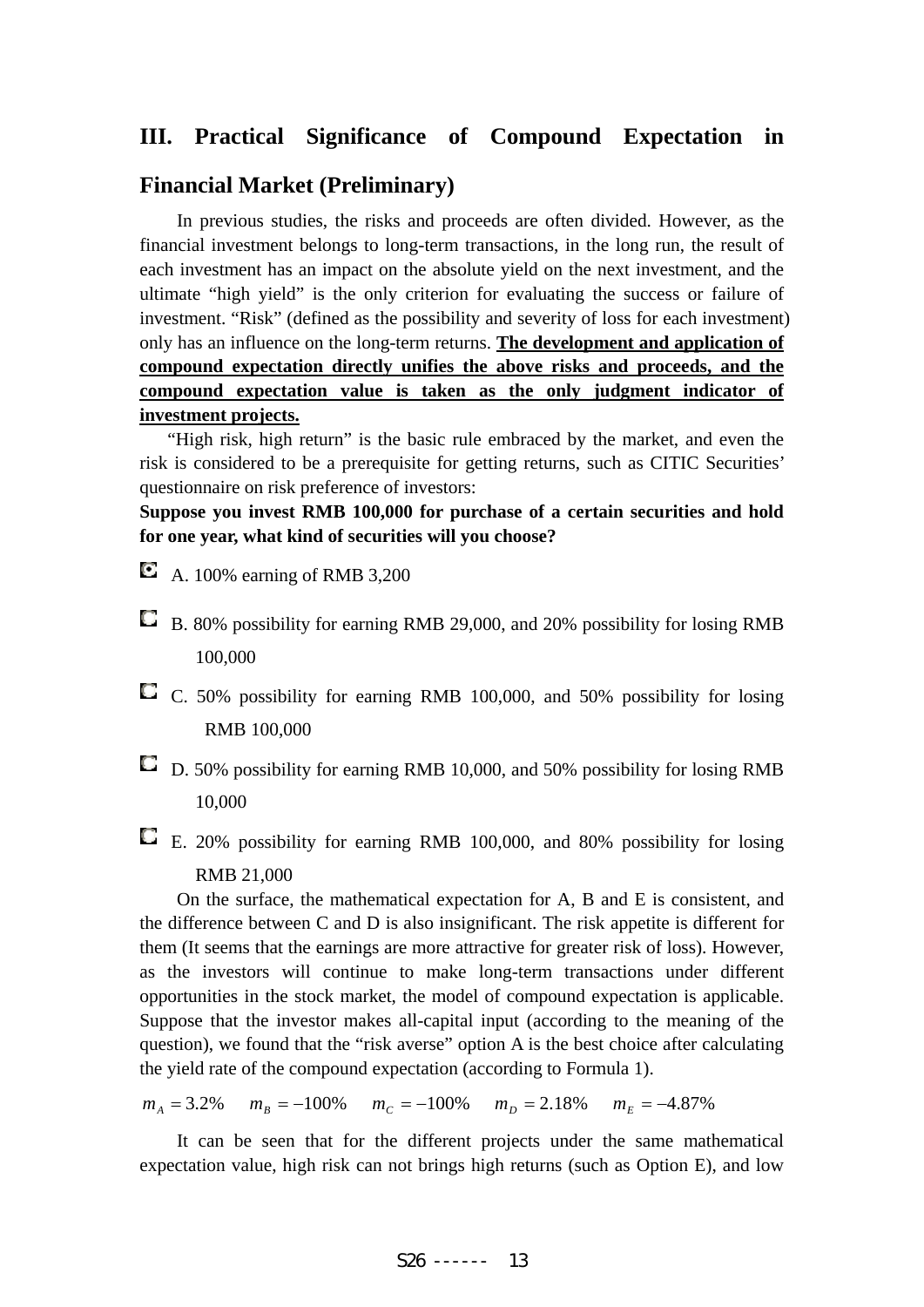risk can make the investors become the ultimate winners. The study inference of the model of compound expectation is essentially consistent with the risk premium principle and the risk aversion principle in economics.

The following more specific quantitative study on the model of compound expectation on the assumption of normal distribution of the expected rate of return on investment will also give the readers more in-depth understanding of the significance of the model.

#### **IV. Quantitative Study on the Model of Compound Expectation**

**When the Expected Rate of Return Is under Normal Distribution** 

#### **4.1 Basic theorem proof and background overview**

 Before conducting more in-depth quantitative study, we firstly prove an important theorem relating to the definition of compound expectation value.

**Theorem I:** For the constant-positive random variable  $X$ , if  $E$  (lnX) exists, then **the compound expectation of** *X* **under all-capital input** 

$$
G(X) = e^{E(\ln X)}.
$$

**Proof: (1) If** *X* **is a discrete random variable, then the definition of the compound expectation:** 

$$
\mathbf{G}(X) = \prod_{i=1}^{n} x_i^{p_i}
$$

where 
$$
p_i = P(X = x_i)
$$
.

$$
\ln \prod_{i=1}^n x_i^{p_i} = \sum_{i=1}^n \ln x_i \cdot p_i = E(\ln X), \text{ thus } \prod_{i=1}^n x_i^{p_i} = e^{E(\ln X)} = G(X).
$$

**(2) If** *X* **is a continuous random variable, then the definition of the compound expectation under discrete distribution**  $G(X) = \prod_{i=1}^{n}$  $\frac{n}{p}$  *p*  $G(X) = \prod x_i^{p_i}$ 

**Under continuous distribution, it can be converted** 

*i*

1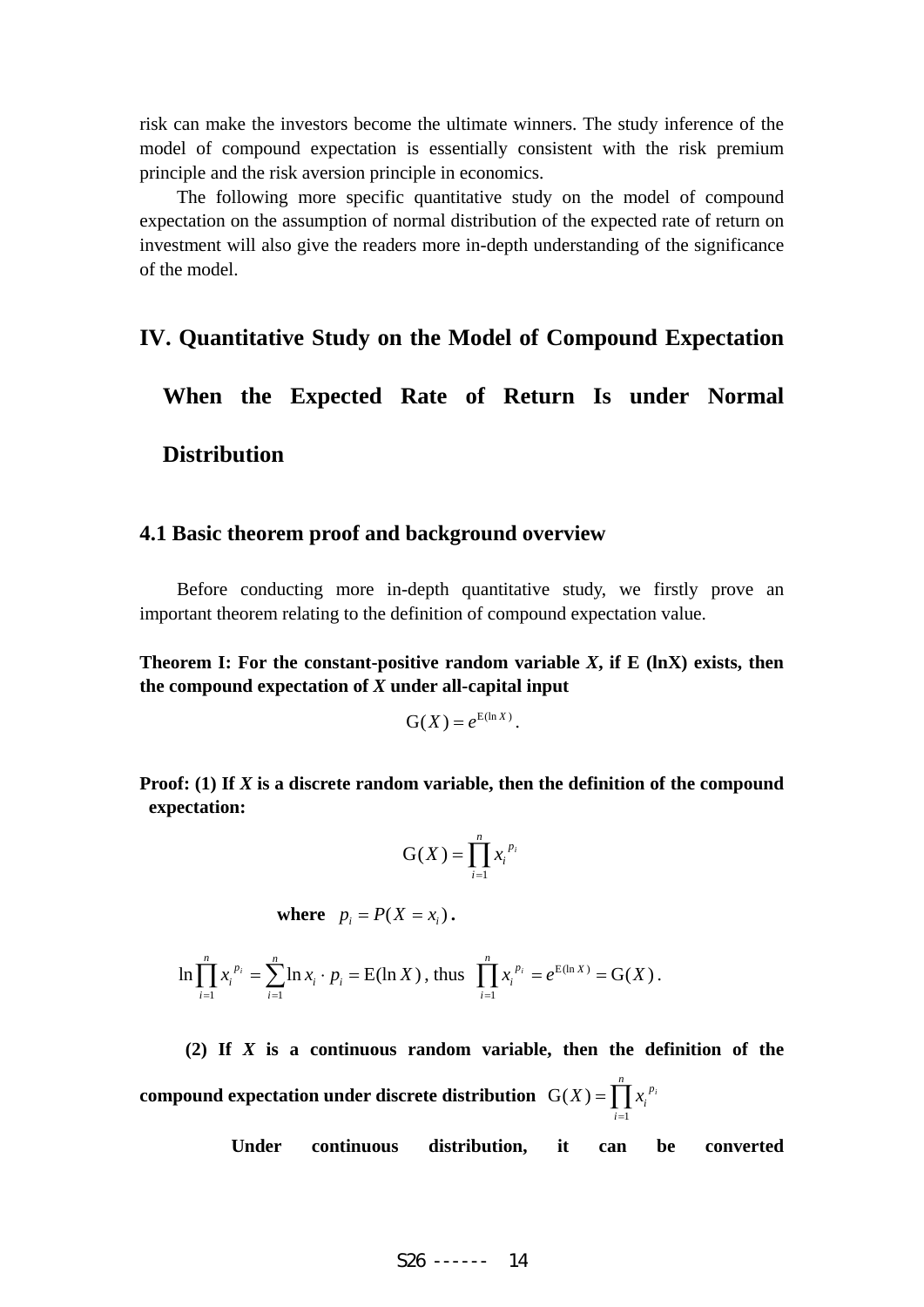**to**  $G(X) = \lim_{\lambda \to 0} \prod \xi_i^{\Delta}$ *i F*  $G(X) = \lim_{\lambda \to 0} \prod \xi_i^{\Delta F_i}$ ,

**where**  $x_i \leq \xi_i \leq x_{i+1}$ ,  $\Delta F_i = F_x(x_{i+1}) - F_y(x_i) = P(x_i \leq X \leq x_{i+1})$ ,

 $\lambda = \max{\{\Delta F_1, \Delta F_2, \ldots\}}$ .

 $\prod \xi_i^{\Delta F_i} = \lim_{\lambda \to 0} \ln \prod \xi_i^{\Delta}$ Δ  $\lim_{i \to 0} \prod \xi_i^{\Delta F_i} =$ *i F i i F*  $\lim_{\lambda\to 0} \prod \xi_i^{\Delta F_i} = \lim_{\lambda\to 0} \ln \prod \xi_i^{\Delta F_i}$  (lnx is continuous in the definition domain)

> $=\lim_{\lambda\to 0}\sum_{i}\ln \xi_{i}\cdot \Delta F_{i}$  $=\int_0^{+\infty} \ln x dF_x(x)$  (Definition of definite integral)  $=\int_0^{+\infty} \ln x \cdot p_X(x) dx$  ( $\frac{dF_X(x)}{dx} = p_X(x)$  $\frac{X^{(\lambda)}}{I} = p_X(x)$  $= E(\ln X)$   $[1]$ ,

thus  $\lim_{\lambda \to 0} \prod x_i^{\Delta F_i} = e^{E(\ln X)} = G(X)$ *i F*  $\lim_{\lambda \to 0} \prod x_i^{\Delta F_i} = e^{E(\ln X)} = G(X).$ 

In summary,  $G(X) = e^{E(\ln X)}$  is actually the compound expectation of the **constant-positive random variable** *X***, and the proof of Theorem I is now completed.**

Currently, it is generally recognized in academic circle of financial investment: On the assumption of "geometric Brownian motion of asset prices", the distribution of the expected rate of return on assets roughly corresponds with normal distribution (which is also clarified in the book named "Financial Market Econometrics"). The empirical studies based on stock returns are also mostly based on the condition that the yield rate is subject to normal distribution (such as CAPM and Black-Scholes' pricing formulas). The VaR RiskMetrics launched by JPMorgan Bank in 1994 is also based on the assumption that the yield rate of securities is subject to normal distribution.

 "The distribution of the expected ratio of capital input and interest to capital input (or expected rate of return) corresponds with normal distribution" is also the basic premise for our study in this section. As the normal distribution of the rate of return on investment is relatively reasonable and in line with the market realities (See **Mean-variance Theory in Portfolio Management put forward by Markowitz in**  *Mean-Variance Analysis in Portfolio Choice and Capital Markets*), quantitative study will be conducted for the model of compound expectation based on this condition. We

define  $\mu$  as the expected median ratio of capital input and interest to capital input, and

use  $\sigma$  to measure the possible deviation between the actual ratio of capital input and interest to capital input and the expected median.

It is declared that we do not simply use the mathematical expectation in the normal distribution curve of the rate of return on investment to measure the income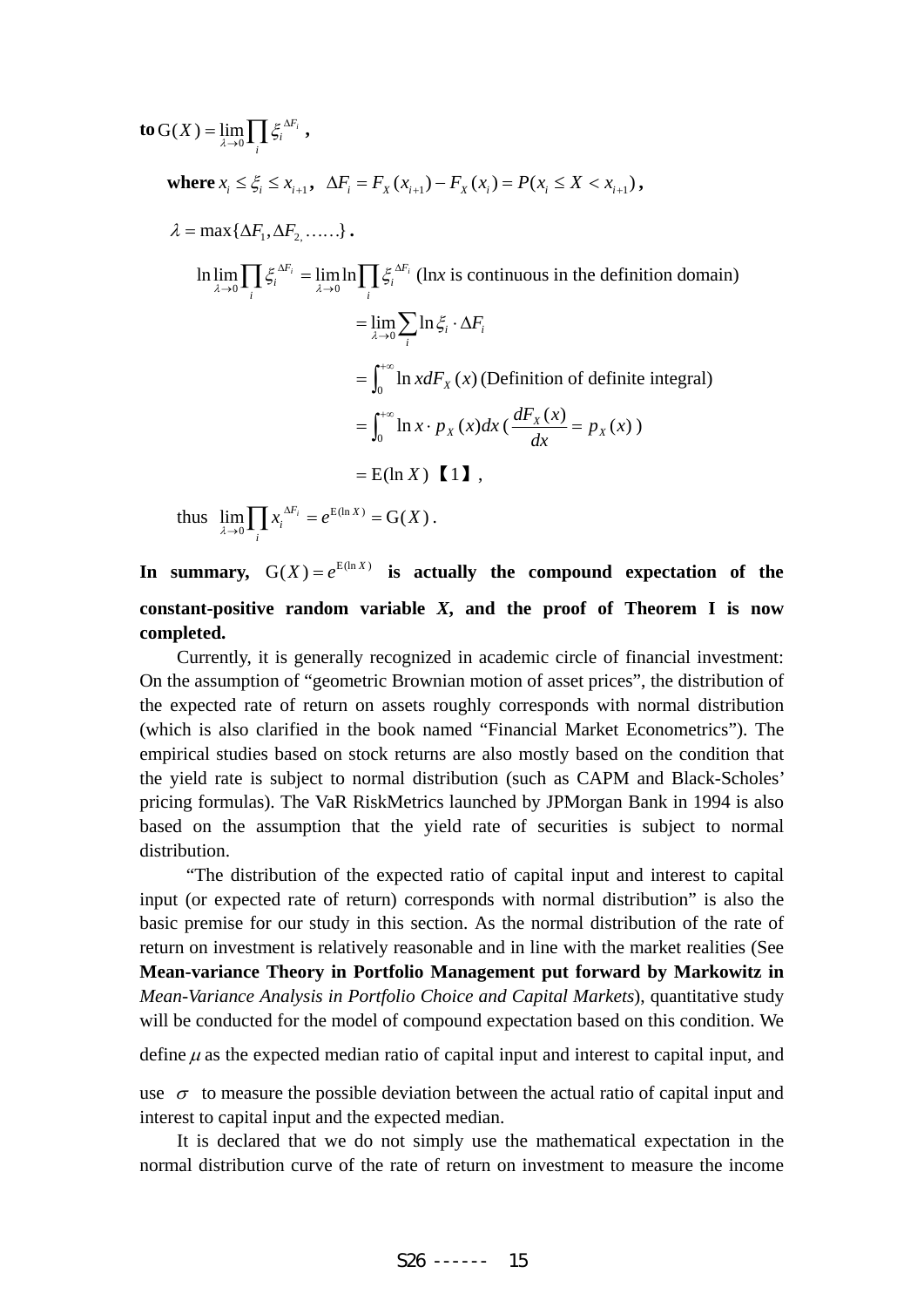and use the variance to measure the risk. Under this condition, we calculate the yield rate of compound expectation in the normal distribution curve of a given rate of return on investment, and use this indicator to measure the final expected yield of the investment project.

Basis assumptions of the model:

- (1) The investment model is the model of compound expectation;
- (2) The expected ratio of capital input and interest to capital input corresponds with normal distribution, and its distribution is not subject to the impact of capital input;
- (3) The investors know about the probability distribution of the investment

yield rate in advance (i.e. the values  $\mu$  and  $\sigma$  are known);

- (4) The theoretical compound expectation value is the only factor influencing the decisions of the investors;
- (5) The taxes and transaction costs are negligible;
- (6) As the debt leverage transaction is not introduced, the principal will not become negative, and the case of less than zero does not exist in the distribution of *X*.

### **4.2 Distribution Study and Standardization of the Ratio of Capital**

### **Input and Interest to Capital Input**

**Firstly, when**  $\mu$  < 1 in the normal distribution of the expected ratio of capital

**input and interest to capital input of an investment opportunity**, no matter how the investors develop the investment schemes, they can not obtain a positive theoretical rate of return in the model of compound expectation (Regarding this point, a comprehensive and rigorous proof will be given in the sixth section of this dissertation). Therefore, this type of investment opportunities will be regarded by us as **invalid investment opportunities**, and the proportion of funds that should be invested by the investors in the most optimum case is  $t = 0$ . This is the risk aversion choice for reasonable investors in the absence of positive yield expectation.

If the mathematical expectation is greater than 1 in the distribution of the expected ratio of capital input and interest to capital input of an investment opportunity, then we call it **"valid distribution"**. Under the additional condition that the investment opportunities are of valid distribution, the theoretical rate of return and the optimization issues of the model of compound expectation will be studied below.

According to the basic assumption (6), there shall be no negative values in the distribution of *X*, so we need to remove the part of  $x \le 0$  in the normal distribution image of the ratio of capital input and interest to capital input, and the new curve is called zero-removal normal distribution (See Figure 1).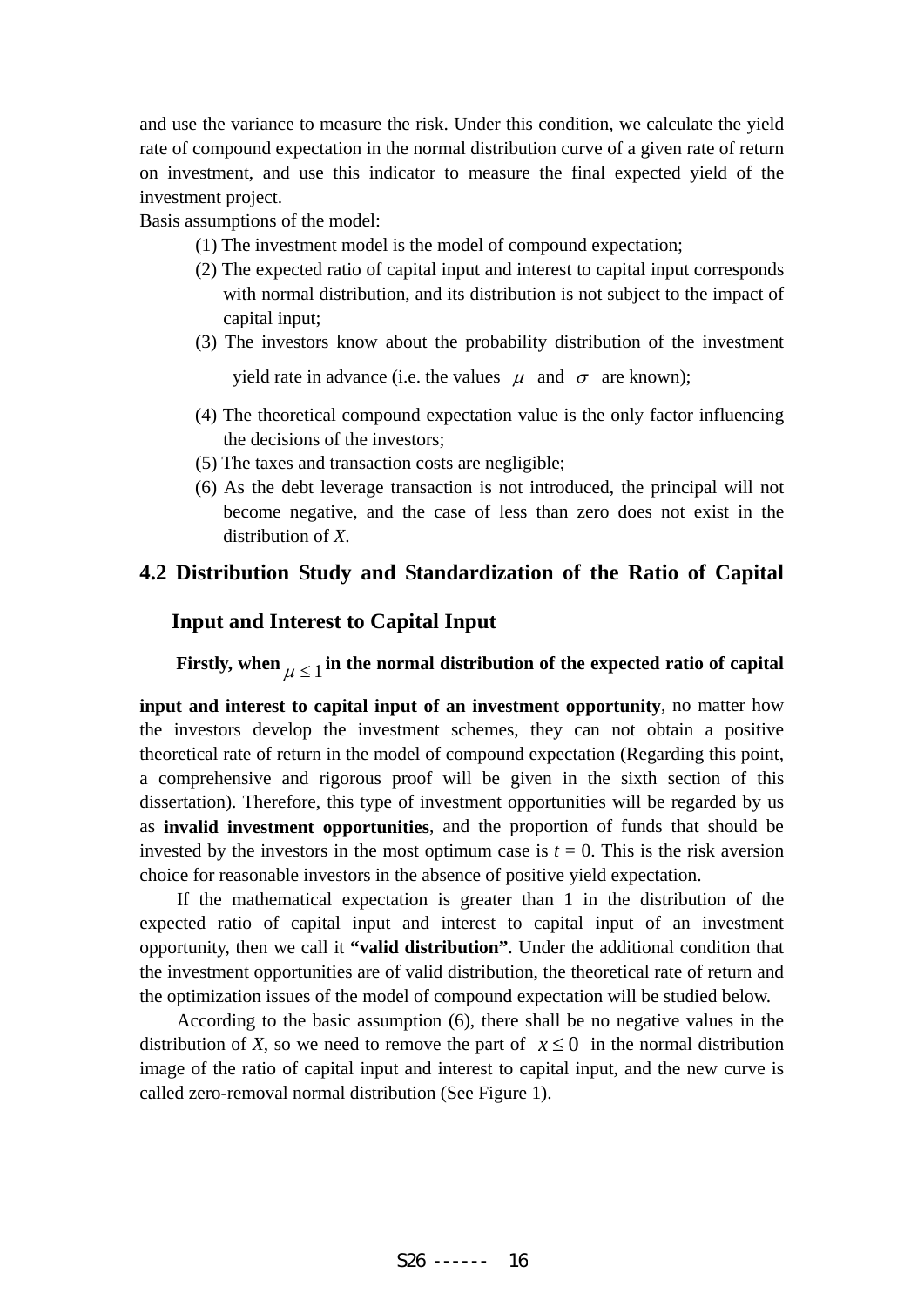

Figure 1

**Definition 1 Denote the distribution function of the normal distribution**   $N(\mu, \sigma^2)$  as  $F(x)$ , then

$$
F_0(x) = \begin{cases} \frac{F(x) - F(0)}{1 - F(0)} & (x > 0) \\ 0 & (x \le 0) \end{cases}
$$

**is taken as the distribution of the distribution function, called zero-removal normal distribution and denoted by**  $N_0(\mu, \sigma^2)$  .

However, as this function is relatively complex, we can not effectively simplify and draw a conclusion in the later calculations. On the other hand, direct removal of *x*   $\langle 0 \rangle$  part is equivalent to reduction of the overall effect of principal loss, which is likely to cause relatively big errors.

For the purpose of simplification and difficulty reduction, we consider converting the original normal distribution into the constant-positive normal distribution, that is, the new curve obtained through removing the image of  $x < \mu - 3\sigma$  of the normal distribution curve, so as to replace **zero-removal normal** 

**distribution**. As the probability that *X* falls in the interval ( $-\infty$ ,  $\mu - 3\sigma$ ) is less

than only 0.13%, the error generated from image change is within the acceptable range (See Section 4.4 for the quantitative analysis on the error).

**Definition 2 Denote the distribution function of the normal distribution**   $N(\mu, \sigma^2)$  as  $F(x)$ , if  $\mu > 3\sigma$ , then

$$
F_{+}(x) = \begin{cases} \frac{F(x) - F(\mu - 3\sigma)}{F(\mu + 3\sigma)} & (x > \mu - 3\sigma) \\ 0 & (x \le \mu - 3\sigma) \end{cases}
$$

$$
S26
$$
 --- 17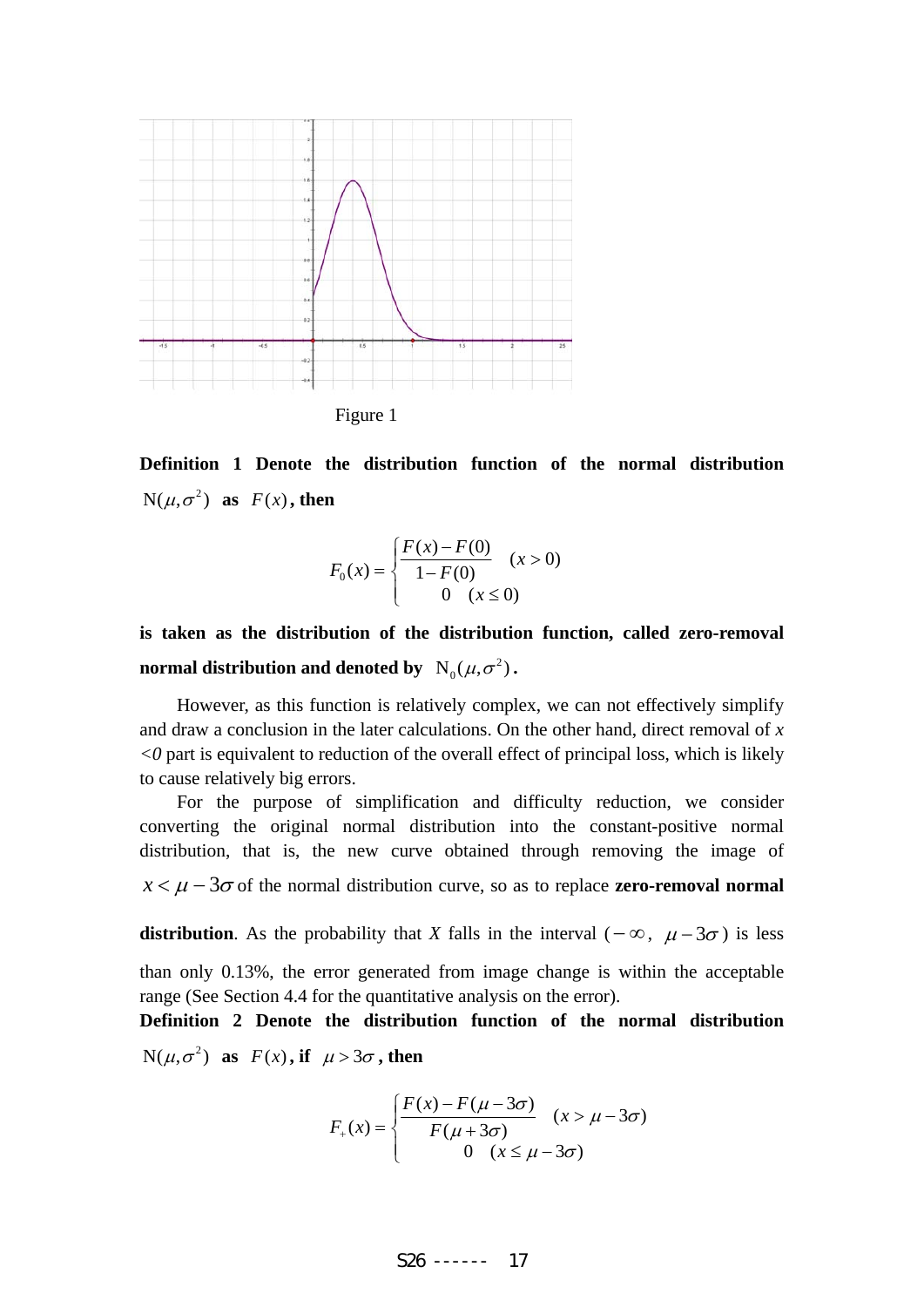**is taken as the distribution of the distribution function, called constant-positive normal distribution and denoted by**  $N_+(\mu, \sigma^2)$  (See Figure 2).



Important condition for the study on the model of constant-positive normal distribution:  $\mu > 3\sigma$ 

Through referring to the empirical studies on the rate of return in some stock markets, such as *Options, Futures and Other Derivatives* written by John Hull (Canada), *The Econometrics of Financial Markets* and other books, combining with the long-standing risk-free annualized rate of return (about 3%) in the markets and collecting the statistics of the income results of actual investment projects, we found that: in the normal distribution of the expected ratio of capital input and interest to

capital input, more than 95% meets the condition of  $\mu > 3\sigma$ .

In fact, there are reasons why the investment opportunities are rare in the yield distribution of  $\mu \leq 3\sigma$ . In the figure below, it is the normal distribution curve of the

rate of return when  $\mu = 1$  and  $\sigma = 0.5$ , i.e.  $\mu = 2\sigma$ . It is clear that the expected rate

of return is scattered in the figure, and there is a big probability of overly deviation between the actual rate of return and the expected median rate of return. In a sense, the yield expectation of such investments is invalid, as there is a big uncertainty for the expectation itself.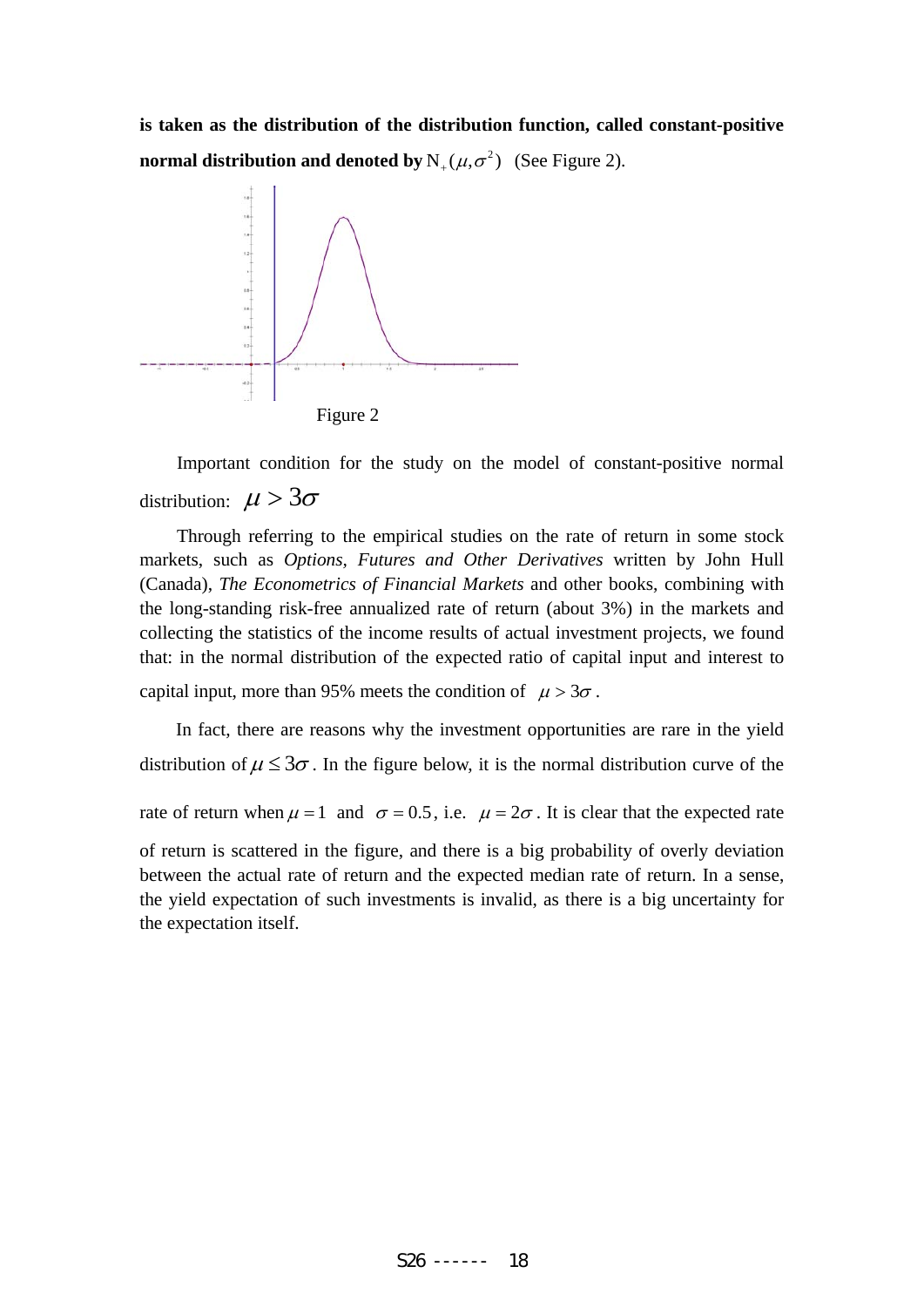

It has been shown through the empirical analysis of the stock market: the rate of return for most of the investment opportunities in the market corresponds with  $\mu > 3\sigma$ , and the normal distribution of the rate of return is relatively valid only in the event of  $\mu > 3\sigma$ , because the distribution of the expected rate of return is relatively concentrated, and the investors can know about the expected rate of return on investment accurately.

Therefore, we call the normal distribution of the rate of return corresponding with  $\mu > 3\sigma$  and  $\mu > 1$  "**Valid yield rate expectation**", and **take**  $\mu > 3\sigma$  as one of **the basic conditions for the calculation of compound interest in this section**. In this section, the study will be conducted only in this domain.

#### **4.3 Calculation of compound expectation under all-capital input**

When the expected ratio of capital input and interest to capital input corresponds with normal distribution, i.e.  $X \sim N_+(\mu, \sigma^2)$  and all principal is put into the investment project, the compound expectation  $G(X)$  is calculated as follows:

Denoted by  $C = F(\mu + 3\sigma) \approx 0.9987$ .

$$
p(x) = \begin{cases} \frac{1}{\sqrt{2\pi C\sigma}} e^{-\frac{(x-\mu)^2}{2\sigma^2}} & (x > \mu - 3\sigma) \\ 0 & (x \le \mu - 3\sigma) \end{cases}
$$

$$
E(\ln x) = \int_{-\infty}^{+\infty} \ln x \cdot p(x) dx
$$

$$
= \frac{1}{\sqrt{2\pi C\sigma}} \int_{\mu-3\sigma}^{+\infty} \ln x \cdot e^{-\frac{(x-\mu)^2}{2\sigma^2}} dx
$$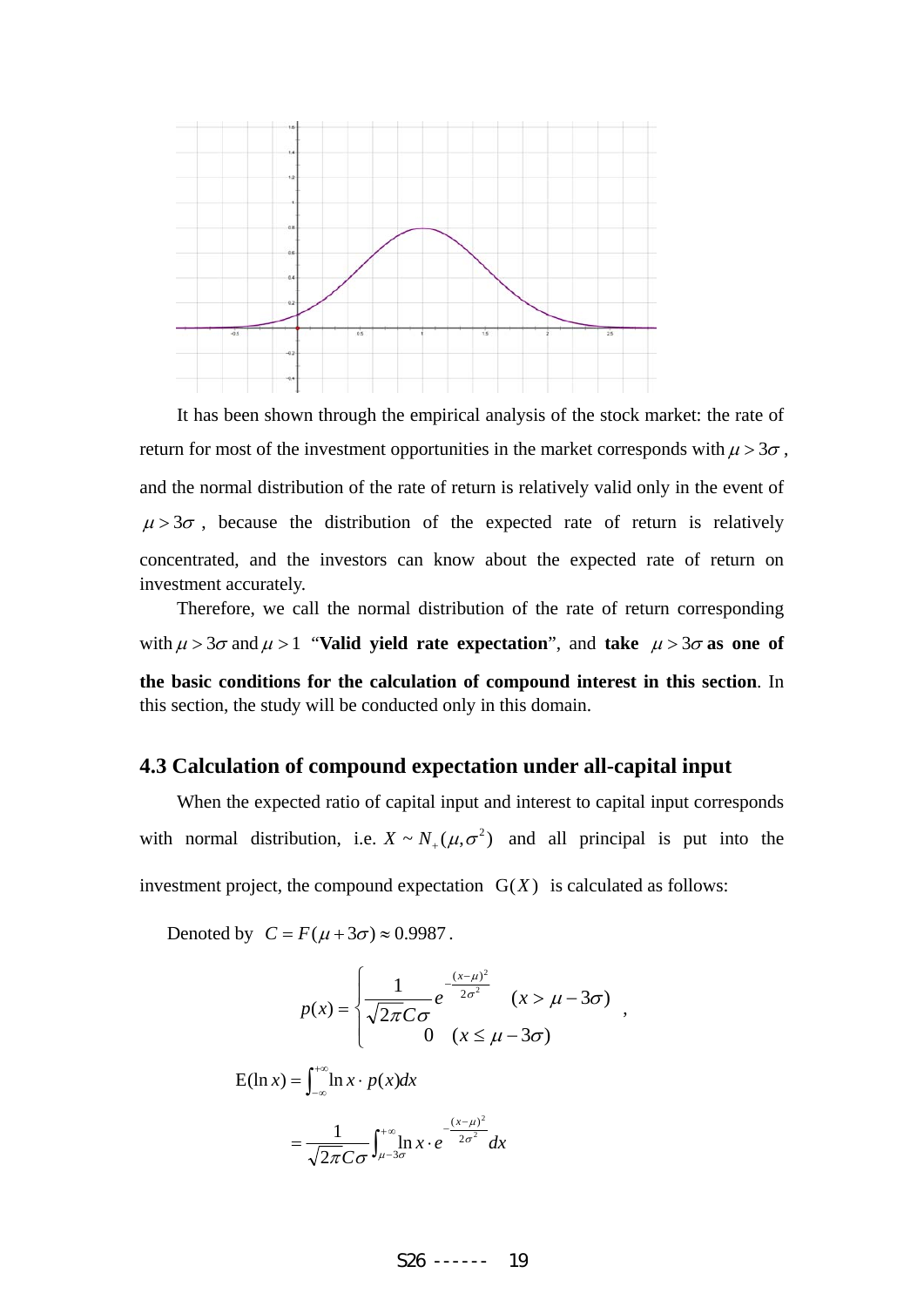$$
= \frac{1}{\sqrt{2\pi C}\sigma} \int_{k-3}^{+\infty} \ln(\sigma v) \cdot e^{-\frac{(v-k)^2}{2}} \sigma dv \ (v = \frac{x}{\sigma}, \ k = \frac{\mu}{\sigma})
$$
  

$$
= \frac{1}{\sqrt{2\pi C}} \int_{k-3}^{+\infty} \ln v \cdot e^{-\frac{(v-k)^2}{2}} dt + \frac{\ln \sigma}{C} \int_{k-3\times 1}^{+\infty} \frac{1}{\sqrt{2\pi} \times 1} e^{-\frac{(v-k)^2}{2\times 1^2}} dv
$$
  

$$
= \frac{1}{\sqrt{2\pi C}} \int_{k-3}^{+\infty} \ln v \cdot e^{-\frac{(v-k)^2}{2}} dv + \ln \sigma.
$$

Denoted by  $f(k) = \int_{k-3}^{+\infty}$ −  $-\frac{(v-1)}{2}$  $=\int_{k-3}$ ln v · e  $^2$  $(v-k)^2$  $(k) = \int_{k-3}^{\infty} \ln k$  $v-k$  $f(k) = \int_{0}^{+\infty} \ln v \cdot e^{-\frac{(v-k)^2}{2}} dv$ , then  $G(X) = \sigma e^{\frac{1}{\sqrt{2\pi}C}f(k)}$ 1  $G(X) = \sigma e^{\frac{1}{\sqrt{2\pi}C}f(k)}$ .

As it is difficult to calculate  $f(k)$  for its complexity, we find a suitable **elementary function as an approximate substitute for**  $f(k)$  through using **computer.**

Firstly, we calculated some f (k) values with the numerical integration method.

Considering that a computer can not calculate the integral values with infinite upper bound, we conducted the following approximate conversion:

It is denoted by  $h(k) = \int_{k-1}^{k-1} h(k) ds$  $=\int_{k-3}^{a} \ln v \cdot e^{-\frac{(v-3)}{2}}$ *kv*  $h(k) = \int_{k-3}^{k} \ln v \cdot e^{-2} dv$ 2  $(v-k)^2$  $(k) = \int_0^{\infty} \ln v \cdot e^{-2} dv$ .

When *a* is relative big,  $f(k) \approx h(k) = \int_{k-1}^{k} f(k)dk$  $\approx h(k) = \int_{k-3}^{a} \ln x \cdot e^{-\frac{(x-k)^2}{2}}$ *kx*  $f(k) \approx h(k) = \int_{k-3}^{k} \ln x \cdot e^{-2} dx$  $(x-k)^2$  $l(k) \approx h(k) = \int_0^{\infty} \ln x \cdot e^{-x^2} dx$ , and the absolute value of

the error between  $f(k)$  and  $h(k)$  is  $\varepsilon = \int_{k}^{k} f(k) \, dE$  $+\infty$  –  $\frac{(x =\int_a^{\infty} \ln x$ *kx*  $x \cdot e^2 dx$  $(x-k)^2$  $\varepsilon = \int \ln x \cdot e^{-x} dx$ .

Let  $g(x) = \ln x - x(x > 0)$ , then  $g'(x) = \frac{1}{x} - 1$ *x*  $g(x) = -1$ . When  $x \in (0,1)$ ,  $g(x) > 0$ ; when

 $x \in (1, +\infty)$ ,  $g'(x) < 0$ . When  $x = 1$ ,  $g(x)$  obtains the maximum value, i.e.

 $\ln x - x \le g(1) = -1$ . Thus,  $\ln x < x$ , and  $e^{2} > 0$  $(x-k)^2$ >  $-\frac{(x-k)}{k}$  $e^2 > 0$ , so

$$
\varepsilon < \int_{a}^{+\infty} x \cdot e^{-\frac{(x-k)^2}{2}} dx
$$
  
=  $\left[\sqrt{2k} \int_{0}^{\frac{x-k}{\sqrt{2}}} e^{-t^2} dt - e^{-\frac{(x-k)^2}{2}} \right]_{a}^{+\infty}$   
=  $k \sqrt{\frac{\pi}{2}} - \sqrt{2k} \int_{0}^{\frac{a-k}{\sqrt{2}}} e^{-t^2} dt - e^{-\frac{(a-k)^2}{2}}$ 

# S26 ------ 20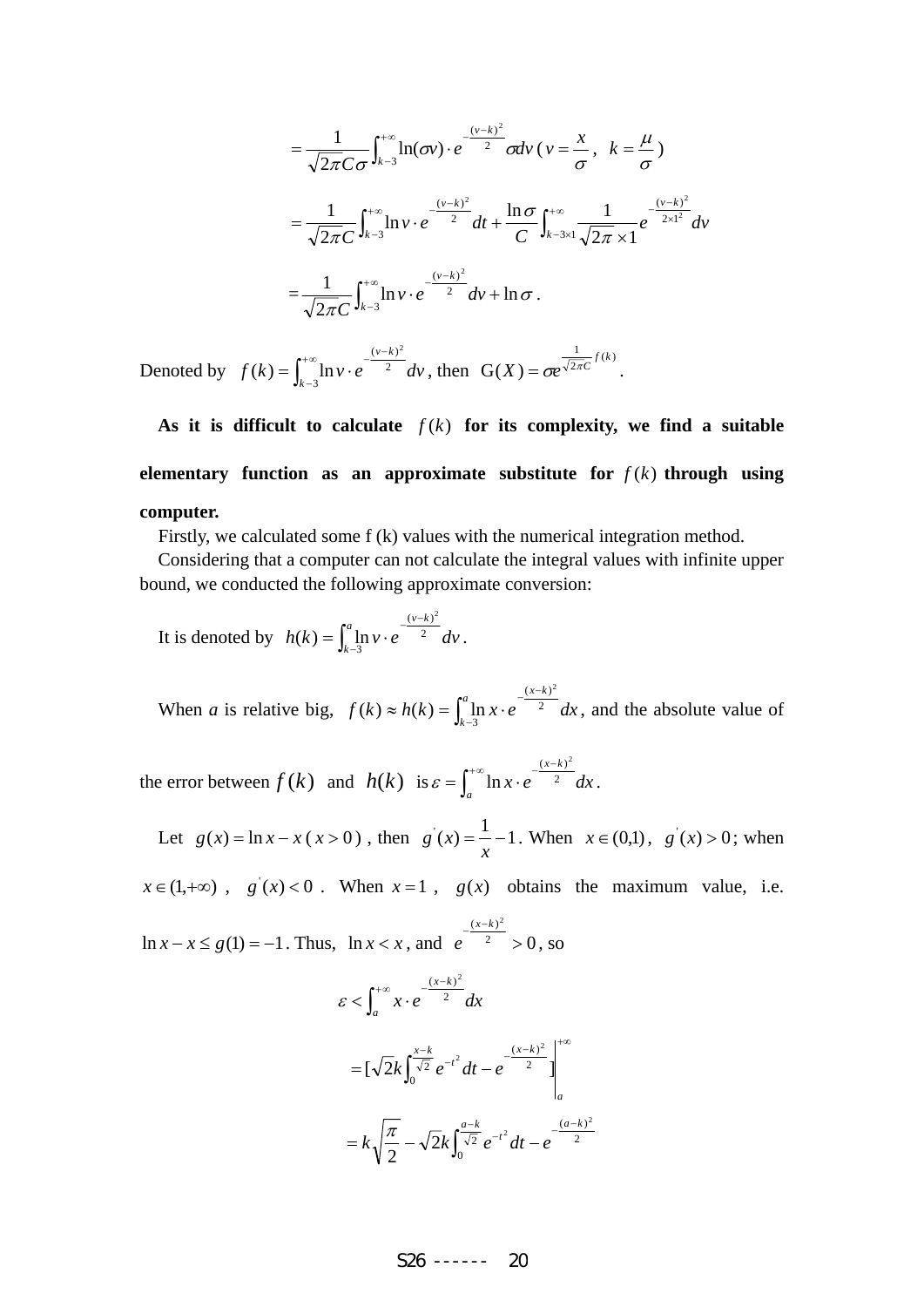$$
\langle \sqrt{2k} (\frac{\sqrt{\pi}}{2} - \int_0^{\frac{a-k}{\sqrt{2}}} e^{-t^2} dt )
$$
  
=  $\sqrt{2k} \int_{\frac{a-k}{\sqrt{2}}}^{\infty} e^{-t^2} dt (\int_0^{+\infty} e^{-t^2} dt = \frac{\sqrt{\pi}}{2} \quad [2] \quad )$   
<  $\langle \sqrt{2k} \int_{\frac{a-k}{\sqrt{2}}}^{+\infty} e^{-t} dt$  (when  $\frac{a-k}{\sqrt{2}} > 1$ )  
=  $\sqrt{2k} \cdot (-e^{-t}) \Big|_{\frac{a-k}{\sqrt{2}}}^{\infty} = \sqrt{2k} e^{\frac{k-a}{\sqrt{2}}},$ 

that is, when  $a > k + \sqrt{2}$ ,  $\varepsilon < \sqrt{2ke^{-2}}$  $k-a$ *ke* −  $\varepsilon < \sqrt{2ke^{\sqrt{2}}}$ . For  $\forall \varepsilon_0 > 0$ , as long as

$$
a > \max\{k + \sqrt{2}, k - \sqrt{2}\ln\frac{\varepsilon_0}{\sqrt{2k}}\},\
$$

it can be ensured that  $\varepsilon < \varepsilon_0$ , that is, the error generated by the above approximate conversion can be controlled.

Through properly selecting *a*, the following table is obtained through doing numerical

integration for  $f(k) \approx \int_{k-1}^{k-1}$  $\approx \int_{k-3}^{a} \ln x \cdot e^{-\frac{(x-3)x}{2}}$ *kx*  $f(k) \approx \int_{k-3}^{8} \ln x \cdot e^{-2} dx$  $(x-k)^2$  $(k) \approx \int_0^{\infty} \ln x \cdot e^{-x^2} dx$  with computer:

**Table 1 – Approximate values of**  $f(k)$ 

|  | f(k)   3.02373   3.38812   3.70205   3.97882   4.22674   4.45149   4.65716   4.84682 |  |  |  |
|--|--------------------------------------------------------------------------------------|--|--|--|

| f(k)   5.02284   5.18708   5.34104   5.48596   5.62284   5.75256   5.87581   5.99323 |  |  |  |  |
|--------------------------------------------------------------------------------------|--|--|--|--|

| Iz   |         | 00      | 1000    | 10000   |
|------|---------|---------|---------|---------|
| f(k) | 6.10534 | 11.5279 | 17.2918 | 23.0557 |

Then, we find a primary function to fit the  $f(k)$ -k image.

According to the analysis and calculation,  $f(k)$  is monotonically increasing, and its derivative is monotonically decreasing, therefore, the functions, like  $y = a + b \ln(k + c)$ , are used to fit, and it is calculated that  $a = 0.16981$ ,  $b = 2.4551$ ,  $c = -0.28164$ .

(See Figure 3 for the fitting effect).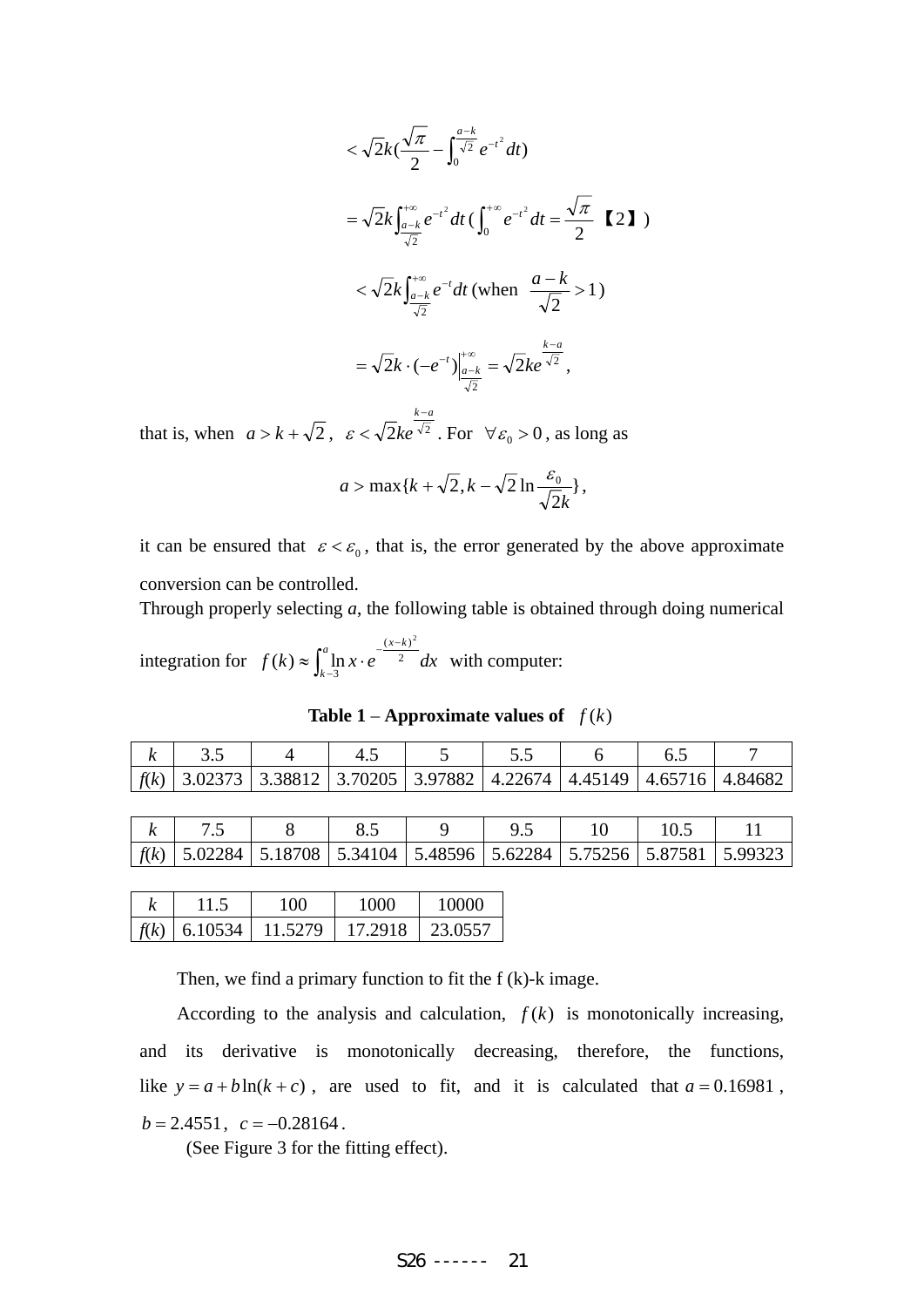

Note: Red points are on the  $f(x)$ , and the purple curve is the image of  $h(x)$ .

As there is a high degree of coincidence for the two functions, so the elementary function  $y = 0.1698 + 2.455 \ln(k - 0.2816)$  can be used as an approximate substitute

for  $f(k)$ , and after the substitution, it is obtained that:

The compound expectation value under all-capital input σ  $G(X) \approx 1.0702(\frac{\mu}{\sigma} - 0.2816)^{0.9807}$ 

# **4.4 Accuracy analysis of compound expectation value in constant-positive normal distribution**

**Zero-removal normal distribution** is obtained from the basic assumptions of the model of compound expectation, whereas the **constant-positive normal distribution** is the further amendment based on this. Therefore, we need to analyze the error between them through calculation, so as to verify whether the compound expectation value obtained under the constant-positive normal distribution is sufficiently accurate.

When the expected ratio of capital input and interest to capital input corresponds with normal distribution, i.e.  $X_0 \sim N_0(\mu, \sigma^2)$  and all principal is put into the investment project, the compound expectation  $G(X)$  is calculated as follows: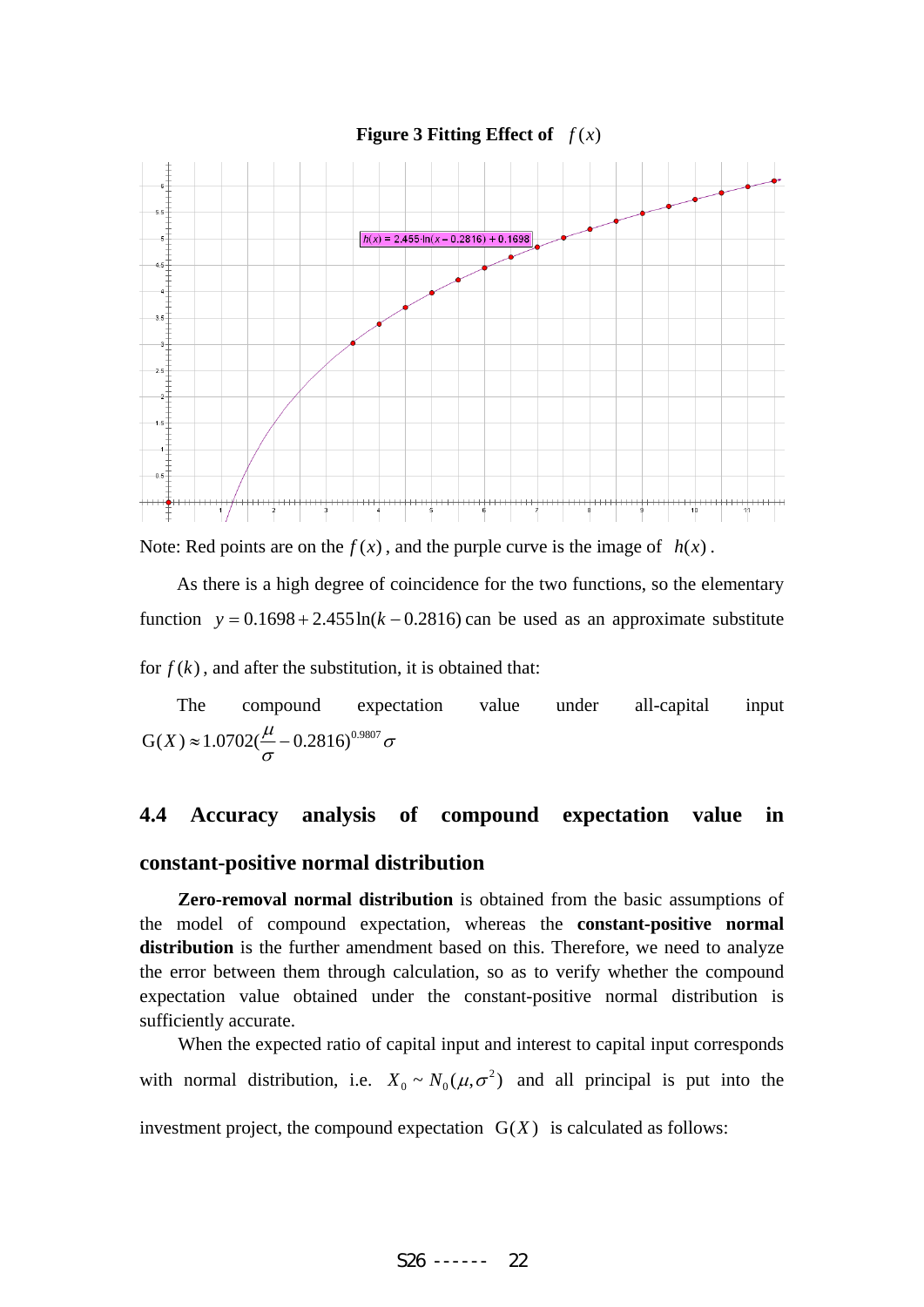Denoted by  $C_0 = 1 - F(0) = \int_0^\infty \frac{1}{\sqrt{2\pi}\sigma} e^{-2\sigma^2} dx = \int_0^\infty$  $+\infty$  1  $-\frac{(x-\mu)^2}{2}$   $e^{+\infty}$  1  $-\frac{(v-\mu)^2}{2}$  $=1-F(0)=\int_0^{\infty}\frac{1}{\sqrt{2\pi}\sigma}e^{-2\sigma^2} dx=\int_0^{\infty}\frac{1}{\sqrt{2\pi}}e^{-2\sigma^2}$  $(v-k)$  $\mathbf{0}$ 2  $(x-\mu)$  $\mathbf{0}$ 2 2 2 2 1 2  $C_0 = 1 - F(0) = \int_{0}^{+\infty} \frac{1}{\sqrt{u}} e^{-\frac{(x-\mu)^2}{2\sigma^2}} dx = \int_{0}^{+\infty} \frac{1}{\sqrt{u}} e^{-\frac{(y-\mu)^2}{2}} dv$ πσ νιαπ σ  $\int_{0}^{\mu} \frac{dv}{v^2} dv = \int_{0}^{+\infty} \frac{1}{\sqrt{2\pi}} e^{-\frac{(v-k)^2}{2}} dv \ \ (v = \frac{x}{\sigma})$  $v = \frac{x}{x}$ ,

 $k = \frac{\mu}{\sigma}$ ). The density function of  $X_0$  is

$$
p_0(x) = \begin{cases} \frac{1}{\sqrt{2\pi}C_0\sigma} e^{-\frac{(x-\mu)^2}{2\sigma^2}} & (x > 0) \\ 0 & (x \le 0) \end{cases}
$$

$$
E(\ln X_0) = \int_{-\infty}^{+\infty} \ln x \cdot p_0(x) dx
$$
  
\n
$$
= \frac{1}{\sqrt{2\pi}C_0\sigma} \int_0^{+\infty} \ln x \cdot e^{-\frac{(x-\mu)^2}{2\sigma^2}} dx
$$
  
\n
$$
= \frac{1}{\sqrt{2\pi}C_0\sigma} \int_0^{+\infty} \ln(\sigma v) \cdot e^{-\frac{(v-k)^2}{2}} \sigma dv
$$
  
\n
$$
= \frac{1}{\sqrt{2\pi}C_0} \int_0^{+\infty} \ln v \cdot e^{-\frac{(v-k)^2}{2}} dt + \frac{\ln \sigma}{C_0} \int_0^{+\infty} \frac{1}{\sqrt{2\pi}} e^{-\frac{(v-k)^2}{2}} dv
$$
  
\n
$$
= \frac{1}{\sqrt{2\pi}C_0} \int_0^{+\infty} \ln v \cdot e^{-\frac{(v-k)^2}{2}} dv + \ln \sigma
$$

Denoted by  $f_0(k) = \int_0^{\infty}$  $+\infty$   $-\frac{(v =\int_0^{\infty}$ ln v · e  $^2$  $(v-k)$  $\mathbf{0}$ 2  $f_0(k) = \int_0^{\infty} \ln v \cdot e^{-2} dv$ *kv* , then  $G(X_0) = \sigma e^{\frac{1}{\sqrt{2\pi}C_0}f_0(k)}$ 1 0  $G(X_0) = \sigma e^{\frac{1}{\sqrt{2\pi}C_0}f_0(k)}$ 

Below is the discussion about the error of  $G(X)$  relative to  $G(X_0)$ :

$$
\ln \frac{G(X_0)}{G(X)} = \frac{1}{\sqrt{2\pi}} \left| \frac{f_0(k)}{C_0} - \frac{f(k)}{C} \right|
$$
  
= 
$$
\frac{1}{\sqrt{2\pi}} \left| \frac{f_0(k) - f(k)}{C_0} + \frac{C - C_0}{CC_0} f(k) \right|
$$
  

$$
< \frac{1}{\sqrt{2\pi}} \left[ \frac{1}{C} \left| \int_0^{k-3} \ln x \cdot e^{-\frac{(x-k)^2}{2}} dx \right| + \frac{1-C}{C^2} f(k) \right]
$$

(The absolute value inequality  $|a+b| \le |a|+|b|$  is used here, and it is noted that  $C \leq C_0 < 1$ 

$$
\leq \frac{1}{\sqrt{2\pi}} \left[ \frac{\int_0^{k-3} \ln x dx}{C e^{4.5}} + \frac{1-C}{C^2} f(k) \right]
$$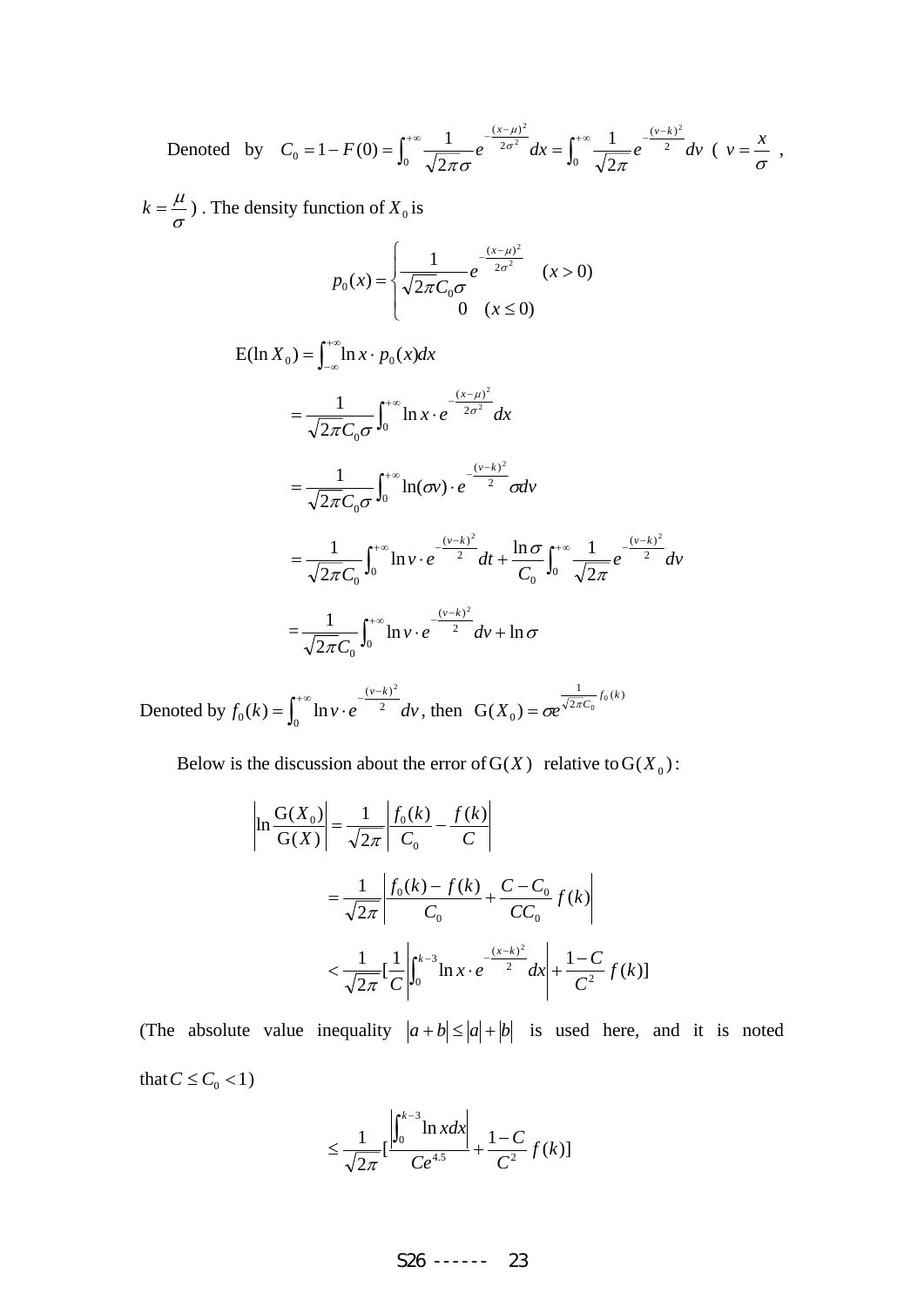where  $\int_0^{k-3} \ln x dx = (x \ln x - x) \Big|_0^{k-3} = (k-3) \ln(k-3) - (k-3) - \lim_{x \to 0^+} x \ln x$ 3 0 3 0  $x \to 0^+$  $\int_0^{k-3} \ln x dx = (x \ln x - x) \Big|_0^{k-3} = (k-3) \ln(k-3) - (k-3) - \lim_{x \to 0^+} x \ln x$ , according to

L Hospital Rule,  $\lim_{x \to 0^+} x \ln x = \lim_{x \to 0^+} \frac{\ln x}{1} = \lim_{x \to 0^+} \frac{x^{-1}}{-x^{-2}} = \lim_{x \to 0^+} -x = 0$ 1  $\lim_{x \to 0^+} x \ln x = \lim_{x \to 0^+} \frac{\ln x}{1} = \lim_{x \to 0^+} \frac{x}{-x^{-2}} = \lim_{x \to 0^+} -x =$ −  $\lim_{x\to 0^+} x \ln x = \lim_{x\to 0^+} \frac{\ln x}{1} = \lim_{x\to 0^+} \frac{x}{-x^{-2}} = \lim_{x\to 0^+} -x$ *x x x*  $\lim_{x \to 0^+} x \ln x = \lim_{x \to 0^+} \frac{\ln x}{1} = \lim_{x \to 0^+} \frac{x^{-1}}{-x^{-2}} = \lim_{x \to 0^+} -x = 0$ . Thus, the error

estimation is obtained as follows:

$$
\left|\ln \frac{G(X_0)}{G(X)}\right| \le \frac{1}{\sqrt{2\pi C}} \left[\frac{|(k-3)\ln(k-3)-(k-3)|}{e^{4.5}} + \left(\frac{1}{C} - 1\right)f(k)\right]
$$

When  $k = \frac{\mu}{\sigma} = 4$ , substitute with  $C \approx 0.9987$ ,  $f(4) \approx 3.38812$ , and it is obtained:

$$
\left| \ln \frac{G(X_0)}{G(X)} \right| < 6.196 \times 10^{-3}
$$

i.e. 
$$
-0.6177\% < \frac{G(X_0)}{G(X)} - 1 < 0.6215\%
$$

When  $k = 8$ ,  $\left| \ln \frac{S(X_0)}{S(X_0)} \right| < 0.01622$  $G(X)$  $\ln \frac{G(X_0)}{G(X)}$ *X*  $\left| \frac{X_0}{X_0} \right|$  < 0.01622, -1.609% <  $\frac{G(X_0)}{G(X_0)}$  -1 < 1.636%  $G(X)$  $-1.609\% < \frac{G(X_0)}{g(X_0)} - 1 <$ *X*  $\frac{X_0}{X}$  – 1 < 1.636%, it can be seen

that the error generated from the conversion of the original normal distribution into constant-positive normal distribution is within the acceptable range.

In summary, after simplification, fitting and approximation of the function, we believe that the compound expectation under the constant-positive normal distribution σ  $G(X) \approx 1.0702(\frac{\mu}{\sigma} - 0.2816)^{0.9807} \sigma$  is an acceptable result within the error range.

#### **4.5 Exploration on the optimum investment strategy under normal**

#### **distribution**

Supposing that the investor extracts a fixed proportion (*t*) of funds from the principal ( $0 \le t \le 1$ ) to invest in the project, explore the optimum investment strategy in this mode.

Let 
$$
Y = tX + (1-t)(0 \le t \le 1)
$$
,  $X \sim N_+(\mu, \sigma^2)$ , it can be easily obtained that Y corresponds with constant-positive normal distribution, and the maximum value of G(Y) is calculated as follows:

(1). When  $t = 0$ ,  $Y = 1$ , obviously,  $G(Y) = 1$ .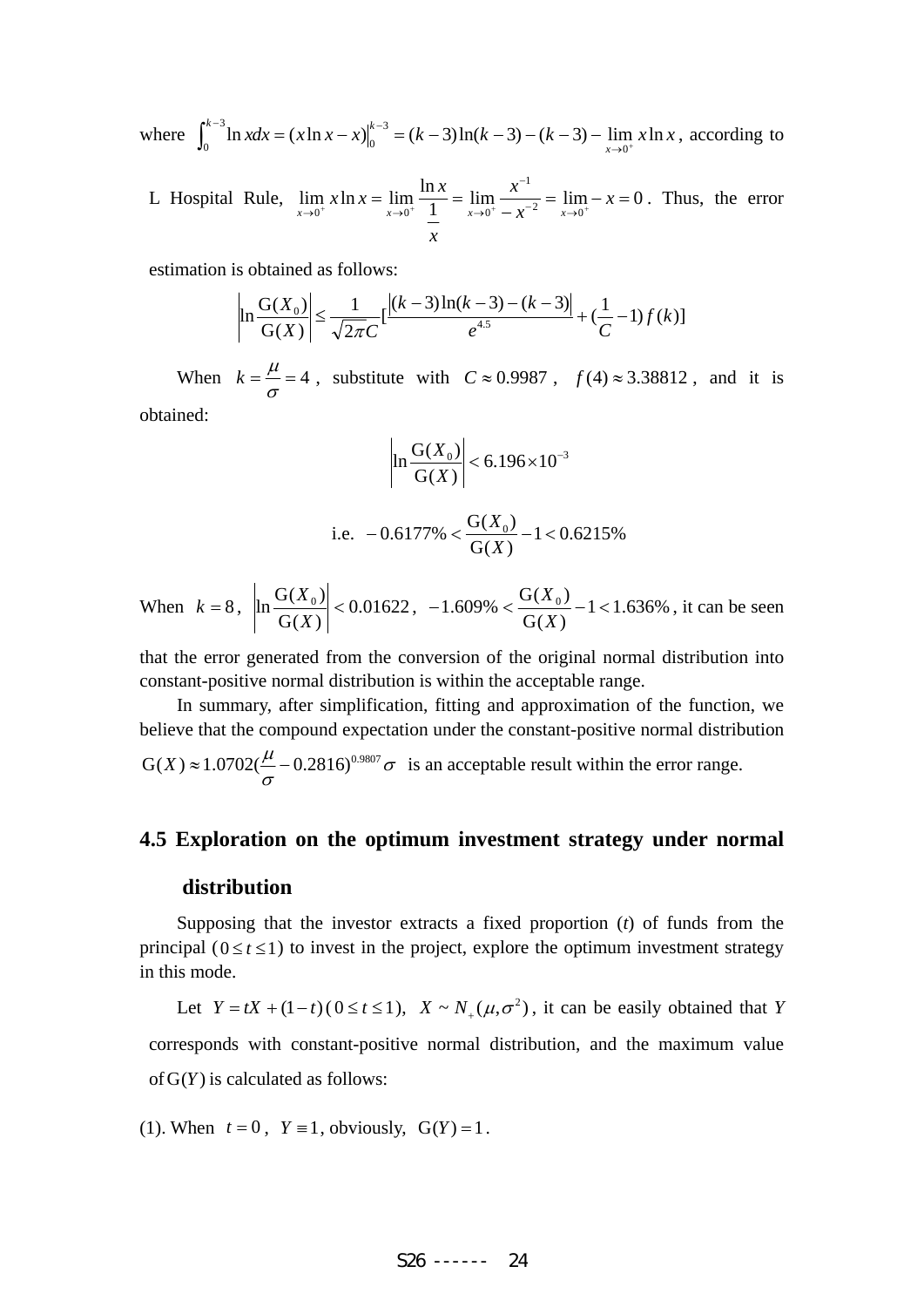(2). When 
$$
0 < t \le 1
$$
,  
\n
$$
E(\ln Y) = \int_{-\infty}^{+\infty} \ln [tx + (1-t)] \cdot p(x) dx \ (\ p(x) \text{ is the density function of } X)
$$
\n
$$
= \frac{1}{\sqrt{2\pi C \sigma}} \int_{\mu-3\sigma}^{+\infty} \ln [tx + (1-t)] \cdot e^{-\frac{(x-\mu)^2}{2\sigma^2}} dx
$$
\n
$$
= \frac{1}{\sqrt{2\pi C \sigma}} \int_{k-3}^{+\infty} \ln [t\sigma v + (1-t)] \cdot e^{-\frac{(v-k)^2}{2}} \sigma dv \ \ (\text{Denoted by } v = \frac{x}{\sigma},
$$
\n
$$
k = \frac{\mu}{\sigma}
$$
\n
$$
= \frac{1}{\sqrt{2\pi C}} \int_{k-3}^{+\infty} [\ln(v + \frac{1-t}{t\sigma}) + \ln(t\sigma)] \cdot e^{-\frac{(v-k)^2}{2}} dv
$$
\n
$$
= \frac{1}{\sqrt{2\pi C}} \int_{j-3}^{+\infty} \ln v \cdot e^{-\frac{(v-j)^2}{2}} dv + \frac{\ln(t\sigma)}{C} \int_{k-3}^{+\infty} \frac{1}{\sqrt{2\pi}} e^{-\frac{(v-k)^2}{2}} dv \ (\ j = k + \frac{1-t}{t\sigma})
$$
\n
$$
= \frac{1}{\sqrt{2\pi C}} f(j) + \ln(t\sigma)
$$

Thus  $G(Y) = e^{E(\ln Y)} = \sigma t e^{\frac{1}{\sqrt{2\pi}C}f(j)}$ 1  $G(Y) = e^{E(\ln Y)} = \sigma t e^{\frac{t}{\sqrt{2\pi}C}f(j)} (0 < t \le 1).$ 

From  $f(j) \approx 0.1698 + 2.455 \ln(j - 0.2816)$ , σσ μ *t*  $j = \frac{\mu}{\mu} + \frac{1 - t}{\tau}$ , it is obtained that

$$
G(Y) \approx g_Y(t) = \begin{cases} 1.0702(\frac{1-t}{\sigma t} + \frac{\mu}{\sigma} - 0.2816)^{0.9807} \sigma t & (0 < t \le 1) \\ 1 & (t = 0) \end{cases}
$$

**Then,** what value does *t equal to for*  $G(Y)$  to obtain the maximum value?

I. When  $t = 0$ , it can be easily obtained that  $g_Y(t) = 1$ .

II. When 
$$
0 < t \le 1
$$
,  
\n
$$
g_Y(t) = 1.0702[(\frac{1-t}{\sigma t} + \frac{\mu}{\sigma} - 0.2816)^{0.9807}\sigma + 0.9807(\frac{1-t}{\sigma t} + \frac{\mu}{\sigma} - 0.2816)^{-0.0193}(-\frac{1}{t^2})t]
$$
\n
$$
= 1.0702(\frac{1-t}{\sigma t} + \frac{\mu}{\sigma} - 0.2816)^{-0.0193}[(\frac{1-t}{\sigma t} + \frac{\mu}{\sigma} - 0.2816)\sigma - \frac{0.9807}{t}]
$$
\n
$$
= 1.0702\sigma^{0.0193}(\frac{1}{t} + \mu - 0.2816\sigma - 1)^{-0.0193}(\frac{0.0193}{t} + \mu - 0.2816\sigma - 1).
$$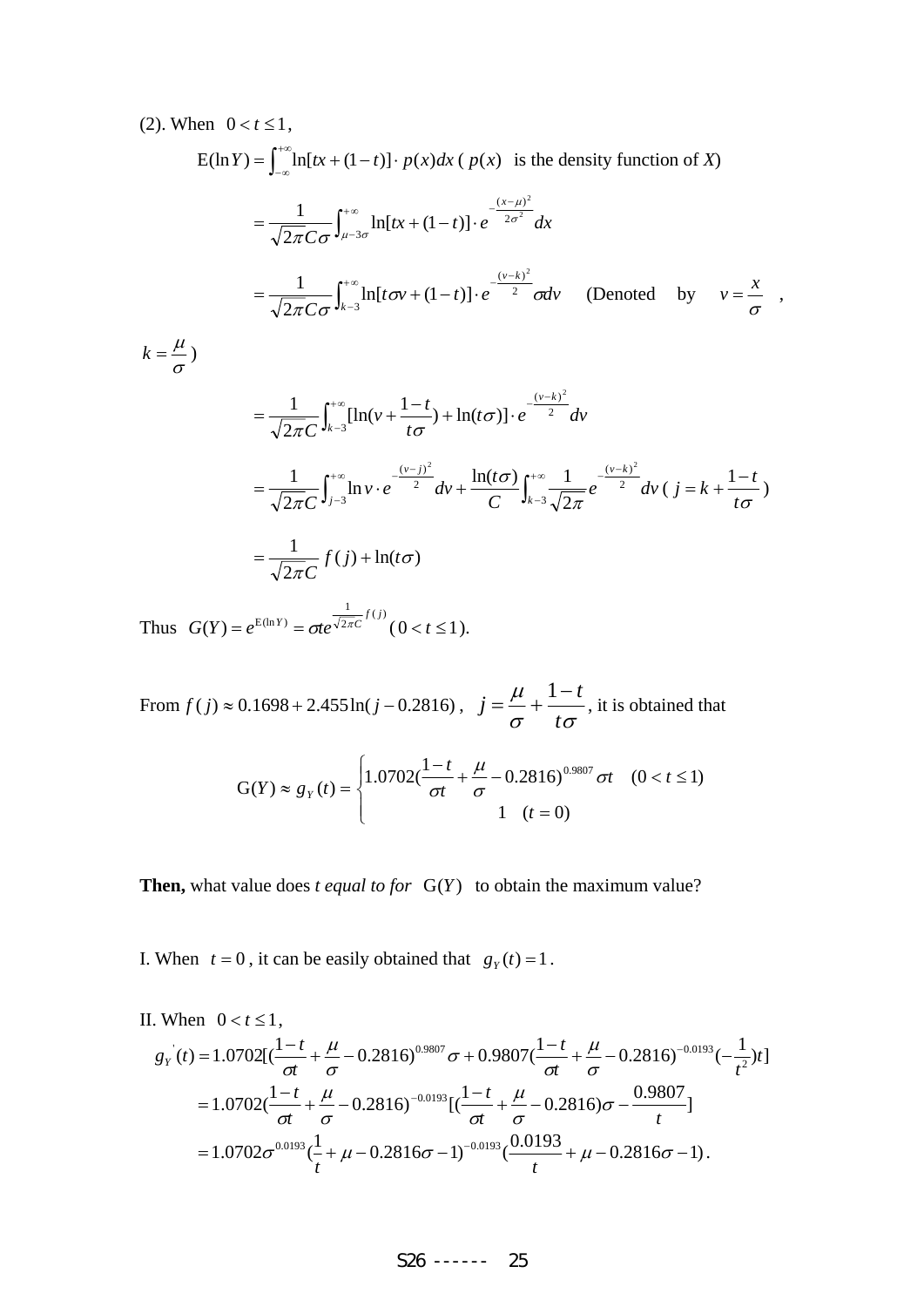Denoted by  $q = \mu - 0.2816\sigma - 1 > -1$  (it is noted that  $\mu > 3\sigma$  and  $\sigma > 0$ ), then

$$
g_Y(t) = 1.0702\sigma^{0.0193}(\frac{1}{t} + q)^{-0.0193}(\frac{0.0193}{t} + q).
$$
  
(1) When  $q > -0.0193$ ,  $\frac{1}{t} > \frac{0.0193}{t} \ge 0.0193$ ,  $\frac{1}{t} g_Y(t) > 0$ , when  $t = 1$ ,  $g_Y(t) = 1.0702(\frac{\mu}{\sigma} - 0.2816)^{0.9807} \sigma$ , thus obtaining the maximum value. Then  
according to  $\mu > 3\sigma$ ,  $g_Y(t) > 1.0702 \cdot (3 - 0.2816)^{0.9807} \sigma = 2.854\sigma$ , moreover,

 $q > 3\sigma - 0.2816\sigma - 1 > -0.0193$ , i.e.  $\sigma > 0.3608$ , thus  $g_Y(t) > 1.03 > 1$ .

(2) When 
$$
-1 < q \le -0.0193
$$
,  $g_Y(t) > 0$  ( $t \in (0, -\frac{0.0193}{q})$ ),  $g_Y(t) < 0$ 

$$
(t \in (-\frac{0.0193}{q}, 1])
$$
, thus, when  $t = -\frac{0.0193}{q}$ ,  $g_Y(t) = 0.9729(-\frac{\sigma}{q})^{0.0193}$ , obtaining the

maximum value.

In particular, according to  $\mu = 0.2816\sigma + q + 1 > 3\sigma$ , it is certainly that

$$
\sigma < 0.3679(q+1) \quad , \quad \text{moreover,} \quad 0.9729(-\frac{\sigma}{q})^{0.0193} < 1 \Leftrightarrow \sigma < -4.152q \quad , \quad \therefore \quad \text{If}
$$

$$
0.3679(q+1) \le -4.152q
$$
, i.e.  $q \le -0.0814$ , then  $gY(t) < 1$ .

In summary,  $q = \mu - 0.2816\sigma - 1 > -1$ , let  $t = t_{\text{max}}$ , and  $G(Y)$  obtains the maximum value, then

① When *q* > −0.0193, *t*<sub>max</sub> = 1.

20 When −0.0814 < q ≤ −0.0193, if 0.9729(−
$$
\frac{\sigma}{q}
$$
)<sup>0.0193</sup> > 1, then  $t_{\text{max}} = -\frac{0.0193}{q}$ ; if

$$
0.9729(-\frac{\sigma}{q})^{0.0193} = 1
$$
, then  $t_{\text{max}} = -\frac{0.0193}{q}$  or 0; if  $0.9729(-\frac{\sigma}{q})^{0.0193} < 1$ , then  $t_{\text{max}} = 0$ .

③ When  $-1 < q \le -0.0814$ ,  $t_{\text{max}} = 0$ .

**Note:**  $\mu > 3\sigma$  is taken as the study range at the beginning of the fourth section,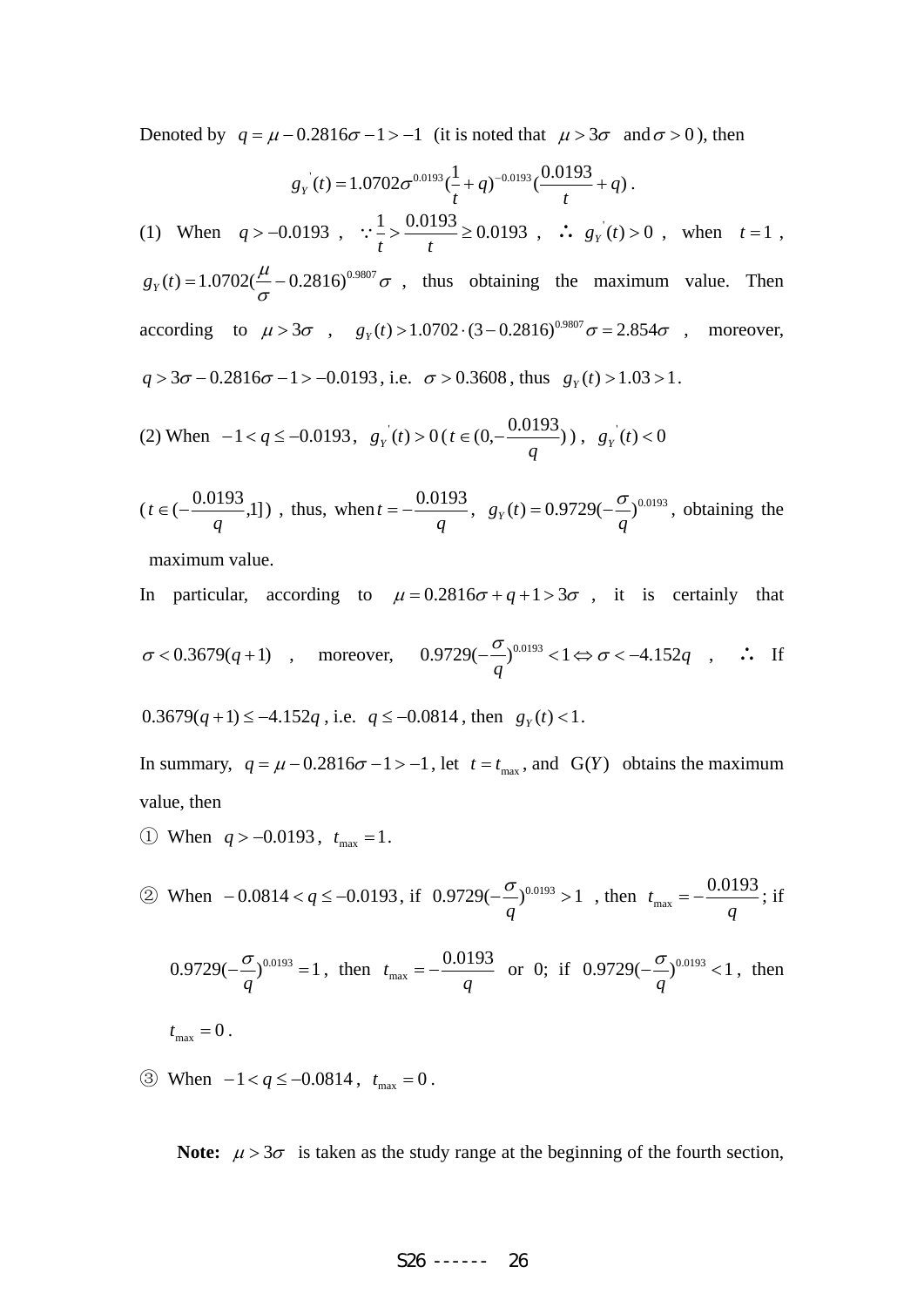the approximate conversion of the original normal distribution of the rate of return into the constant-positive normal distribution is conducted and the approximate fitting of definite integral function is carried out, so there will be a certain deviation between

the  $t_{\text{max}}$  selection strategy obtained through calculation and some other conclusions; however, the final deviation is not significant.

# **V. Proof of Absolute Optimization of the Scheme under the**

# **Model of Compound Expectation**

obtained through other schemes. It is proved as follows:

In the above derivation of the model of compound expectation, we just explore the optimum scheme on the premise of "extracting a fixed proportion (*t*) of funds from the principal to invest in the project each time". Does any other set of methods exist (e.g. input of a fixed absolute amount of principal each time, or increase or decrease in the percentage of actual investment this time based on the actual rate of return last time) to get a higher rate of return on investment theoretically?

We must prove that: Given the distribution conditions (they can be arbitrary distributions) of the expected rate of return on investment of each investment opportunity, **there exists a fixed optimum scheme**, that is, a proportion ( $t_{\text{max}}$  ) of funds is predetermined and extracted from the remaining funds to invest in the project each time (however, according to the different distribution of the expected rate of return,  $t_{\text{max}}$  can be different each time), and a higher rate of return can not be

Let  $X_i$  ( $i = 1, 2, \dots, n$ ) be a discrete or continuous random variable, where  $X_i$  is the distribution of the expected ratio of capital input and interest to capital input for the  $i^{th}$  time of investment,  $t_i$  is the proportion of the invested funds to the current total funds for the  $i<sup>th</sup>$  time of investment,  $a<sub>i</sub>$  is the total amount of the principal prior to the *i*<sup>th</sup> time of investment,  $a_1 = 1$ ,  $a_{i+1} = a_i[t_i X_i + (1-t_i)]$   $(i = 1, 2, ..., n-1)$ , then

 $G(a_n)$  is calculated as follows:

$$
a_2 = a_1[t_1X_1 + (1 - t_1)],
$$
  
\n
$$
a_3 = a_2[t_2X_2 + (1 - t_2)] = [t_1X_1 + (1 - t_1)][t_2X_2 + (1 - t_2)],
$$
  
\n...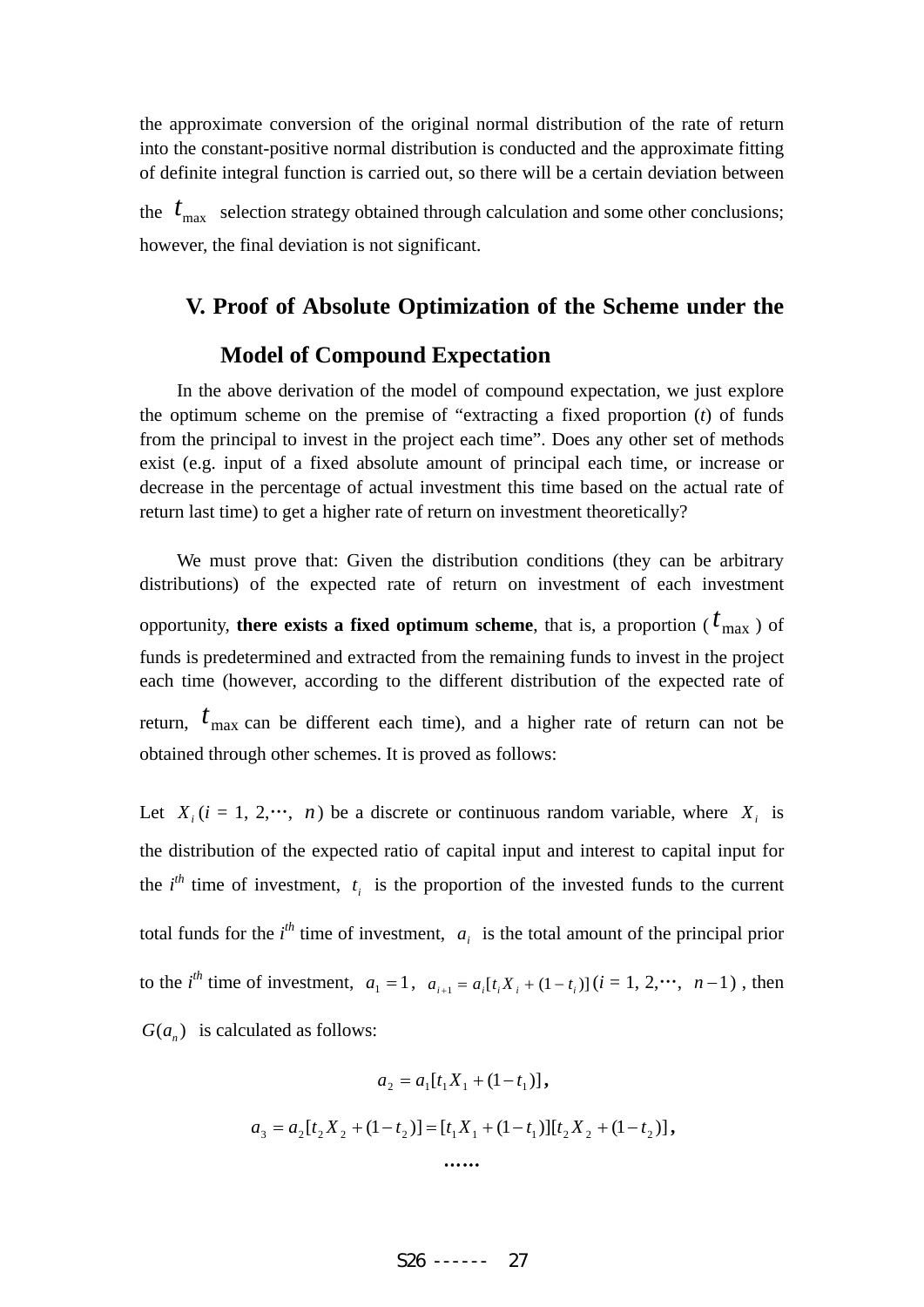$$
a_n = \prod_{i=1}^{n-1} [t_i X_i + (1 - t_i)].
$$

It is obtained by taking the logarithms of both sides  $\sum_{i=1}^{n-1} \ln[t_i X_i + (1 - t_i)] = \sum_{i=1}^{n-1}$ = − =  $=\sum \ln[t_i X_i + (1-t_i)] =$ 1 1 1 1  $\ln a_n = \sum \ln[t_i X_i + (1-t_i)] = \sum \ln$ *n i n i*  $a_n = \sum \ln[t_i X_i + (1 - t_i)] = \sum \ln Y_i$ , thus  $\sum^{n-1}$ = = 1 1  $(\ln a_n) = \sum E(\ln Y_i)$ *n i*  $E(\ln a_n) = \sum E(\ln Y_i),$  $\prod^{n-1} e^{E(\ln Y_i)} = \prod^{n-1}$ = − =  $= e^{E(\ln a_n)} = \prod e^{E(\ln Y_i)}$ 1 1 1 1  $G(a_n) = e^{E(\ln a_n)} = \prod^{n-1} e^{E(\ln Y_i)} = \prod^{n-1} G(Y_i)$ *i i n i*  $a_n$ ) =  $e^{E(\ln a_n)}$  =  $\prod e^{E(\ln Y_i)}$  =  $\prod G(Y_i)$ 

According to the above proof, it is known that the result of the rate of return on each investment will affect the absolute yield value of the next transaction, but the rate of return on each investment is theoretically independent. In other words, the optimum investment proportion to be taken each time is only related to the distribution of the expected rate of return on the investment project, but independent of the previous or later several investment projects as well as their profit and loss results.

Therefore, we can draw the conclusion: **Faced with repeated long-term investment opportunities, the optimum investment scheme is to preset an**  investment proportion  $t_{\text{max}}$  according to the distribution of the expected rate of **return on each investment from a long-term foresight, while other methods can not obtain a higher rate of return than this method theoretically.** In other words, if an investor faces a valid investment opportunity with the same distribution of the rate of return for a long term, then the optimum investment strategy is to extract a proportion ( $t_{\text{max}}$ ) of funds from the principal for investment each time - this is

absolutely the optimum method!

# **VI. In-depth Significance and Important Conclusion of the**

# **Model of Compound Expectation**

Prior to more in-depth study, we must make it clear: As all the returns on actual investments must be finite, there surely exists the mathematical expectation of the **valid distribution function of the expected rate of return on investment** (It will never be infinite)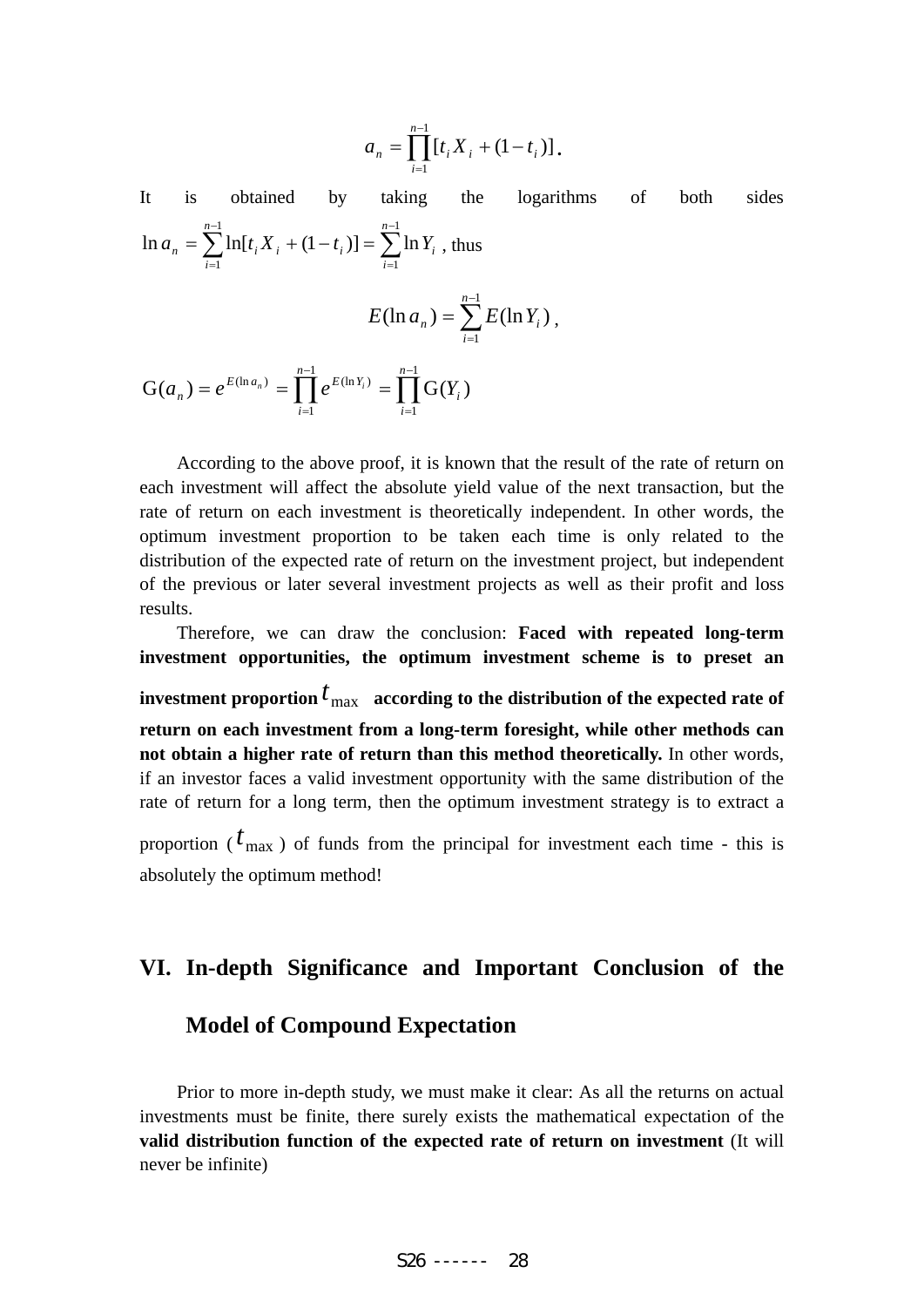#### **6.1 Monotonicity of compound expectation value G(Y) in actual**

#### **investment**

In the derivation process in Section 4.5, we also proved one thing: In the study of the model of compound expectation based on the expected rate of return under normal distribution, if  $0 < t_{\text{max}} < 1$  and when  $t < t_{\text{max}}$ , the function  $g_Y(t)$  increases monotonically, and the theoretical rate of return on investment increases as *t* increases; when  $t > t_{\text{max}}$ , the function  $g_y(t)$  decreases monotonically, and the theoretical rate of return on investment decreases as *t* increases

**That is to say, "With the increase or decrease in the investment proportion** *t***, there are no sharp fluctuations in the yield rate of compound expectation."**

So, whether this conclusion can be extended to the precondition of the expected rate of return on investment under arbitrary distribution?

**Proof:** Let the function  $F(t) = E(\ln Y) = \int_0^{+\infty} \ln(tx + 1 - t) p(x) dx$ . As  $E(X) = \int_0^{+\infty} x p(x) dx$  exists, then

$$
F'(t) = \int_0^{+\infty} \frac{x-1}{tx+1-t} p(x) dx.
$$

 $tx+1-t$ *x* −+ − 1  $\therefore$   $\frac{x-1}{x+1}$  decreases monotonically about *t* ∴ *F'*(*t*) also decreases monotonically about *t*, thus the equation  $F'(t) = 0$  has one root at most in  $(0, +\infty)$ . Thus, the compound expectation function  $G(Y) = e^{E(\ln Y)}$  has one maximum value at most. This completes the proof.

It can be seen that for any investment opportunity, if  $0 < t_{\text{max}} < 1$  and when  $t < t_{\text{max}}$ , the yield rate of compound expectation increases monotonically; when  $t > t_{\text{max}}$ , the yield rate of compound expectation decreases monotonically. **There are no sharp fluctuations in the yield rate of compound expectation.**

This conclusion is very useful for actual investment. When you still have idle remaining funds, if your investment proportion for any investment opportunity has not yet reached its optimum value  $t_{\text{max}}$ , no matter how its expected rate of return is distributed, a higher return can be obtained as long as the investment proportion is increased, so do not worry and increase position boldly!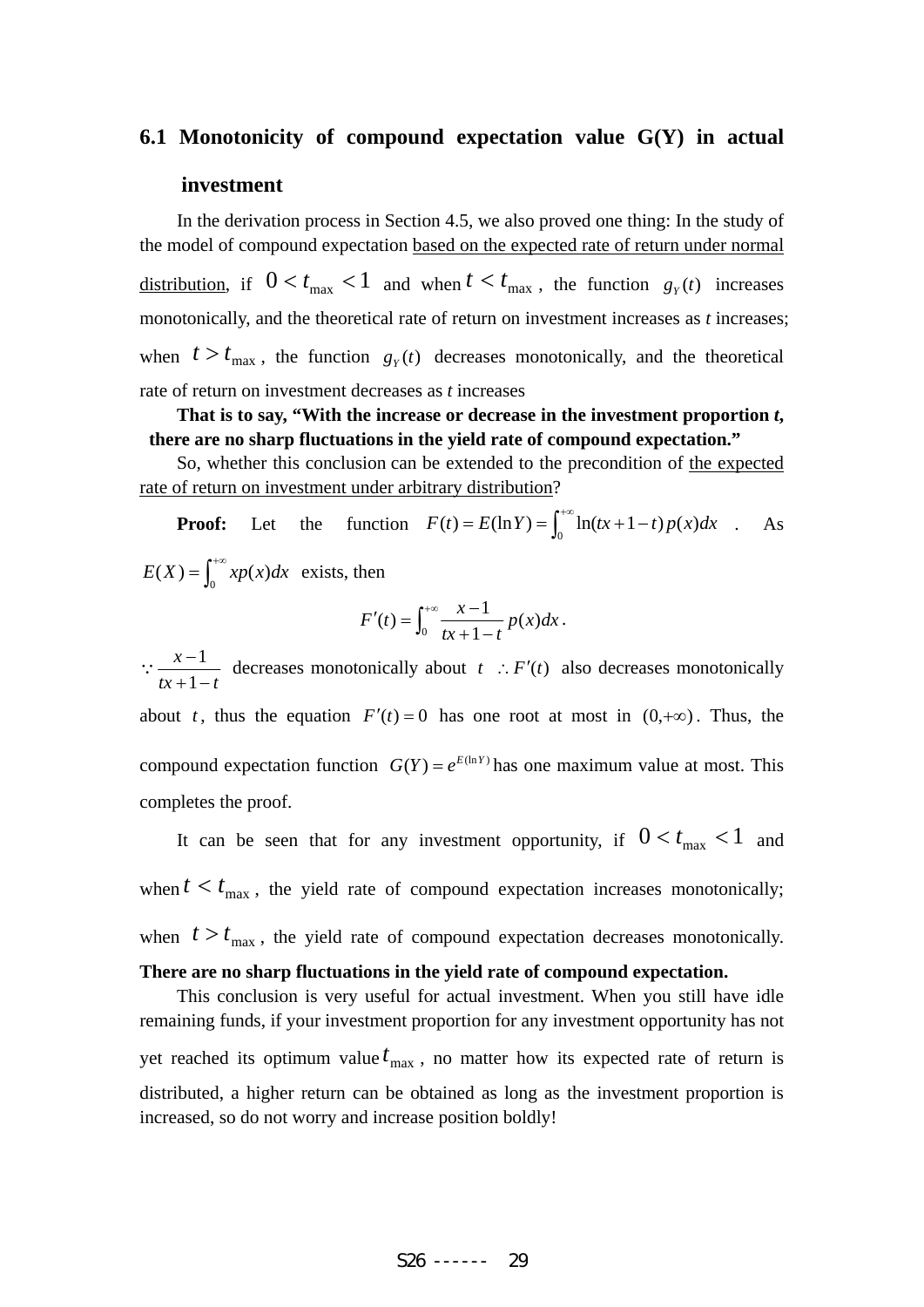# **6.2 Influence of** σ **value in Markowitz's investment theory on the**

### **optimum yield rate**

The model of compound expectation put forward by us is unique, but in comparison with other investment theories and models, whether some important conclusions derived by them can be more fully proved in the model of compound expectation?

Markowitz has two classic assertions in his famous theory of portfolio: When the distribution of the expected ratio of capital input and interest to capital input corresponds with normal distribution (1) When  $\sigma$  is same, the investors will choose

the investment opportunities with greater mathematical expectation  $\mu$  for investment.

(2) When  $\mu$  is same, the investors will choose the investment opportunities with

smaller <sup>σ</sup> . (See Markowitz's *Mean-Variance Analysis in Portfolio Choice and Capital Markets*)

The first point is undoubtedly correct, and on the premise of the same degree of dispersion in the distribution of the yield rate, the investment opportunities with high mathematical expectation will result in a higher theoretical rate of return for the investors. For the second point, our model of compound expectation does not directly judge the risks according to  $\sigma$ , so whether the attractiveness of the investment opportunities is relatively low with greater  $\sigma$ , and the optimum yield rate for the investors will be smaller theoretically as Markowitz said?

**The answer is yes!** The proof is as follows:

Firstly, we converted the normal distribution of the original ratio of capital input and interest to capital input into **"even-removal" normal distribution**, that is, the new curve of ratio of capital input and interest to capital input obtained through removing the images of  $x < \mu - 3\sigma$  on the left side and  $x > \mu + 3\sigma$  on the right

side of normal distribution, on the premise that the mathematical expectation  $\mu$  is kept

unchanged in the new distribution of the ratio of capital input and interest to capital input.

**Definition 3 Denote the distribution function of the normal distribution**  $N(\mu, \sigma^2)$  as  $F(x)$ , then

$$
F_{A}(x) = \begin{cases} \frac{F(x) - F(0)}{1 - 2F(0)} & (x > 0) \\ 0 & (x \le 0) \end{cases}
$$

**is taken as the distribution of the distribution function, called "even-removal"**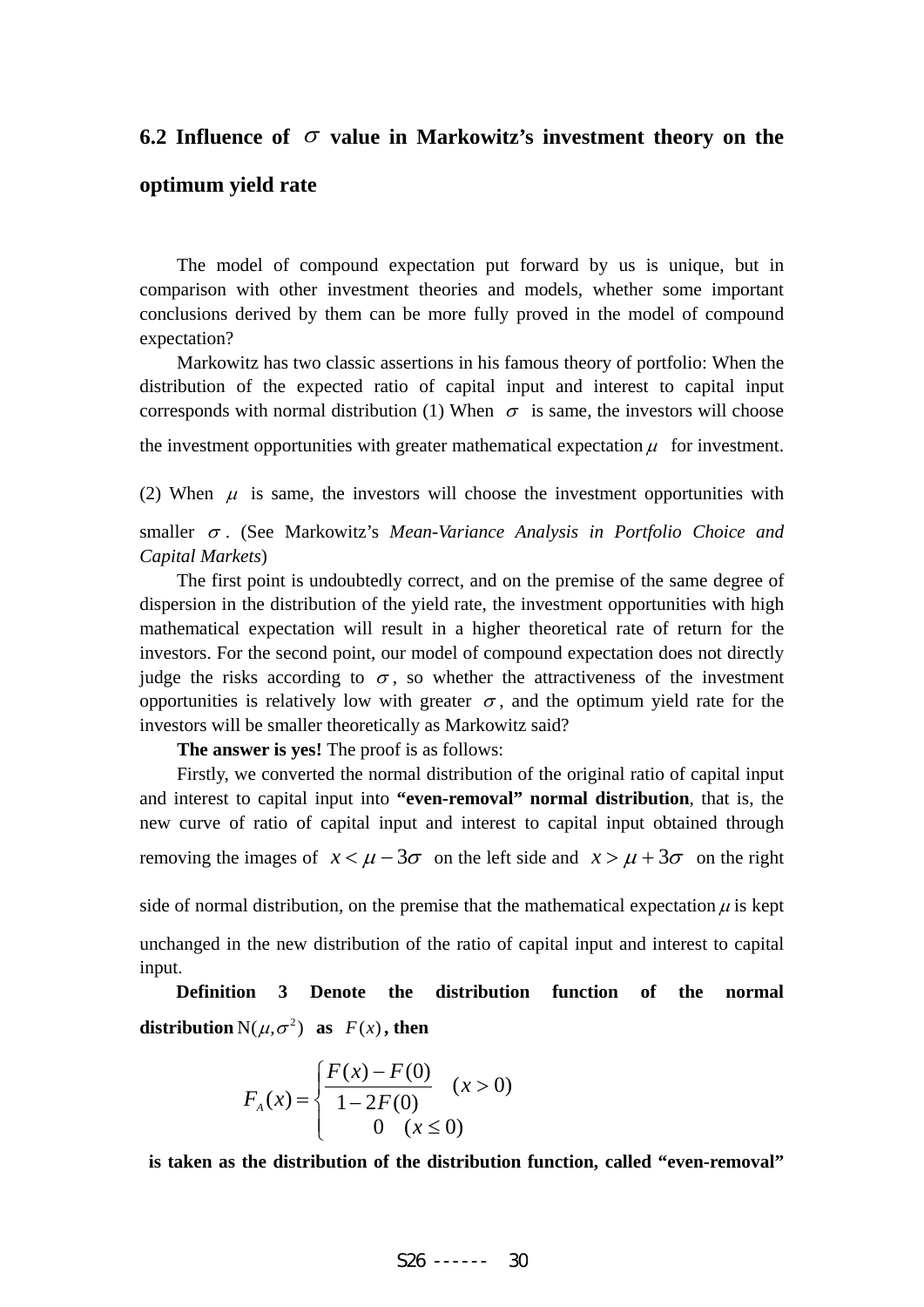**normal distribution and denoted by**  $N_A(\mu, \sigma^2)$ . (See Figure 4)



As the  $\mu$  value of the function is kept unchanged (that is, the income risk is

reduced simultaneously) and the removed parts account for a small proportion of the image (only 0.26%), the above conversion will not produce significant errors in comparison with the original normal distribution.

Let 
$$
X \sim N_A(\mu, \sigma^2)
$$
, denote the constant as  $C_A = 1 - 2F(\mu - 3\sigma)$ , take  
\n
$$
x_{Li} = \mu - \frac{3i}{n}\sigma (i = 1, 2, \cdots, n), \quad x_{R_i} = \mu + \frac{3i}{n}\sigma (i = 1, 2, \cdots, n),
$$
\n
$$
\Delta F_i = F_X(x_{L(i+1)}) - F_X(x_{Li}) = F_X(x_{R(i+1)}) - F_X(x_{Ri}) \quad (i = 1, 2, \cdots, n-1),
$$
\n
$$
\Delta F_i = \frac{1}{\sqrt{2\pi}C}\int_{\mu + \frac{3i}{n}\sigma}^{\mu + \frac{3(i+1)}{n}\sigma} e^{-\frac{(x-\mu)^2}{2\sigma^2}} dx = \frac{1}{\sqrt{2\pi}} \int_{\frac{3i}{n}}^{\frac{3(i+1)}{n}\sigma} e^{-\frac{x^2}{2}} dx
$$
 is not related to  $\sigma$ .  
\n
$$
G(X) = \lim_{n \to +\infty} (\mu^{\Delta F_0} \prod_{i=1}^{n-1} x_{Li}^{\Delta F_i} x_{Ri}^{\Delta F_i}) = \lim_{n \to +\infty} \prod_{i=1}^{n-1} (\mu^2 - \frac{9i^2\sigma^2}{n^2})^{\Delta F_i}
$$
\n
$$
\Delta F_0 = F_X(x_{R1}) - F_X(x_{L1})).
$$

The bigger the  $\sigma$ , the smaller the  $\mu^2 - \frac{\lambda^2 C}{r^2}$ 2  $9i^2\sigma^2$ *n*  $\mu^2 - \frac{9i^2 \sigma^2}{2}$ ; the smaller the

 $\prod^{n-1}$ =  $\int_0^1 (\mu^2 - \frac{9i^2\sigma^2}{2})^{\Delta}$  $\frac{1}{1}$ <sup>2</sup>  $\prod^{n-1}(\mu^2-\frac{9i^2\sigma^2}{2})$ *i Fi n*  $\mu^2 - \frac{9i^2 \sigma^2}{2}$ <sup> $\Delta F_i$ </sup>, the smaller the *G(X)*. And

$$
G(X) < \lim_{n\to+\infty}\prod_{i=1}^{n-1}(\mu^2)^{\Delta F_i} = \mu^{\wedge}(2\lim_{n\to+\infty}\sum_{i=1}^{n-1}\Delta F_i) = \mu.
$$

So we came to a conclusion: **The greater the variance**  $\sigma$  **in the normal distribution of the expected rate of return, the lower the theoretical rate of return obtained from all-capital input.**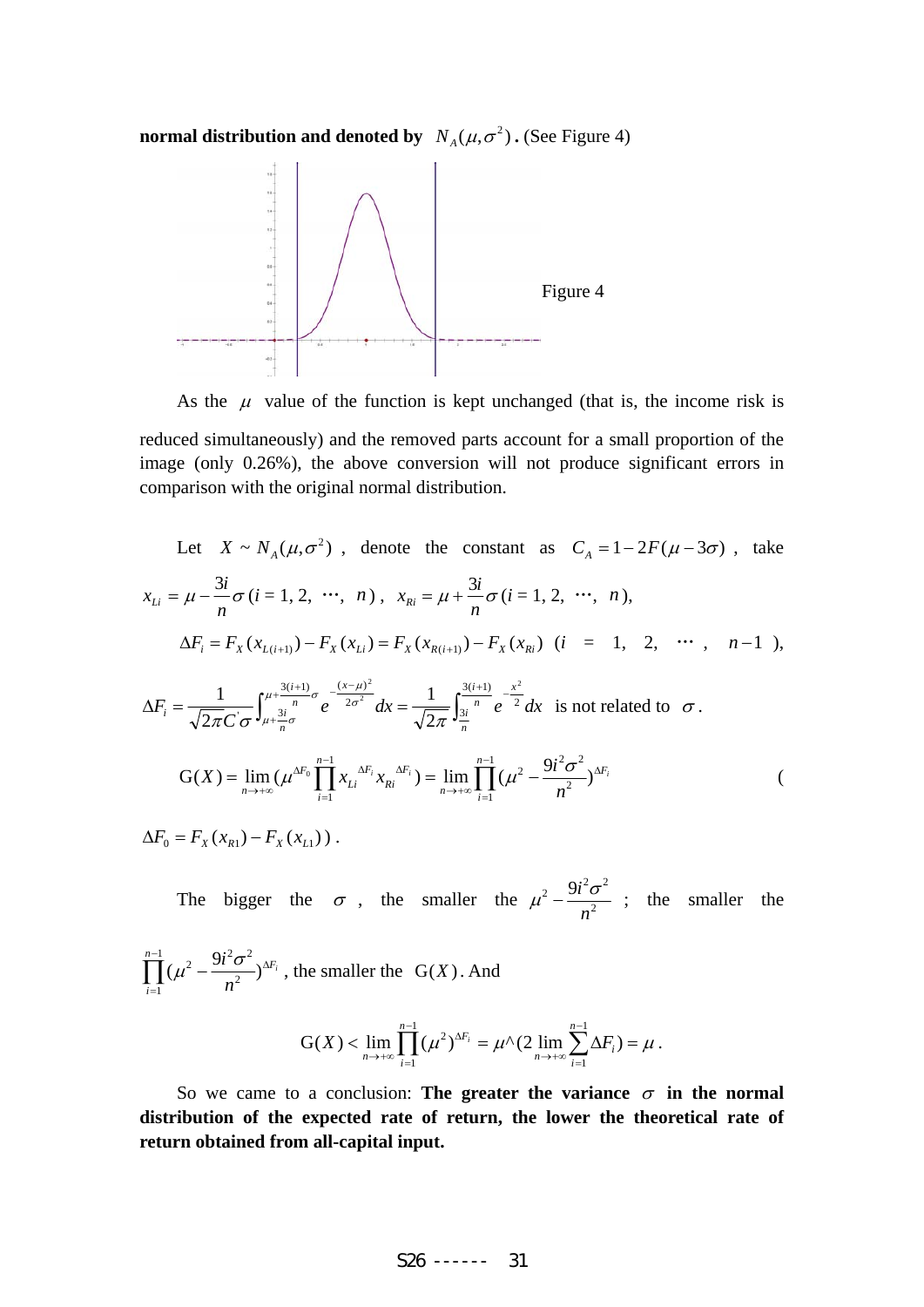**After considering the optimum investment scheme, can it still get a similar conclusion?** 

# **6.3 Analysis on the characteristics and meaning of the optimum compound expectation**

It aims to prove that the above conclusion still holds after considering the optimum strategy. We firstly prove this point: If the expected rate of return on investment corresponds with the even-removal normal distribution, the theoretically obtained ratio of capital input and interest to capital input still corresponds with the even-removal normal distribution after part of the principal is invested (Theorem II).

 **Theorem II If**  $X \sim N_A(\mu, \sigma^2)$ , then  $Y = tX + (1-t) \sim N_A(t\mu + 1 - t, t^2\sigma^2)$ .

**Proof:** Let the distribution functions of *X* and *Y* be  $F_x(x)$ and  $F_Y(x)$  respectively,  $X \sim N_A(\mu, \sigma^2)$ , and let the distribution function of the normal distribution  $N(\mu, \sigma^2)$  be  $F_N(x)$ . Denote the constant as  $C_A = 1 - 2F(\mu - 3\sigma)$ . According to the definition,

$$
F_X(x) = \begin{cases} \frac{F_N(x) - F_N(\mu - 3\sigma)}{C_A} & (\mu - 3\sigma < x < \mu + 3\sigma) \\ 0 & \text{(Other)} \end{cases}
$$

According to  $F_Y(tx+1-t) = F_X(x)$ , it is obtained:

$$
F_Y(x) = F_X(\frac{x-1}{t} + 1) = \begin{cases} \frac{1}{C_A} [F_N(\frac{x-1}{t} + 1) - F_N(\mu - 3\sigma)] & (\vert x - (t\mu + 1 - t) \vert < 3t\sigma) \\ 0 & \text{(Other)} \end{cases}
$$

Let the distribution function of the normal distribution  $N(t\mu + 1 - t, t^2\sigma^2)$  be  $F_r(x)$ ,

then 
$$
F_t(tx+1-t) = F_N(x)
$$
, i.e.  $F_N(\frac{x-1}{t}+1) = F_t(x)$ , so  

$$
F_Y(x) = \begin{cases} \frac{F_t(x) - F_N(\mu - 3\sigma)}{C_A} & (\vert x - (t\mu + 1 - t) \vert < 3t\sigma) \\ 0 & \text{(Other)} \end{cases}
$$

According to the definition, *Y* corresponds with even-removal normal distribution. The proof of Theorem II is now completed.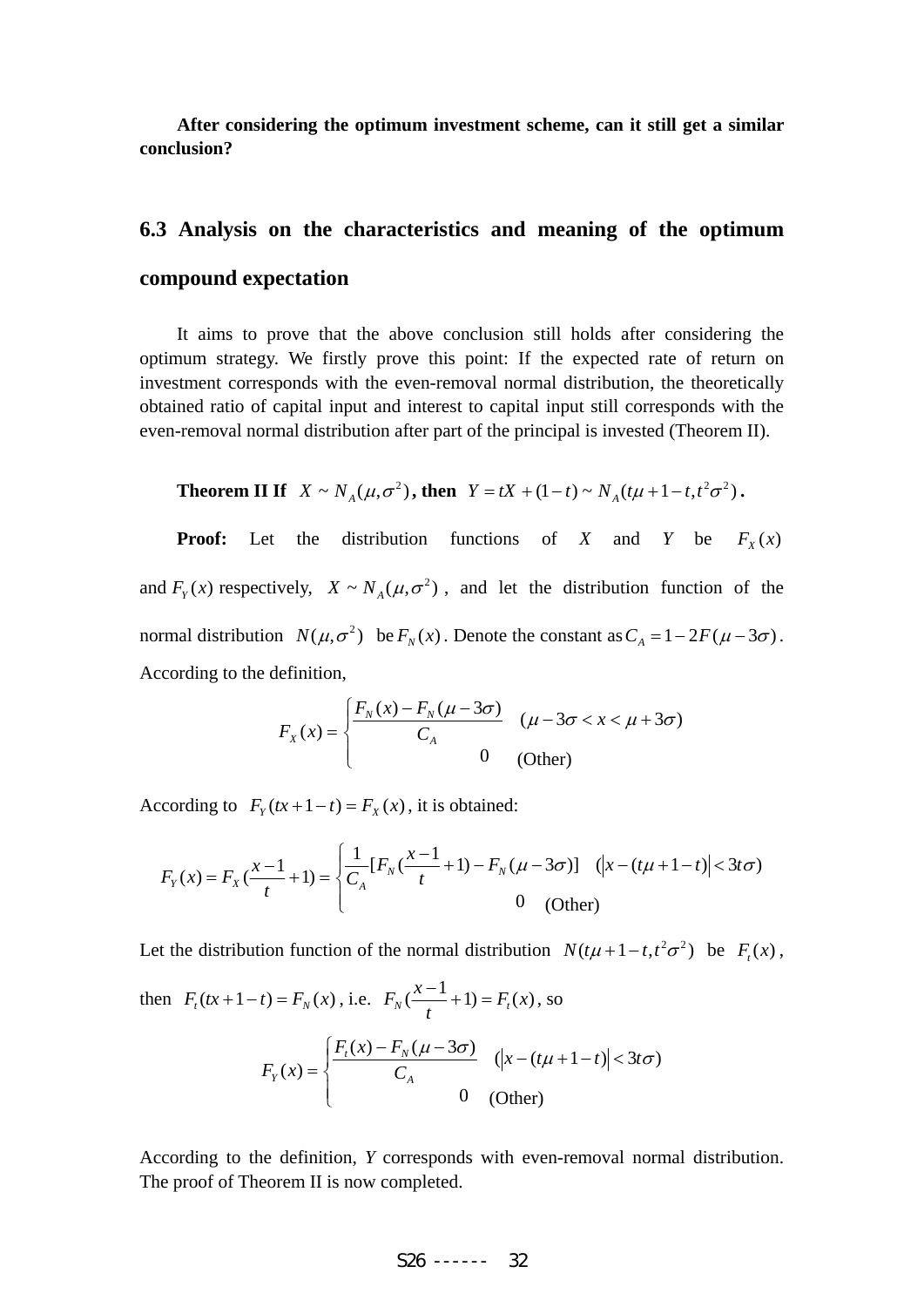The following is the proof of the subject in this section:

There are two investment projects  $X_1, X_2$  with their expected rate of return under normal distribution, which correspond to the variances  $\sigma_1, \sigma_2$  respectively, the optimum proportions of capital input are  $t_{\text{max1}}$ ,  $t_{\text{max2}}$  respectively to obtain the maximum theoretical rate of return.

If  $\sigma_1 > \sigma_2 > 0$ , the same proportion of funds, i.e.  $t_{\text{max1}}$ , is invested for the above two opportunities, and the compound expectations obtained are  $G(Y_1)$  and  $G(Y_2)$ respectively.

It is known according to Theorem II and the conclusion reached in Section **6.2**: As  $\sigma_1 > \sigma_2$ , it is sure that  $G(Y_1) < G(Y_2)$ . In the investment project  $X_2$ , when  $t = t_{\text{max }2}$ , the theoretically obtained ratio of principal and interest to principal is G( $Y'_2$ ), whereas G( $Y_2$ ) is obtained when  $t = t_{\text{max1}}$  in the investment project  $X_2$ .

Obviously,  $G(Y_2')$  is the result under the optimum strategy, so  $G(Y_2') \geq G(Y_2)$ 

 $G(Y_1)$ .

In summary, it is proved: **When**  $\sigma_1 > \sigma_2$  for the two investment opportunities,  $G(Y_1) < G(Y_2')$  under the optimum strategy.

It can be obtained according to the above proof: Considering the optimum input of the funds, our conclusion can be changed as: **The greater the variance**  $\sigma$  in **the normal distribution of the expected rate of return, the lower the optimum rate of return of the investment project**. Therefore, although we do not use  $\sigma$  to measure the investment risks, Markowitz's conclusions in his famous theory of portfolio as mentioned above are still correct in our model of compound expectation. They all reflect the same rule: **When the fluctuation in the expected rate of return increases, the theoretical rate of return finally obtained by the investors will surely decline.**

Under the model of compound expectation, for the investment opportunities where the expected ration of capital input and interest to capital input corresponds with normal distribution, the theoretical rate of return on investment obtained by the investors under the optimum investment strategy will be surely less than  $\mu$ . For an opportunity of the ration of capital input and interest to capital input under normal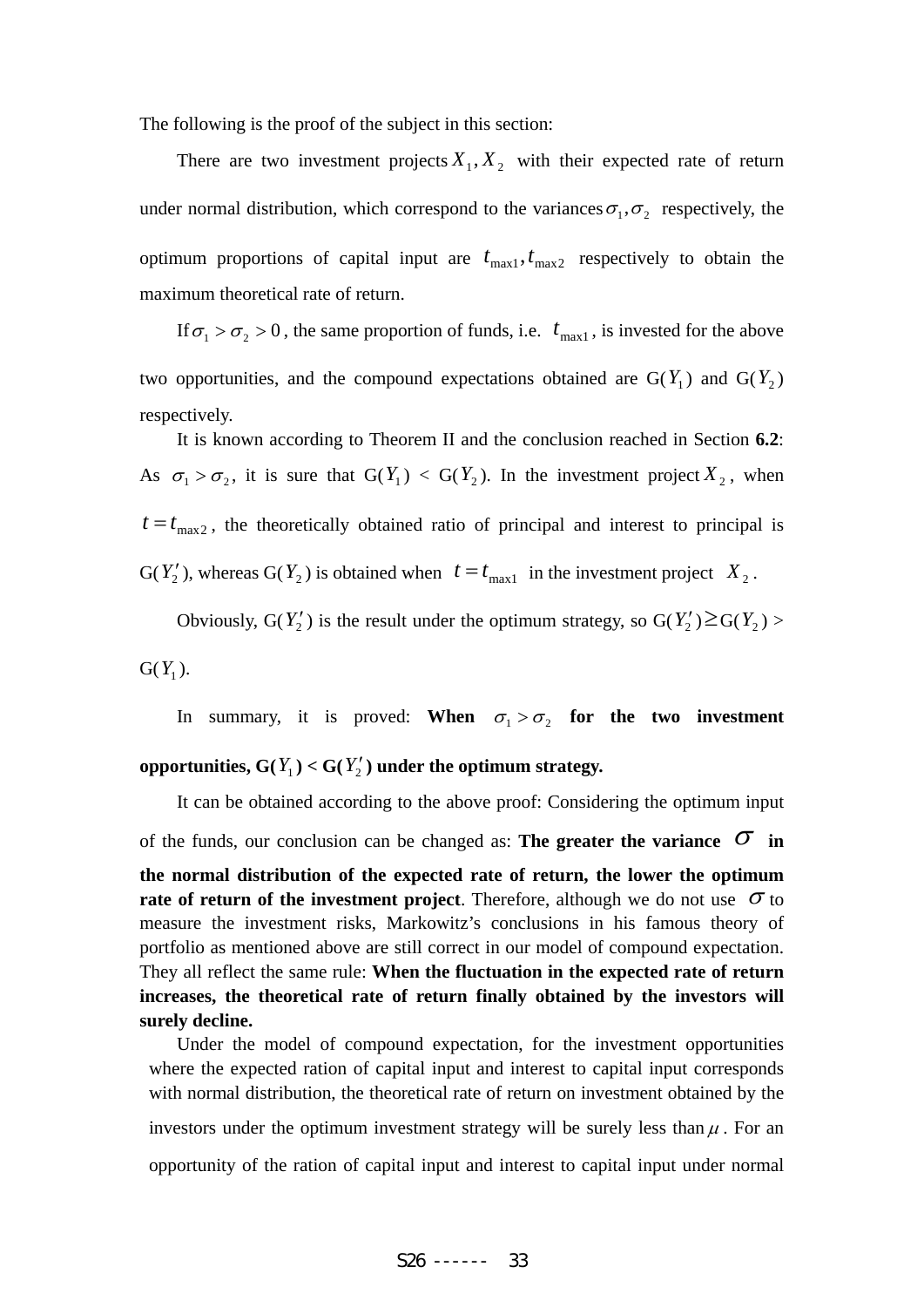distribution where  $\mu \leq 1$ , the investors shall not make any investment for this opportunity in theory.

# **6.4 Exploration on the magnitude relationship between compound expectation and mathematic expectation**

In the first section of this dissertation, the readers can obviously find that the compound expectation calculated according to the definition is far smaller than the traditional mathematical expectation. It can also be seen from the above two sections that the compound expectation will also be surely less than the mathematical expectation under the condition that the expected ratio of capital input and interest to capital input corresponds with the normal distribution. After more in-depth study on the magnitude relationship between them, we believe that: **When the expected ratio of capital input and interest to capital input, i.e.** *X***, is arbitrarily distributed (the default mathematical expectation is greater than 1), the optimum compound expectation is surely less than or equal to the mathematical expectation.**

The proof is as follows:

Let 
$$
h(x) = \ln x
$$
  $\therefore h''(x) = -\frac{1}{x^2} < 0$ 

 $\therefore$   $h(x) = \ln x$  is a convex function, and according to Jensen's inequality, it is

obtained that  $E(\ln x) \leq \ln[E(x)]$ 

 $\therefore$   $E(\ln Y) \le \ln[E(Y)]$  and  $Y = t(X - 1) + 1$  $\frac{1}{2}$   $\frac{1}{2}$   $\frac{1}{2}$   $\frac{1}{2}$   $\frac{1}{2}$   $\frac{1}{2}$   $\frac{1}{2}$   $\frac{1}{2}$   $\frac{1}{2}$   $\frac{1}{2}$   $\frac{1}{2}$   $\frac{1}{2}$   $\frac{1}{2}$   $\frac{1}{2}$ 

$$
\therefore 0 \leq t \leq 1 \quad E(X) > 1 \qquad \therefore E(Y) \leq E(X)
$$

So, the optimum compound expectation value  $G(Y) = e^{E(\ln Y)} \le E(X)$ 

It can be said that when  $E(X) \leq 1$  in the distribution of the expected ratio of capital input and interest to capital input for an investment project, the project is totally not worthy of investment, because the optimum compound expectation is  $G(Y) < E(Y) \le 1$ . In actual investment, if the investment project  $X_i$  where  $E(X) \leq 1$  exists among a number of investment projects faced by the investors, it can be ignored directly (i.e.  $t_i = 0$ ), and it is not necessary to include it into the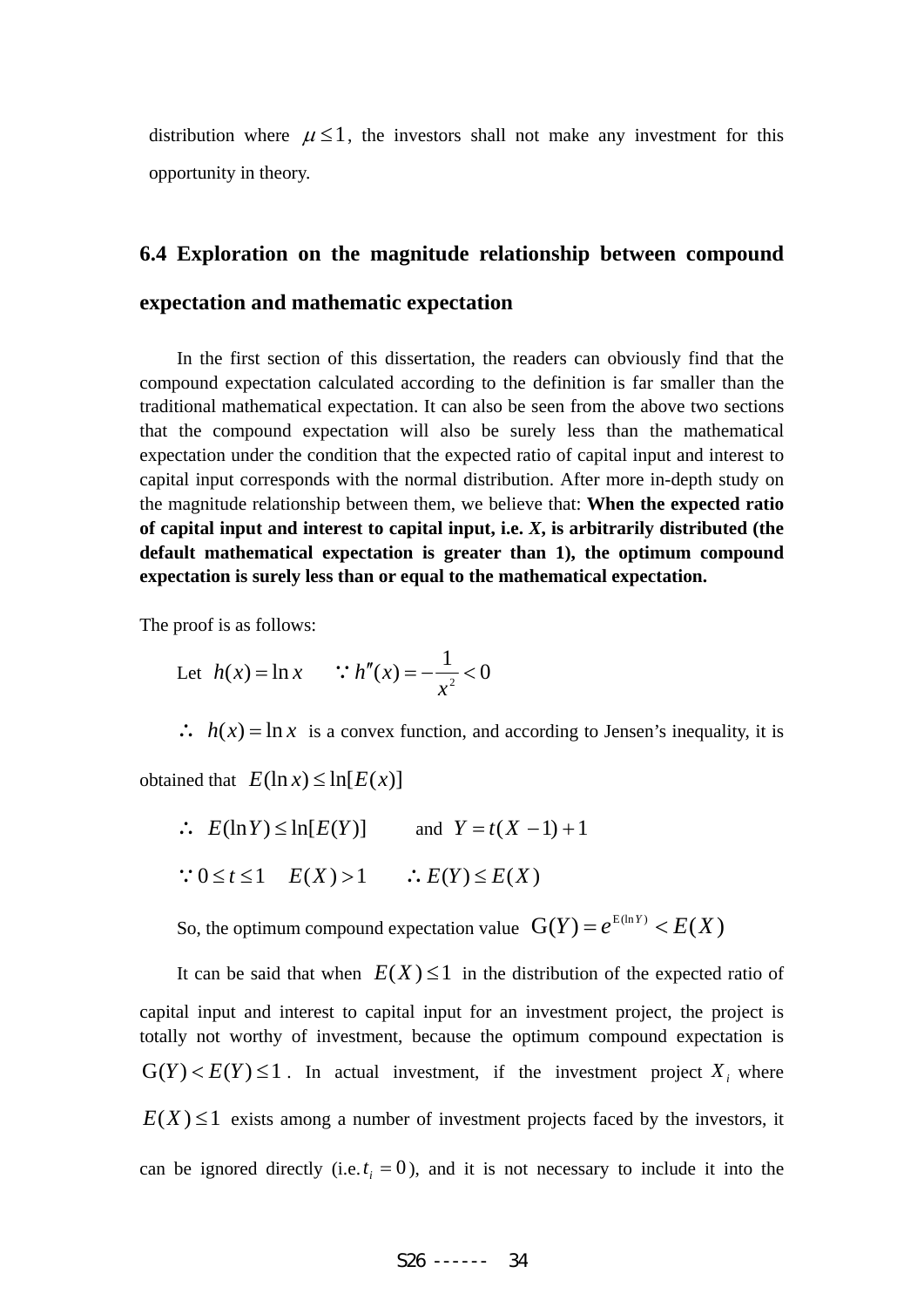complicated calculations, which will greatly simplify the investment decision-making process about allocation of funds.

Through combining the study in  $6.2 \sim 6.4$  with the actual investment, we found that on the premise of keeping  $\mu$  unchanged, the increase in the variance of the

expected rate of return  $\sigma$  actually magnifies the risks and returns simultaneously, resulting in decrease in the theoretical yield rate of compound expectation, so that the long-term rate of return on investment is adversely affected. The above phenomenon actually shows that **the investment risks and returns are not equivalent**.

The public investors lose more often than they win in the stock market, which is actually related to this conclusion. In this balanced market, we can assume that **the mathematical expectation is roughly 1** (break-even) on average for all investment opportunities, but from the above argument, we can see that the compound expectation of actual investment will be surely less than the mathematical expectation, and the compound expectation will further decrease with the increase in the fluctuation of the expected rate of return. As a matter of fact, most investors pursue high profits under high risks, moreover, with the accumulated high short-term transaction fees, such investors surely lose more often than they win for the long run, and it is inevitable for the retail investors to suffer losses on the whole.

By extension, the loss risks and yield opportunities exert completely non-equivalent influence on the final rate of return in the two-point distribution, multi-point distribution and normal distribution of the rate of return. This doctrine of "High Risk, High Yield" is absurd. To achieve more excellent results in the long-term investment, it is more effective to reduce the potential risks of loss than to pursue a certain substantial yield. It also coincides with Warren Buffett's investment motto - **Preserve the capital**.

However, the yield rate of compound expectation obtained through our calculations is always much lower than the mathematical expectation, is there any means for us to further improve the rate of return on long-term investment?

The answer is: "diversification".

# **VII. Investment Diversification under the Model of Compound**

#### **Expectation**

#### **7.1 Overview of diversification and decreasing principle of relative**

#### **yield rate**

Markowitz once specifically clarified the significance of investment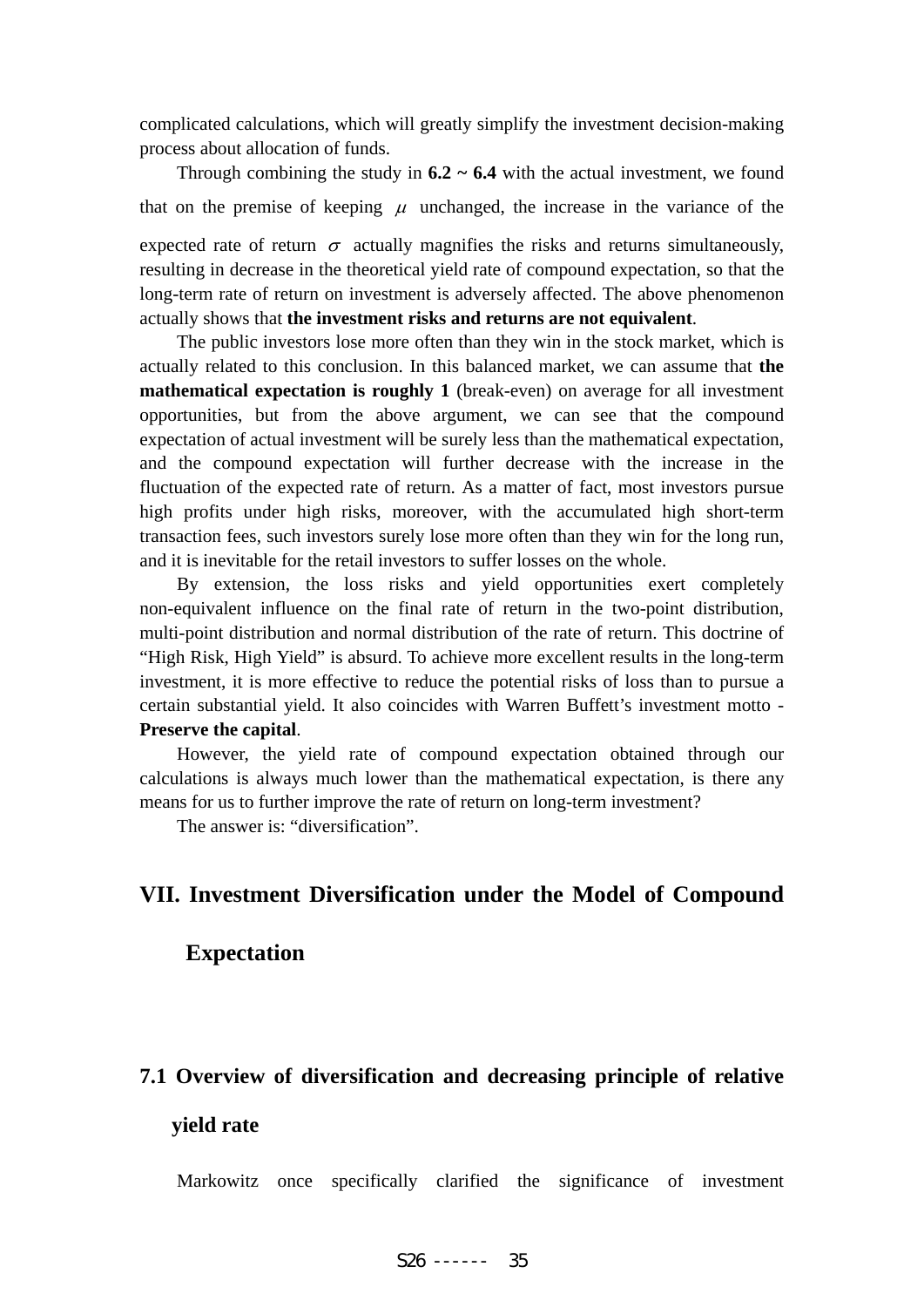diversification in his book *Portfolio Selection: Efficient Diversification of Investments*, like the saying "Do not put all your eggs in the same basket" generally embraced by the investment community, it is actually about the reduction of portfolio variance through investment diversification, so as to achieve the objective of diversification of risks.

Despite the smart diversification does improve the profitability, we can not completely agree on the viewpoint of "diversification of risks". How does the investment diversification increase the theoretical rate of return exactly?

With regard to the investment opportunity of two-point distribution (50% probability of principal doubling, and 50% probability of principal halving) as mentioned in the leading question at the beginning of the first section, we can only get 6.07% compounded rate of return theoretically after investment optimization. However, if an investor has numerous such opportunities at the same time and averages the principal for investment, then he can get 25% compounded rate of return (equivalent to the mathematical expectation), which is much higher than the former. In other words, diversification of funds into different investment projects can improve the theoretical rate of return on investment.

In addition to reducing the fluctuation risks of portfolio returns, the strategy of investment diversification also improves the theoretical rate of return through obtaining the independent actual yield results from many opportunities, so as to achieve a higher overall profitability in the long term. When some investment projects are subject to certain risks of loss, the investment diversification becomes necessary. However, it does not just aim to balance a number of risks as many people embrace, but improve the efficiency in the use of funds to a large extent.

Prior to the exploration on the diversification strategy, we need to prove an important rule: **Faced with an investment project whose expected rate of return is of arbitrary continuous distribution, the relative rate of return on investment obtained by the newly added funds will decline gradually with gradual increase in the invested funds, that is, the decreasing principle of marginal relative yield rate.**

Firstly, we need to introduce the concept of **relative investment yield rate**: **The ratio of the yield rate of compound expectation on a certain capital input to the capital input.** (It is not related to the total principal)

**Marginal relative yield rate** is **the relative yield rate for an increased unit of capital input.**

In terms of quantification: The relative investment yield rate  $R = \frac{G(Y)}{Y} - 1$  $=\frac{O(1)}{t}$  $R = \frac{G(Y)}{G(Y)} - 1$ .

When an increased unit of capital input tends to zero,  $MR = \frac{dC}{dt}$  $MR = \frac{dG(Y)}{dG(Y)}$  undoubtedly,

all the capital will tend to be invested in the projects with greatest R and MR.

**Theorem III** The greater the proportion of the invested funds (*t*), the smaller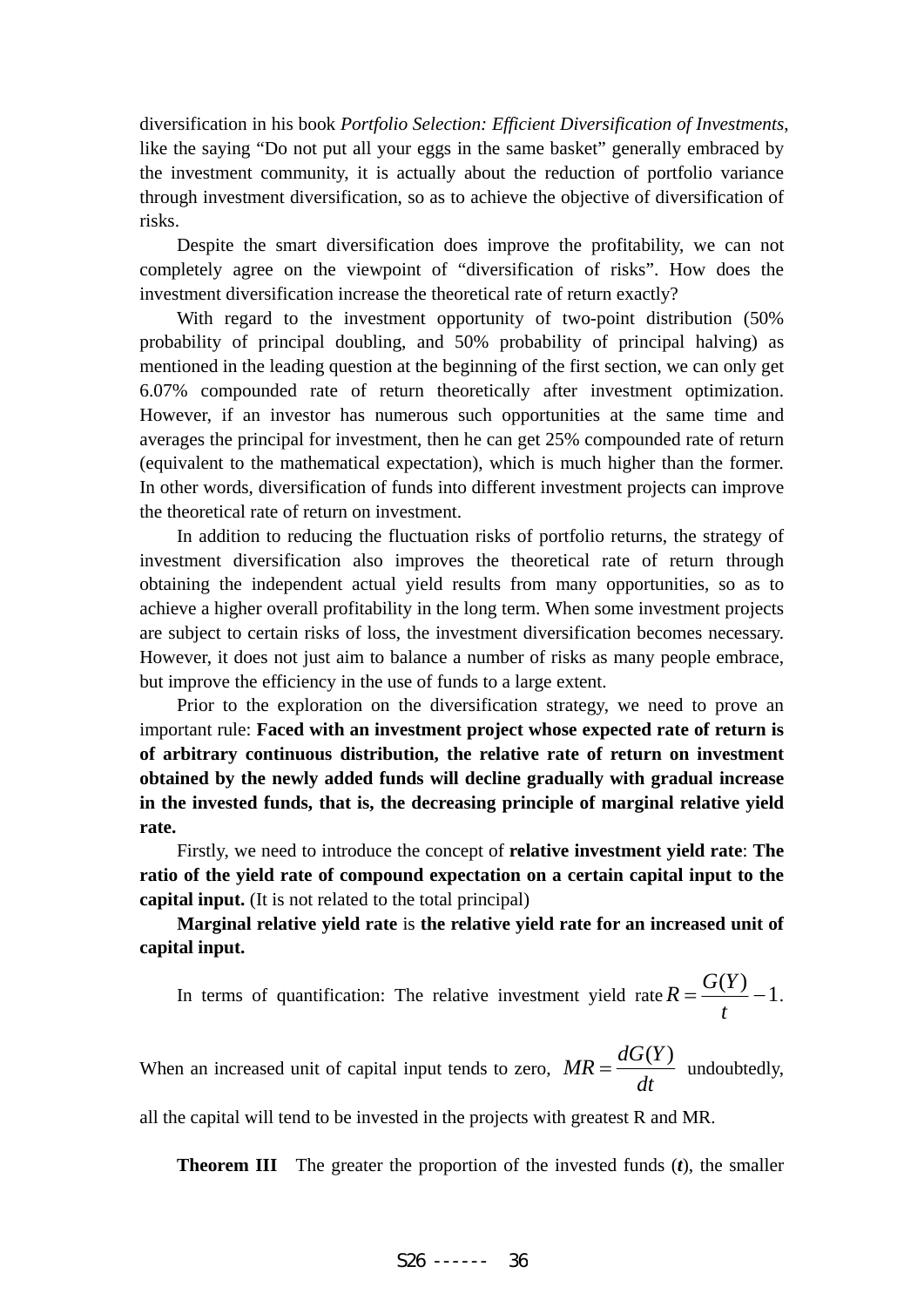the marginal relative yield rate (*MR*).

Proof: MR=
$$
\frac{dG(Y)}{dt}
$$
 =  $G(Y)\frac{d}{dt}\int_0^{+\infty}\ln(tx+1-t)p(x)dx = G(Y)\int_0^{+\infty}\frac{x-1}{tx+1-t}p(x)dx$   
\n
$$
\frac{dMR}{dt} = \frac{d^2G(Y)}{dt^2} = G(Y)(\int_0^{+\infty}\frac{x-1}{tx+1-t}p(x)dx)^2 - G(Y)\int_0^{+\infty}\frac{(x-1)^2}{(tx+1-t)^2}p(x)dx
$$
\n
$$
= G(Y)\{[E(\frac{X-1}{Y})]^2 - E(\frac{X-1}{Y})^2\}
$$
\n
$$
= -G(Y)Var(\frac{X-1}{Y}) \le 0
$$

(The formula  $Var(X) = E(X^2) - [E(X)]^2$  will be used)

i.e. 
$$
\frac{dMR}{dt} = \frac{d^2G(Y)}{dt^2} \le 0.
$$

So, MR decreases monotonically in the definition domain. The proof of **Theorem III** is now completed.

This is a very special conclusion. As the financial market is considered to be a fully competitive market, the basic assumptions of the model of compound expectation also recognize that "**The capital investment will not affect the distribution of the expected rate of return of an investment opportunity**". According to the modern economic viewpoint, the marginal yield rate shall be unchanged. However, it is shown according to the above proof that the **decreasing principle of marginal yield rat**e still holds even on the premise that the capital input will not reduce the expected rate of return. Therefore, when choosing among some opportunities in the process of investment, it is only required to directly compare their marginal relative yield rates, so that the investors can directly determine where the next share of funds should be invested.

Thus we can draw a conclusion: Faced with the same investment opportunity whose expected rate of return is of normal distribution, when the proportion of the invested principal increases, the use efficiency of funds will decline continuously with the increase in the proportion of funds input. We can say with certainty that the investors should diversify the funds into some similar opportunities rather than invest a considerable amount of funds in an investment opportunity with risks. Therefore, if the investors face multiple same opportunities, the **investment diversification** can **improve the overall efficiency** of funds, resulting in higher yield rate of compound expectation.

#### **7.2 Study on the optimum strategy under multiple investment**

#### **opportunities**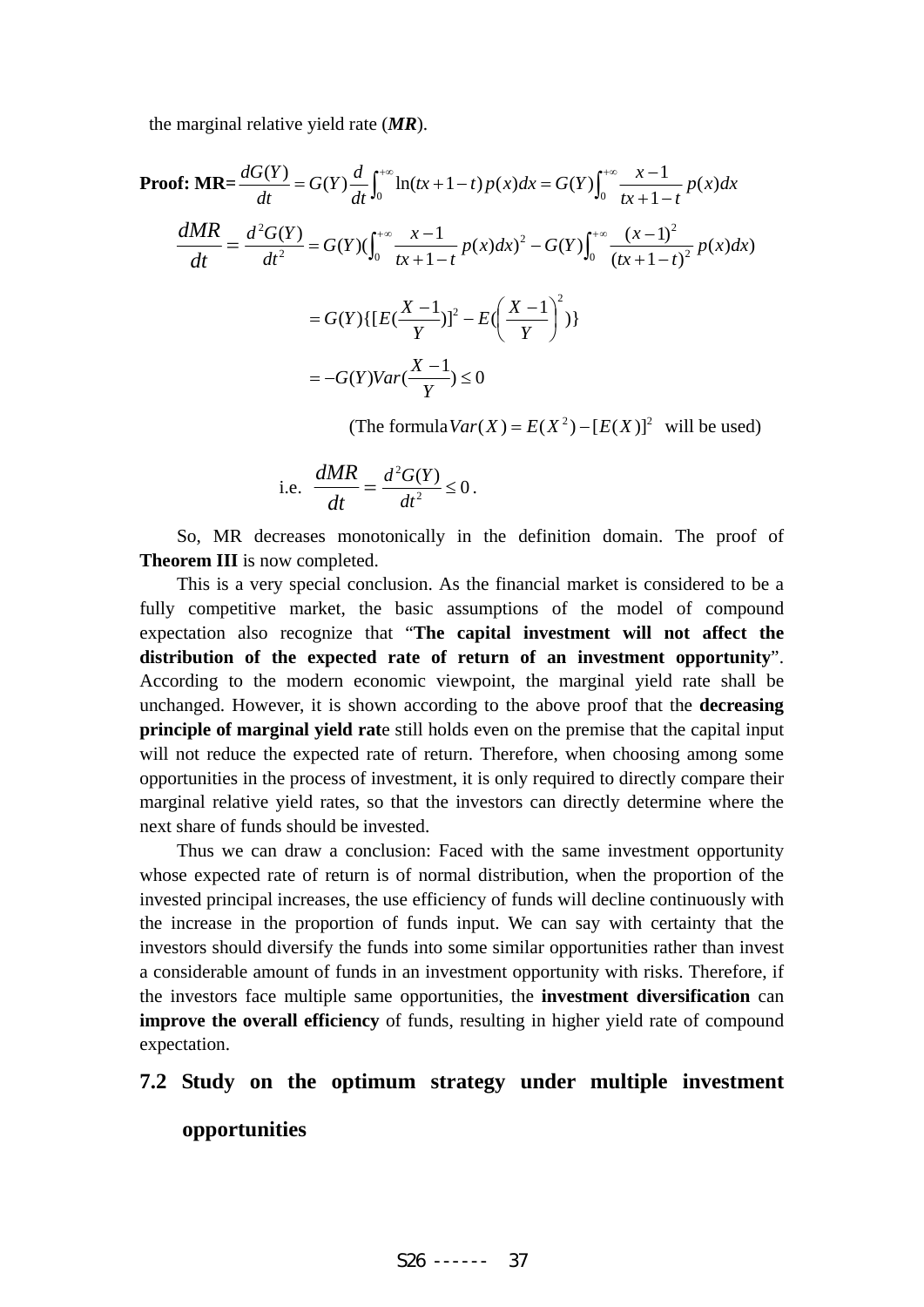In the study of the previous six sections, we just discussed the optimum selection for fund input when faced with an investment project in a certain period of time; therefore, when a proportion (*t)* of the funds is used for investment, the other funds are laid idle obviously. There always exist risk-free interest rates in the markets as well as many different investment options at the same time, which requires us to use the model of compound expectation to **construct the optimum portfolio** under the given **risk-free interest rates and multiple investment projects**, so as to determine how to allocate a proportion of funds into each project, improve the efficiency in the use of funds and get the highest theoretical rate of return on the whole.

Suppose that the valid investment opportunities faced by the investors at the same time are  $A_0$ ,  $A_1, A_2, A_3, \ldots, A_n$  ( $\mu \ge 1$  for each investment opportunity), whose corresponding ratios of capital input and interest to capital input are  $(1 + Q)$ ,  $X_1, X_2, X_3, \ldots, X_n$  (where Q is the fixed rate of return for the risk-free investment

opportunity  $A_0$ ,  $Q > 0$  by default. The remaining  $X_i$  is subject to arbitrary continuous distribution, where  $i = 1, 2, ..., n$ , the proportion of the funds to the principal invested by the investor for each investment opportunity is  $t_0$ ,

 $t_1, t_2, t_3, \ldots, t_n$  ( $0 \le t_i \le 1$ , i = 0, 1, 2, …, n) respectively, and the theoretical ratio of the capital input and interest to the total principal obtained by the investor for the corresponding investment opportunity under the corresponding investment proportion is  $Y_0$ ,  $Y_1, Y_2, Y_3, \ldots, Y_n$  respectively. The above investment opportunities have the same investment cycle, and the final investment yield result of each investment opportunity is independent.

We require to solve  $t_0$ ,  $t_1, t_2, t_3, \ldots, t_n$ , so as to make the original principal obtain the maximum rate of return in theory. (As a risk-free rate of return exists, there

will be no idle funds, so  $\sum t_i = 1$  $\sum_{i=0}^n t_i =$ *i*  $t_i = 1$ 

According to the definitions of compound expectation and diversification, the specific method for directly solving  $t_0$ ,  $t_1, t_2, t_3, \ldots, t_n$  under the optimum strategy is as follows:

**Compound expectation value of the total principal input**   $=1+\sum_{i=0}^{n} [G(Y_i)$ *i*  $G(Y) = 1 + \sum [G(Y_i)]$  $\boldsymbol{0}$  $(Y)=1+\sum [G(Y_i)-1]$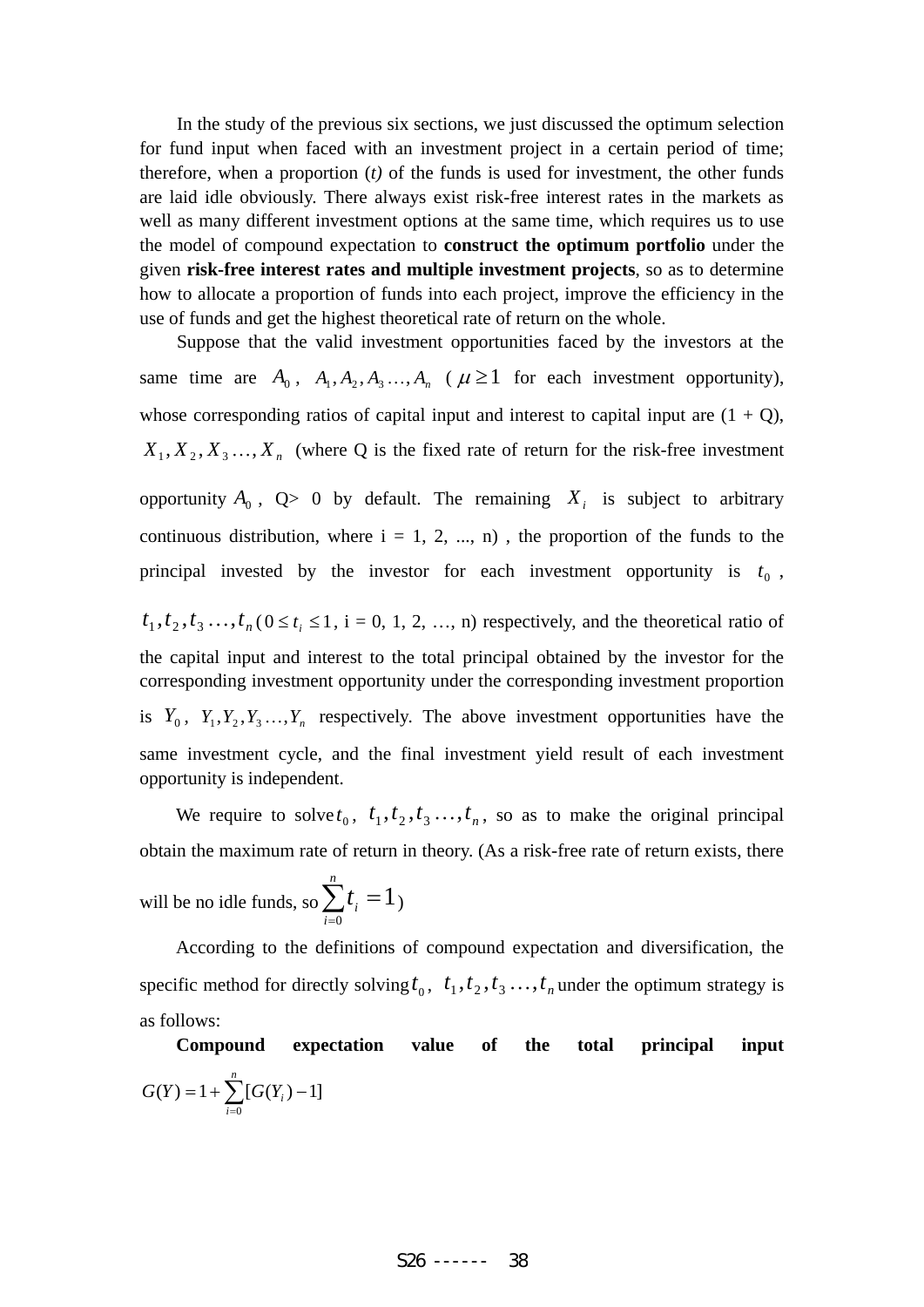$$
G(Y_i) = \begin{cases} 1 + Qt_0 & (i = 0) \\ t_i X_i + 1 - t & (i \ge 1) \end{cases}
$$

And  $t_0 + t_1 + t_2 + \ldots + t_n = 1$ 

Combine the above equations to solve  $t_0$ ,  $t_1, t_2, t_3, \ldots, t_n$ , making G(Y) obtain the maximum value.

As the equations are very complex, which contain many undetermined parameters, and many classified discussions are involved, it is difficult to obtain the best funds allocation through direct solving.

We found that it is also difficult to find the solution based on the fundamental theorem of economics – "When the marginal yield rate is equal for all investment projects to which the funds have been allocated, the optimization strategy of funds allocation is obtained".

In order to better solve the practical issue about **efficient allocation of the funds for multiple different investment opportunities at the same time**, we used the computer programming method. The basic principle is:

 **(1) In any case, choose the opportunities with the theoretical highest relative yield rate for the funds.** 

 **(2) According to the decreasing principle of marginal yield rate, the yield rate obtained from the added capital input is surely less than the marginal yield rate of the previous investment.**

The specific steps for solving  $t_0, t_1, t_2, t_3, \ldots, t_n$  with programming method are

as follows:

(1) Initialization: Divide the total capital input into equal small portions of enough quantity, i.e. *P* (a larger positive integer can be taken for *P*, such as 100,000), and the proportion of each small portion to the total capital is  $t = \frac{1}{P}$ . The number of the shares of funds which has been invested in each project is assigned to 0.

(2) Make a judgment for the first share of invested funds: Put it into  $X_i$  and the corresponding compound expectation value obtained is  $G(Y_{i,1})$ , the relative

investment yield rate is 
$$
R_{i,1} = \frac{G(Y_{i,1})}{t} - 1
$$
, select the maximum  $R_{i,1}$ . If  $R_{i,1} > Q$ ,

put the first share of funds into the project with maximum  $R_{i,1}$ , assign the corresponding value for  $S_i := S_i + 1$ , go to the third (3) step; if  $R_{i,1} \le Q$ , go to the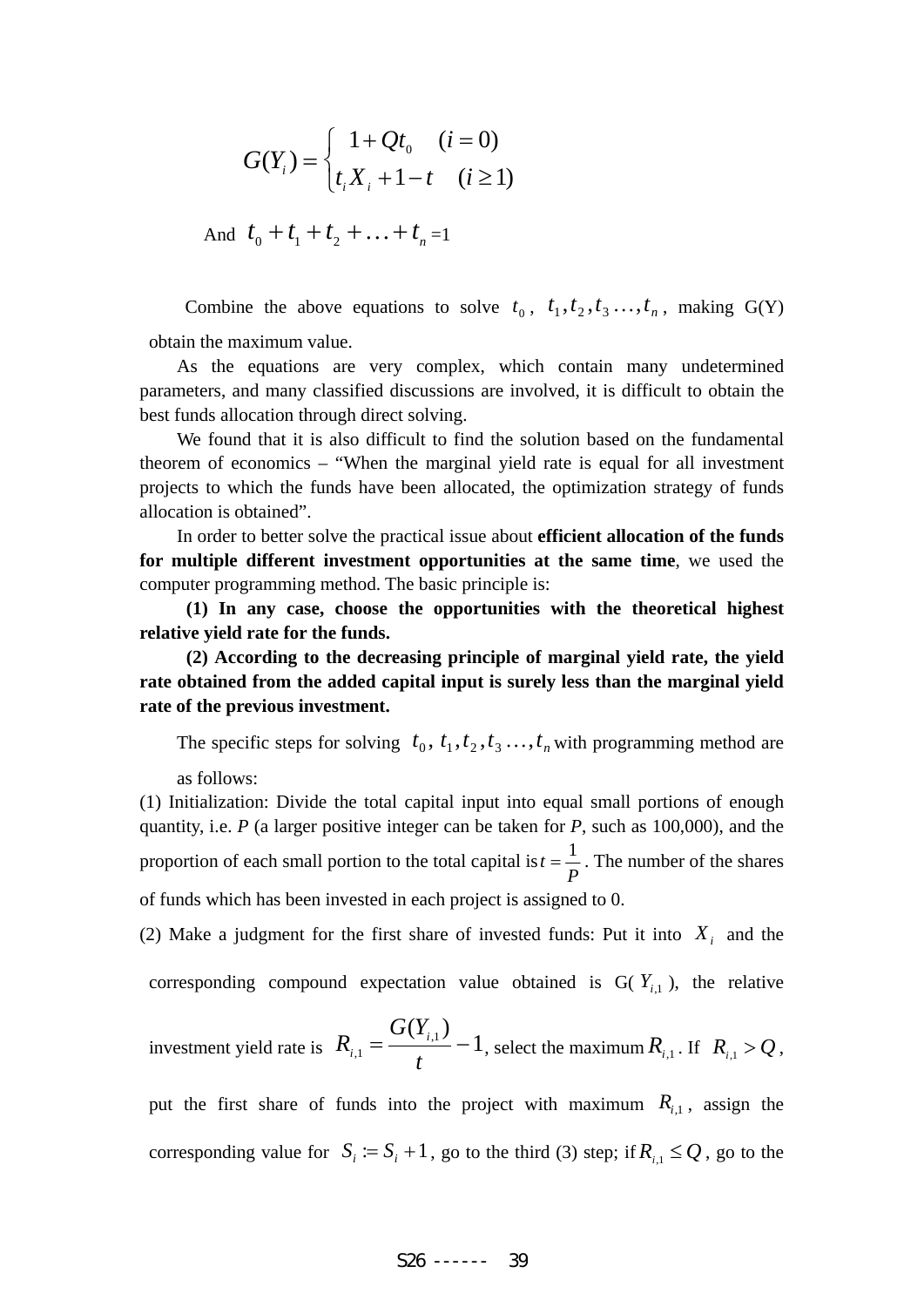fifth  $(5)$  step.

(3) If the total capital input is less than *P* at the time (that is, there are still remaining funds), increase of 1 share may be considered: Currently, *S<sub>i</sub>* of funds were invested in the project  $X_i$ , if 1 more share is increased, then the marginal relative yield rate

is 
$$
MR_{i,S_i} = \frac{G(Y_{i,S_i+1}) - G(Y_{i,S_i})}{t} - 1
$$
. After comparison one by one, select the

maximum  $MR_{i, S_i}$ . If the funds have run out at this time, go to the fifth (5) step. (4) Judge whether to increase the funds: If the marginal relative yield rate  $MR_{i, S_i} \leq Q$ , that is, this newly added share of funds can not obtain the rate of return higher than the risk-free yield rate in all investment projects, increase in funds shall be stopped, and go to the fifth (5) step; conversely, if  $\Delta R_{i, S_i} > Q$ , then put this newly added share of funds into the investment project with the maximum  $MR_{i, S_i}$ , and assign the corresponding value for  $S_i := S_i + 1$ .

(5) Output: Output 
$$
t_i = \frac{S_i}{P}(i = 1, 2, \dots, n), t_0 = 1 - \sum_{i=1}^{n} t_i
$$
.

**The block diagram for the above solution is as follows:** (part of the calculation process is skipped)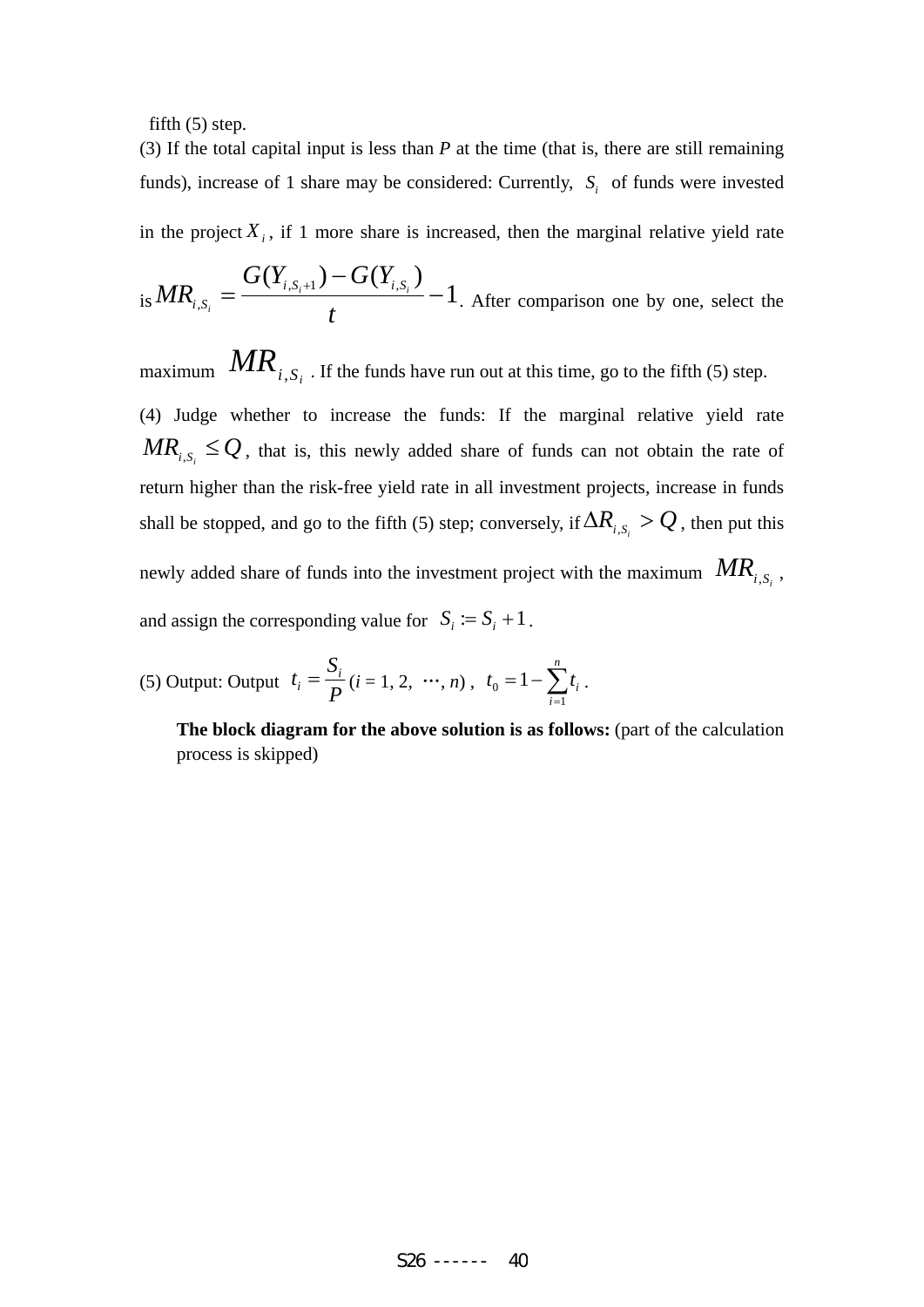

(End)